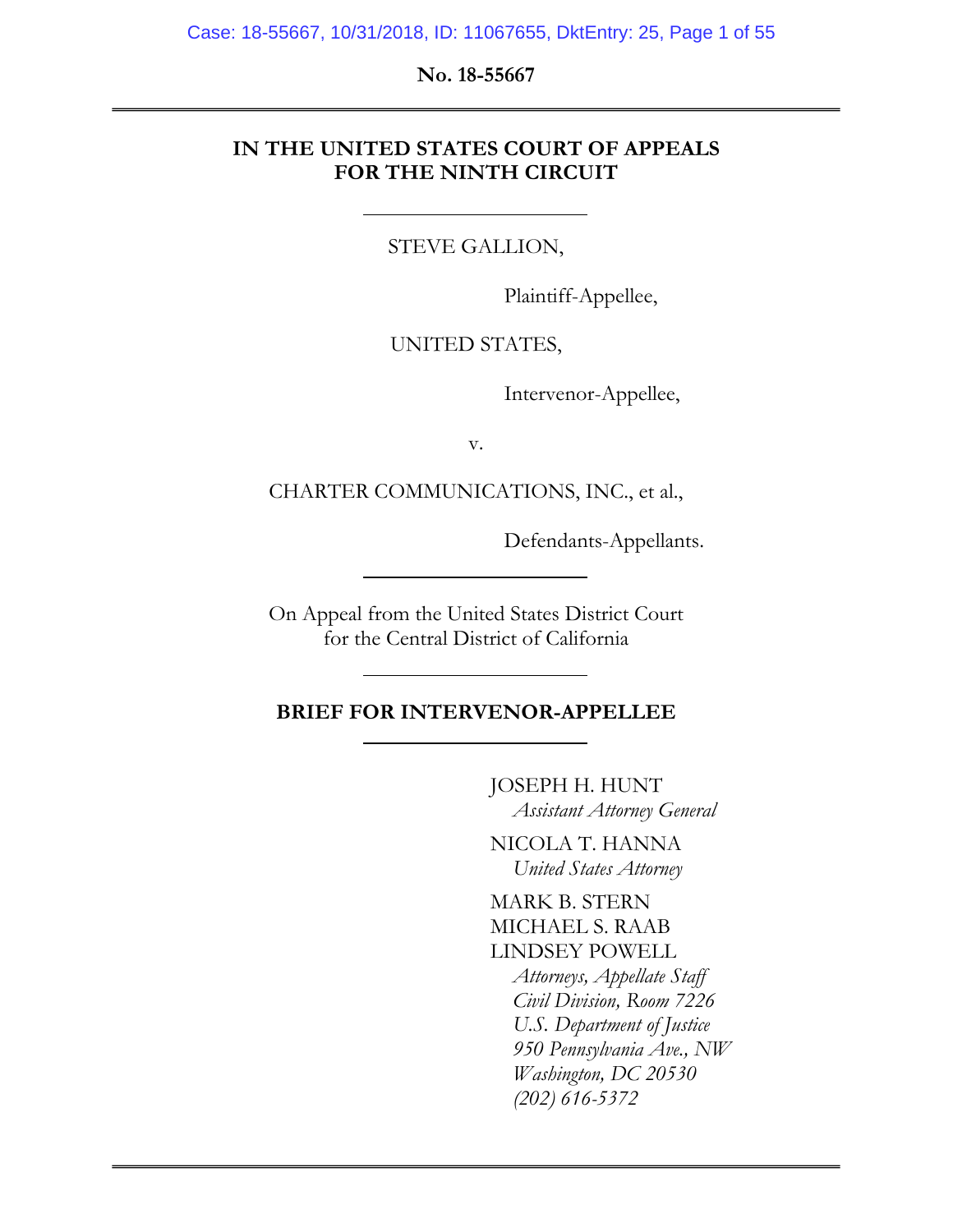## **TABLE OF CONTENTS**

## **Page**

|                  |    | $\begin{minipage}{.4\linewidth} \textbf{STATEMENT OF JURISDICTION} \end{minipage} \begin{minipage}{.4\linewidth} \textbf{0} \end{minipage} \begin{minipage}{.4\linewidth} \textbf{0} \end{minipage} \begin{minipage}{.4\linewidth} \textbf{0} \end{minipage} \begin{minipage}{.4\linewidth} \textbf{0} \end{minipage} \begin{minipage}{.4\linewidth} \textbf{0} \end{minipage} \begin{minipage}{.4\linewidth} \textbf{0} \end{minipage} \begin{minipage}{.4\linewidth} \textbf{0} \end{minipage} \begin{minipage}{.4\linewidth}$ |
|------------------|----|----------------------------------------------------------------------------------------------------------------------------------------------------------------------------------------------------------------------------------------------------------------------------------------------------------------------------------------------------------------------------------------------------------------------------------------------------------------------------------------------------------------------------------|
|                  |    |                                                                                                                                                                                                                                                                                                                                                                                                                                                                                                                                  |
|                  |    |                                                                                                                                                                                                                                                                                                                                                                                                                                                                                                                                  |
|                  |    |                                                                                                                                                                                                                                                                                                                                                                                                                                                                                                                                  |
| А.               |    |                                                                                                                                                                                                                                                                                                                                                                                                                                                                                                                                  |
| <b>B.</b>        |    |                                                                                                                                                                                                                                                                                                                                                                                                                                                                                                                                  |
|                  |    |                                                                                                                                                                                                                                                                                                                                                                                                                                                                                                                                  |
|                  |    |                                                                                                                                                                                                                                                                                                                                                                                                                                                                                                                                  |
| <b>ARGUMENT:</b> |    | The TCPA's Restriction on the Use of Autodialers<br>and Artificial or Prerecorded Voices Is Fully Consistent                                                                                                                                                                                                                                                                                                                                                                                                                     |
| A.               |    | The statute is a content-neutral restriction on the<br>manner in which calls are placed, and it readily                                                                                                                                                                                                                                                                                                                                                                                                                          |
|                  | 1. | The government-debt exception is content-neutral 10                                                                                                                                                                                                                                                                                                                                                                                                                                                                              |
|                  | 2. | Spectrum's other arguments for applying strict                                                                                                                                                                                                                                                                                                                                                                                                                                                                                   |
|                  | 3. |                                                                                                                                                                                                                                                                                                                                                                                                                                                                                                                                  |
| B.               |    | The autodialer restriction would also satisfy strict scrutiny 24                                                                                                                                                                                                                                                                                                                                                                                                                                                                 |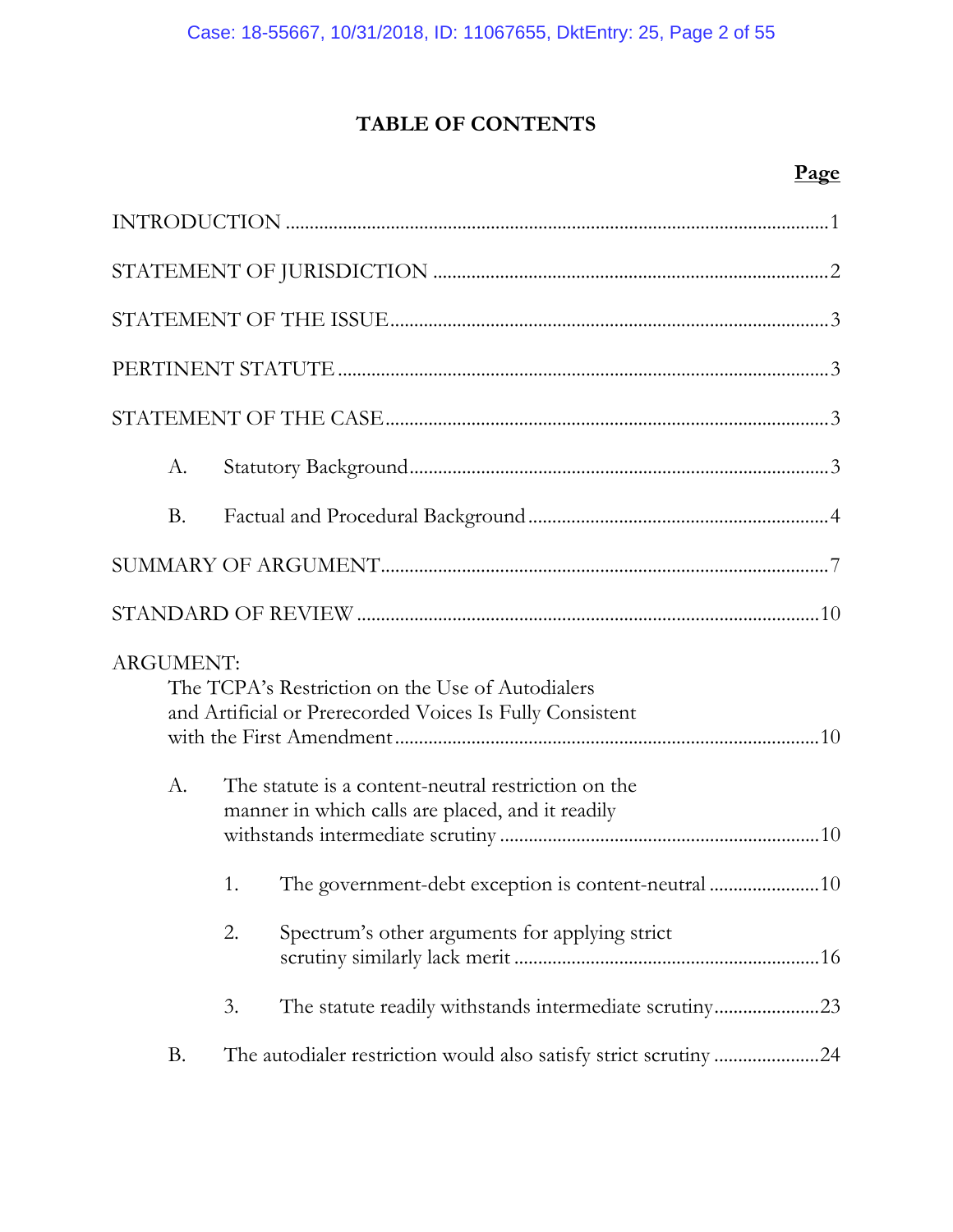### Case: 18-55667, 10/31/2018, ID: 11067655, DktEntry: 25, Page 3 of 55

|    | 1. | The privacy interests furthered by the statute are                                                                                                                             | .24 |
|----|----|--------------------------------------------------------------------------------------------------------------------------------------------------------------------------------|-----|
|    | 2. | The autodialer restriction is narrowly tailored to                                                                                                                             |     |
| C. |    | If the government-debt exception rendered the autodialer<br>restriction constitutionally infirm, the proper remedy<br>would be to sever the exception and uphold the remainder |     |
|    |    |                                                                                                                                                                                |     |
|    |    |                                                                                                                                                                                |     |
|    |    | STATEMENT OF RELATED CASES                                                                                                                                                     |     |
|    |    | <b>CERTIFICATE OF COMPLIANCE</b>                                                                                                                                               |     |

## CERTIFICATE OF SERVICE

## ADDENDUM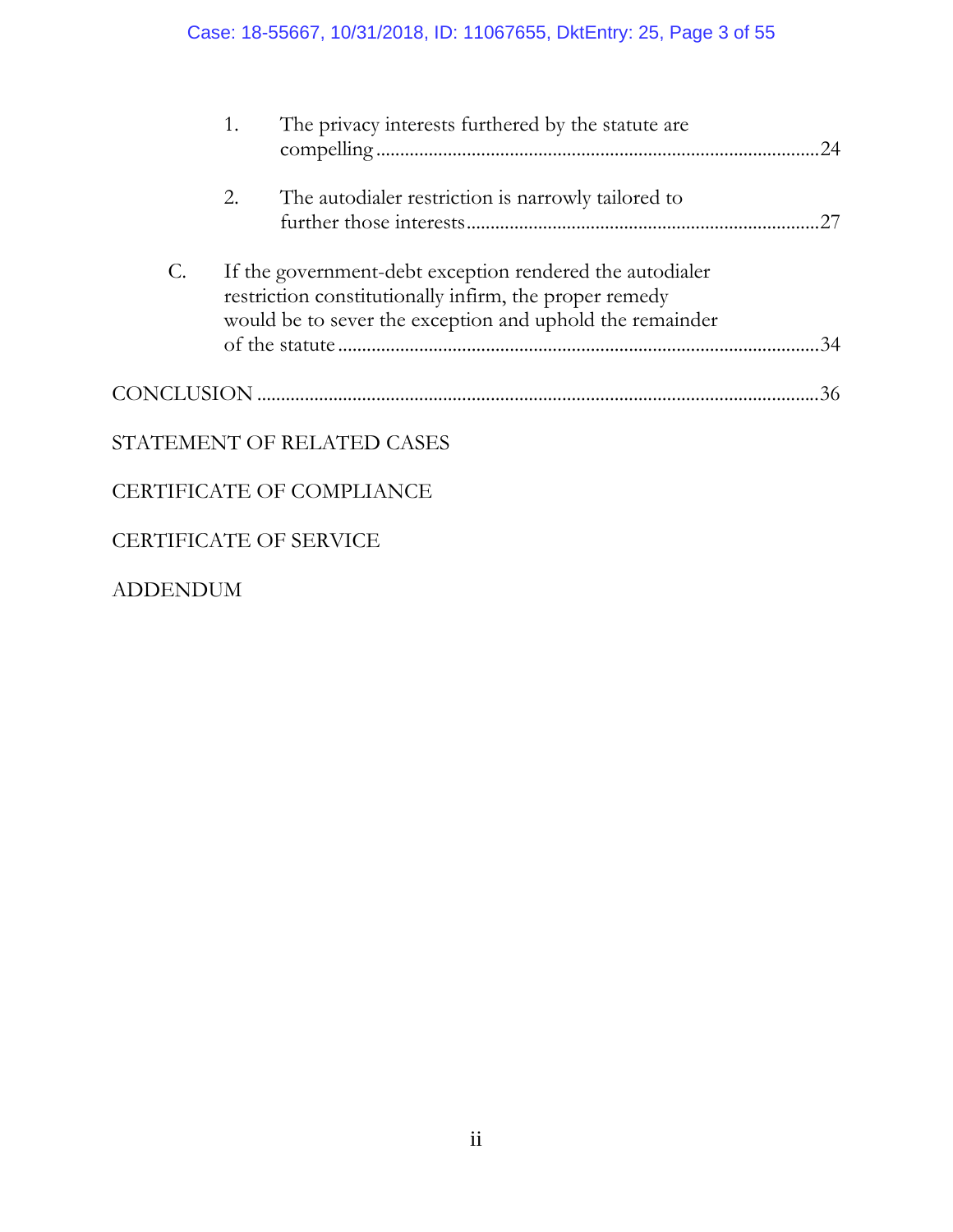## **TABLE OF AUTHORITIES**

| Cases:                                                                                                     | Page(s) |
|------------------------------------------------------------------------------------------------------------|---------|
| Act Now to Stop War & End Racism Coal. v. District of Columbia,<br>846 F.3d 391 (D.C. Cir.), cert. denied, |         |
| Adarand Constructors, Inc. v. Pena,                                                                        |         |
| Alaska Airlines, Inc. v. Brock,                                                                            |         |
| American Ass'n of Political Consultants v. Sessions,                                                       |         |
| Beckerman v. City of Tupelo,                                                                               |         |
| Berger v. City of Seattle,                                                                                 |         |
| Brickman v. Facebook, Inc.,                                                                                |         |
| Cahaly v. Larosa,                                                                                          |         |
| Campbell-Ewald Co. v. Gomez,                                                                               |         |
| Carey v. Brown,                                                                                            |         |
| City of Lakewood v. Plain Dealer Publ'g Co.,                                                               |         |
| Congregation Lubavitch v. City of Cincinnati,                                                              |         |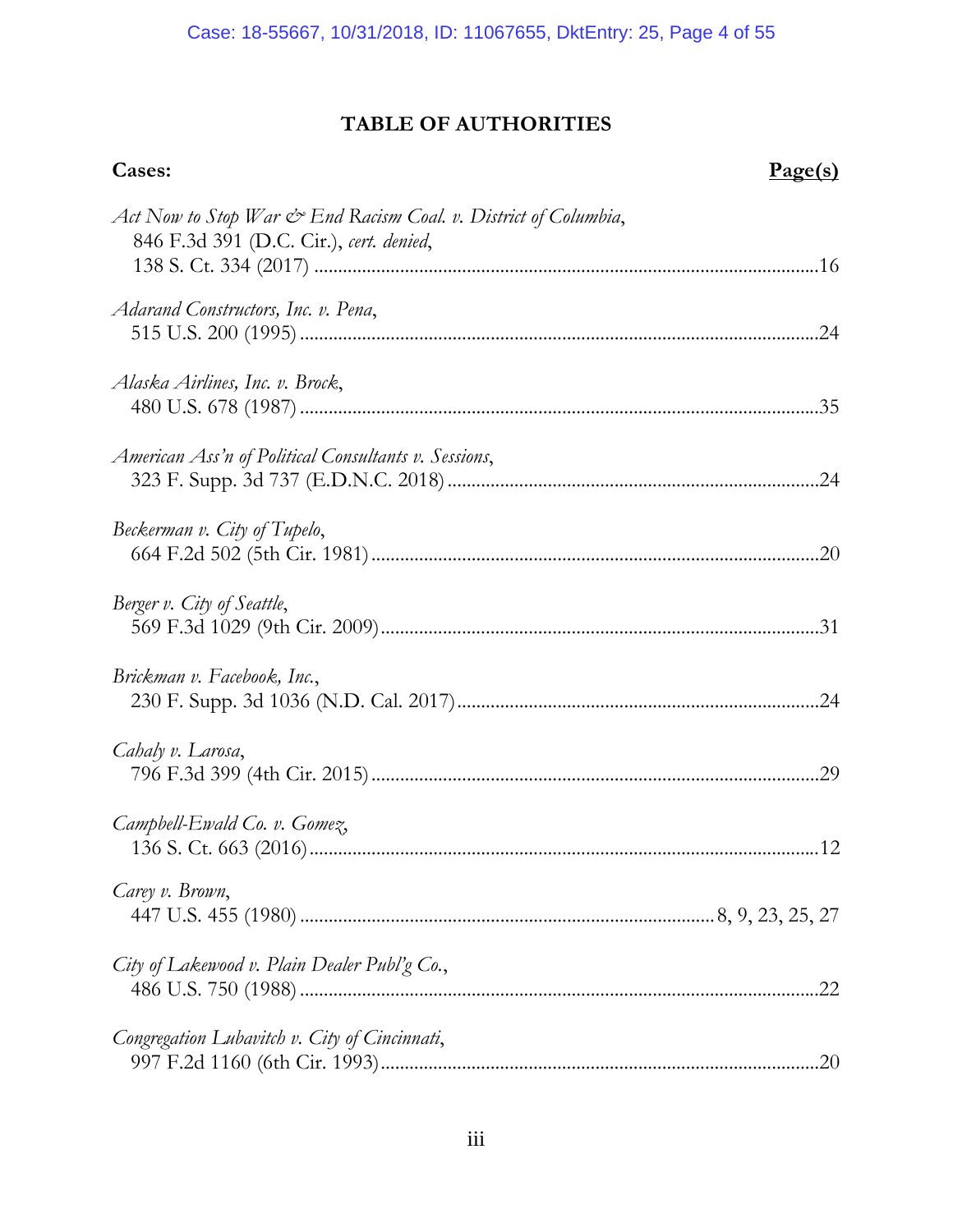## Case: 18-55667, 10/31/2018, ID: 11067655, DktEntry: 25, Page 5 of 55

| Dimmitt v. City of Clearwater,                                                             |  |
|--------------------------------------------------------------------------------------------|--|
| Foti v. City of Menlo Park,                                                                |  |
| Frisby v. Schultz,                                                                         |  |
| Gomez v. Campbell-Ewald Co.,<br>768 F.3d 871, 876 (9th Cir. 2014), aff'd on other grounds, |  |
| Greenley v. Laborers' Int'l Union of N. Am.,                                               |  |
| Gresham v. Swanson,<br>866 F.3d 853 (8th Cir. 2017), cert. denied,                         |  |
| Holt v. Facebook, Inc.,                                                                    |  |
| Hoye v. City of Oakland,                                                                   |  |
| $INS$ v. Chadha,                                                                           |  |
| Italian Colors Rest. v. Becerra,                                                           |  |
| Kirkeby v. Furness,                                                                        |  |
| Long Beach Area Peace Network v. City of Long Beach,                                       |  |
| Matal v. Tam,                                                                              |  |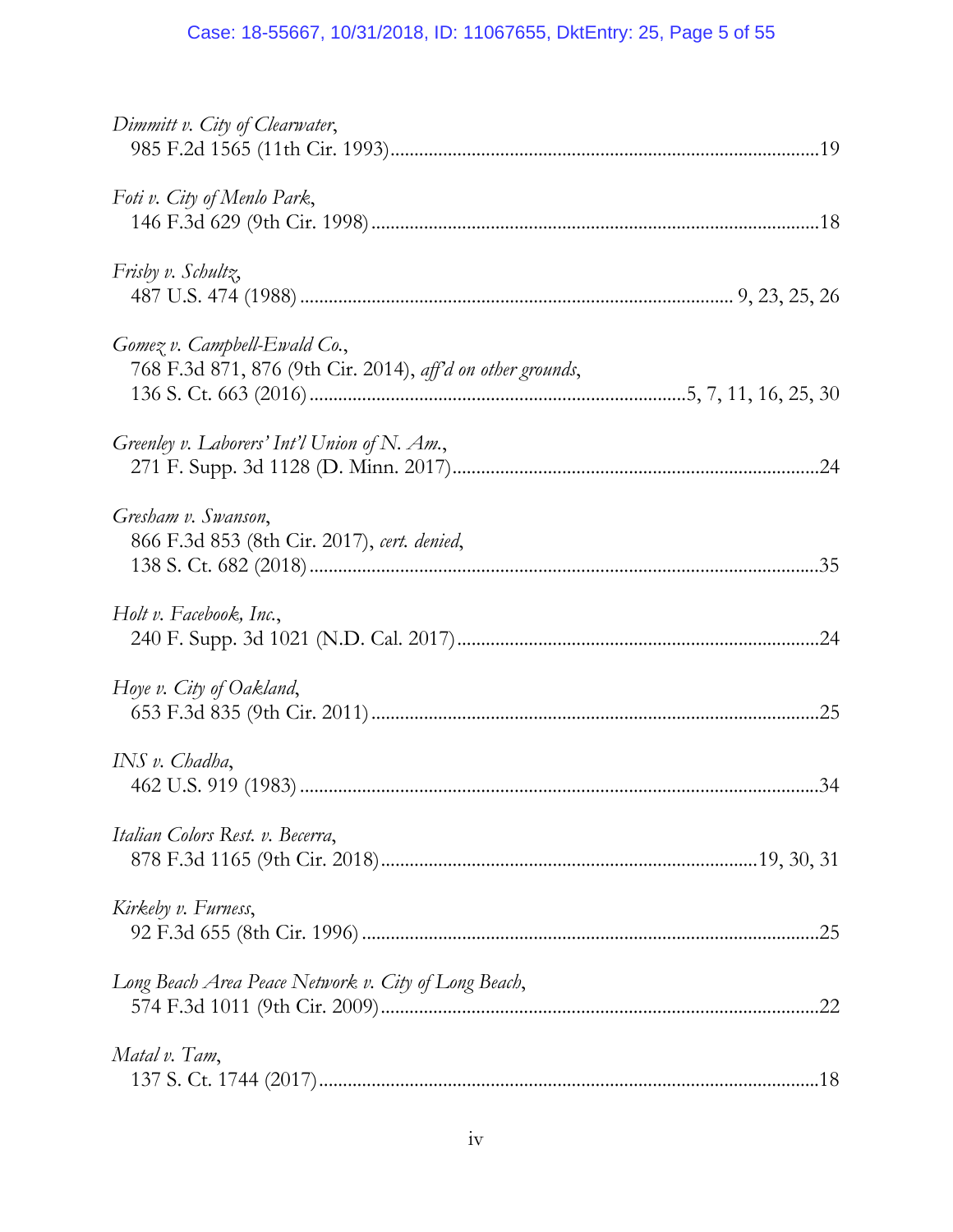## Case: 18-55667, 10/31/2018, ID: 11067655, DktEntry: 25, Page 6 of 55

| Mejia v. Time Warner Cable, Inc., No. 15-6445,                                                                   |                                    |
|------------------------------------------------------------------------------------------------------------------|------------------------------------|
| Metromedia, Inc. v. City of San Diego,                                                                           |                                    |
| Metrophones Telecomms., Inc. v. Global Crossing Telecomms., Inc.,<br>423 F.3d 1056, 1063 (9th Cir. 2005), aff'd, |                                    |
| Moser v. FCC,                                                                                                    | 25, 28, 29, 30, 31, 32, 33, 34, 35 |
| National Fed'n of the Blind v. FTC,                                                                              |                                    |
| Patriotic Veterans, Inc. v. Zoeller,<br>845 F.3d 303, 304 (7th Cir.), cert. denied,                              |                                    |
| Pleasant Grove City v. Summum,                                                                                   |                                    |
| Recycle for Change v. City of Oakland,<br>856 F.3d 666 (9th Cir.), cert. denied,                                 |                                    |
| Reed v. Town of Gilbert,                                                                                         |                                    |
| Regan v. Time, Inc.,                                                                                             |                                    |
| Solantic, LLC v. City of Neptune Beach,                                                                          |                                    |
| U.S. Postal Serv. v. Flamingo Indus. (USA) Ltd.,                                                                 |                                    |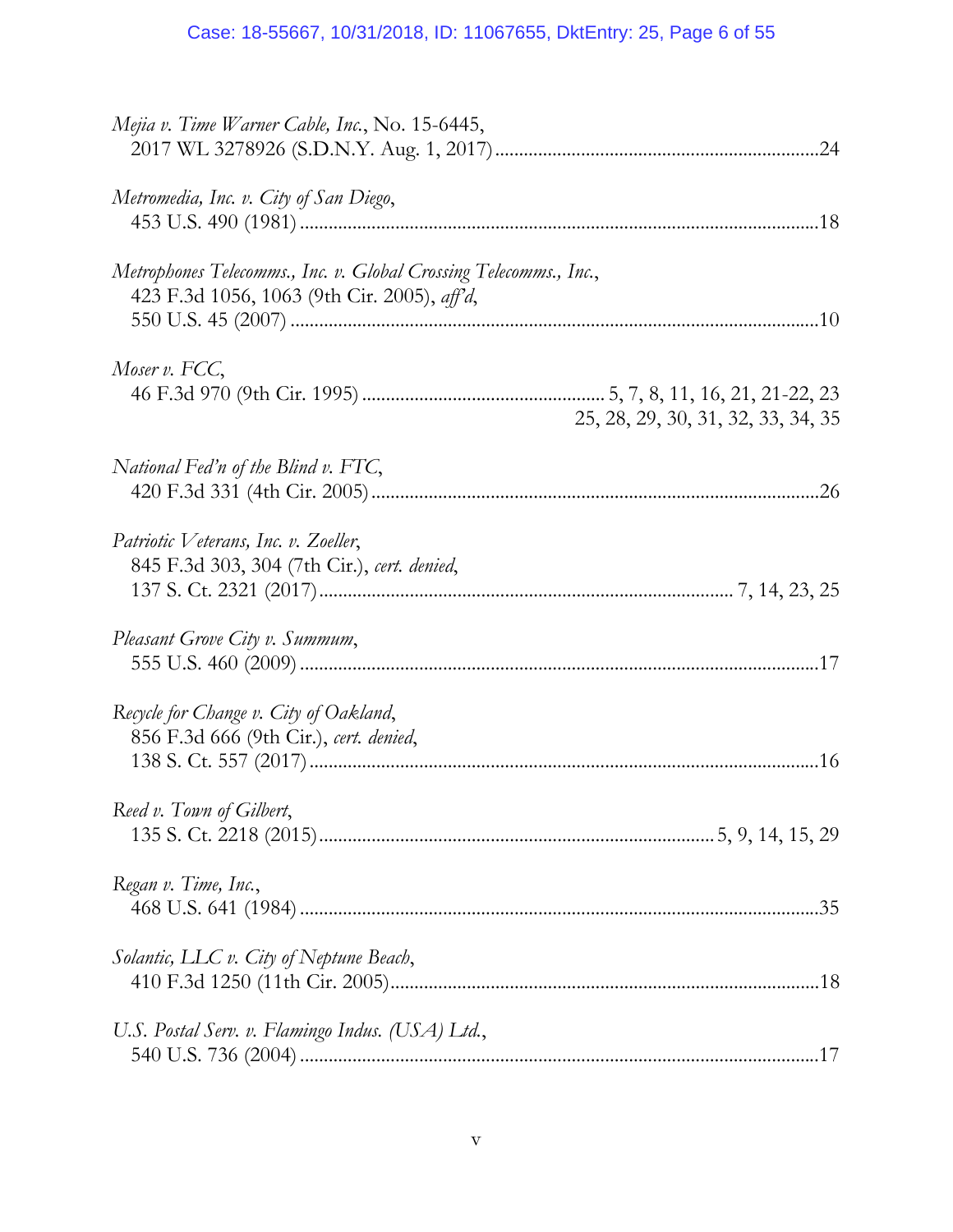## Case: 18-55667, 10/31/2018, ID: 11067655, DktEntry: 25, Page 7 of 55

| United States v. Dunifer,                                 |  |
|-----------------------------------------------------------|--|
| United States v. Sherwood,                                |  |
| Van Bergen v. Minnesota,                                  |  |
| Walker v. Texas Div., Sons of Confederate Veterans, Inc., |  |
| <i>Walters v. National Ass'n of Radiation Survivors,</i>  |  |
| Ward v. Rock Against Racism,                              |  |
| Whitman v. American Trucking Ass'ns,                      |  |
| Williams-Yulee v. Florida Bar,                            |  |
| Women Strike for Peace v. Morton,                         |  |
| Statutes:                                                 |  |
| Bipartisan Budget Act of 2015,                            |  |
| Fair Debt Collection Practices Act,                       |  |
| Federal Tort Claims Act,                                  |  |
|                                                           |  |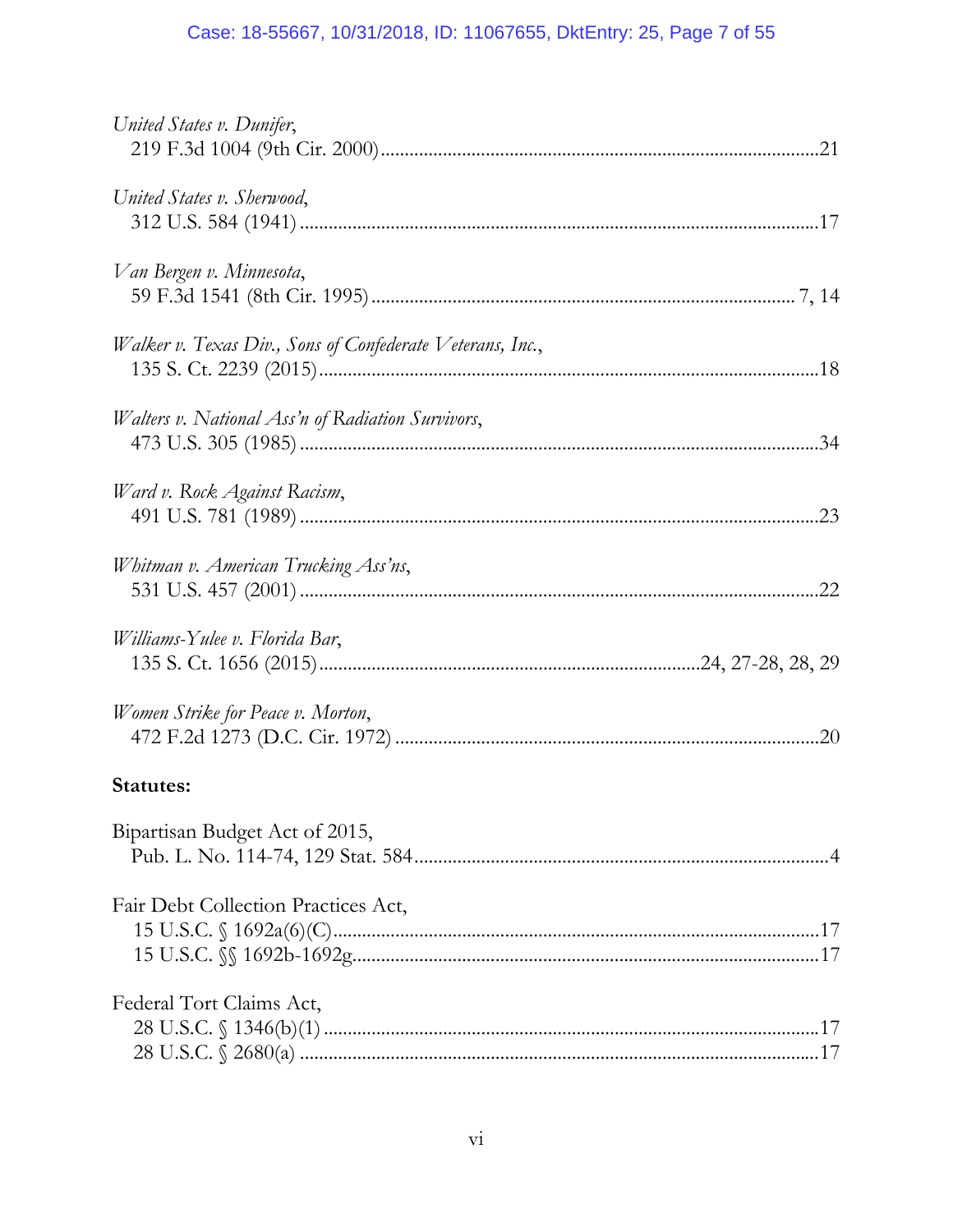| Telephone Consumer Protection Act of 1991,         |  |
|----------------------------------------------------|--|
|                                                    |  |
|                                                    |  |
|                                                    |  |
|                                                    |  |
|                                                    |  |
| 47 U.S.C. $\frac{227(b)(1)(C) \dots}{22(b)(D)(D)}$ |  |
|                                                    |  |
|                                                    |  |
|                                                    |  |
|                                                    |  |
|                                                    |  |
|                                                    |  |
|                                                    |  |
|                                                    |  |
|                                                    |  |
|                                                    |  |
|                                                    |  |
|                                                    |  |
| <b>Regulations:</b>                                |  |
|                                                    |  |
|                                                    |  |
|                                                    |  |
|                                                    |  |
|                                                    |  |
| Rule:                                              |  |
|                                                    |  |
|                                                    |  |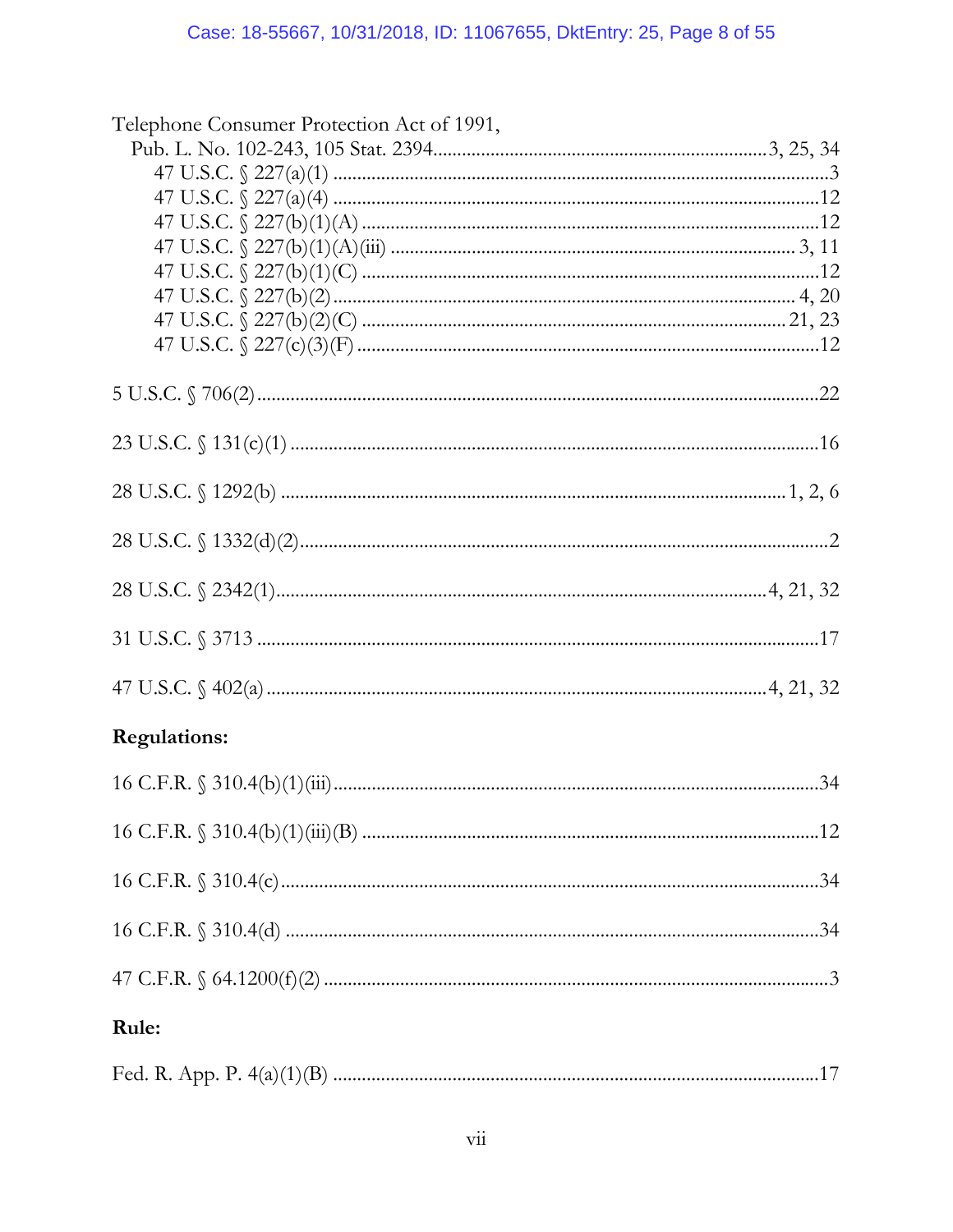## Case: 18-55667, 10/31/2018, ID: 11067655, DktEntry: 25, Page 9 of 55

# **Legislative Material:**

| S. Rep. No. 102-178 (1991), reprinted in |  |  |
|------------------------------------------|--|--|
|                                          |  |  |

## **Other Authorities:**

| Fiscal Year 2016: Analytical Perspectives of the U.S. Government, |  |
|-------------------------------------------------------------------|--|
| In re Rules $\mathcal O$ Regulations Implementing the TCPA,       |  |
|                                                                   |  |
|                                                                   |  |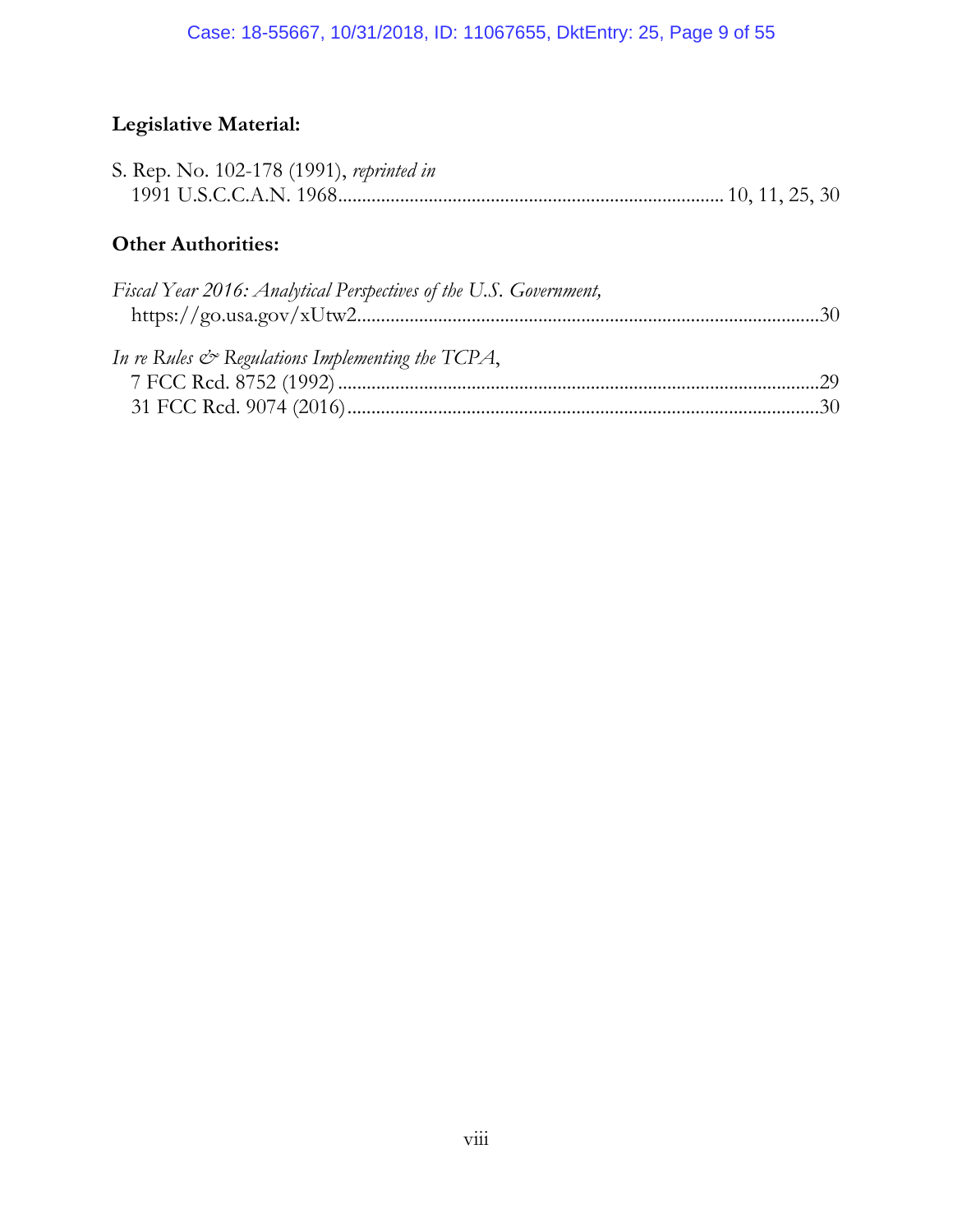### **INTRODUCTION**

The Telephone Consumer Protection Act of 1991 (TCPA) generally precludes the use of autodialers and artificial or prerecorded voices in making calls to cell phones without the recipient's prior consent. Plaintiff Steve Gallion alleges that he received an automated call from defendant Charter Communications (hereinafter Spectrum) in violation of these requirements, and he brought suit on behalf of himself and other individuals who received similar calls. Spectrum moved for judgment on the pleadings, alleging that these restrictions on automated calls violate the First Amendment. The United States intervened in these proceedings for the limited purpose of defending the constitutionality of the federal statute. The district court denied Spectrum's motion but certified its order for interlocutory review pursuant to 28 U.S.C. § 1292(b). This Court granted permission to pursue an appeal.

Spectrum renews its constitutional challenge on appeal, contending that the TCPA provision at issue is a content-based restriction on speech that fails to withstand strict scrutiny. Spectrum principally argues that a 2015 amendment to the restriction allowing the use of autodialers and artificial or prerecorded voices in connection with calls to collect government-backed debts—calls the government has always been allowed to make itself through the same means—rendered the statute content-based and subject to strict scrutiny, and that the provision does not withstand review under that standard. Contrary to Spectrum's contention, the government-debt exception is a content-neutral provision that turns largely on the relationship between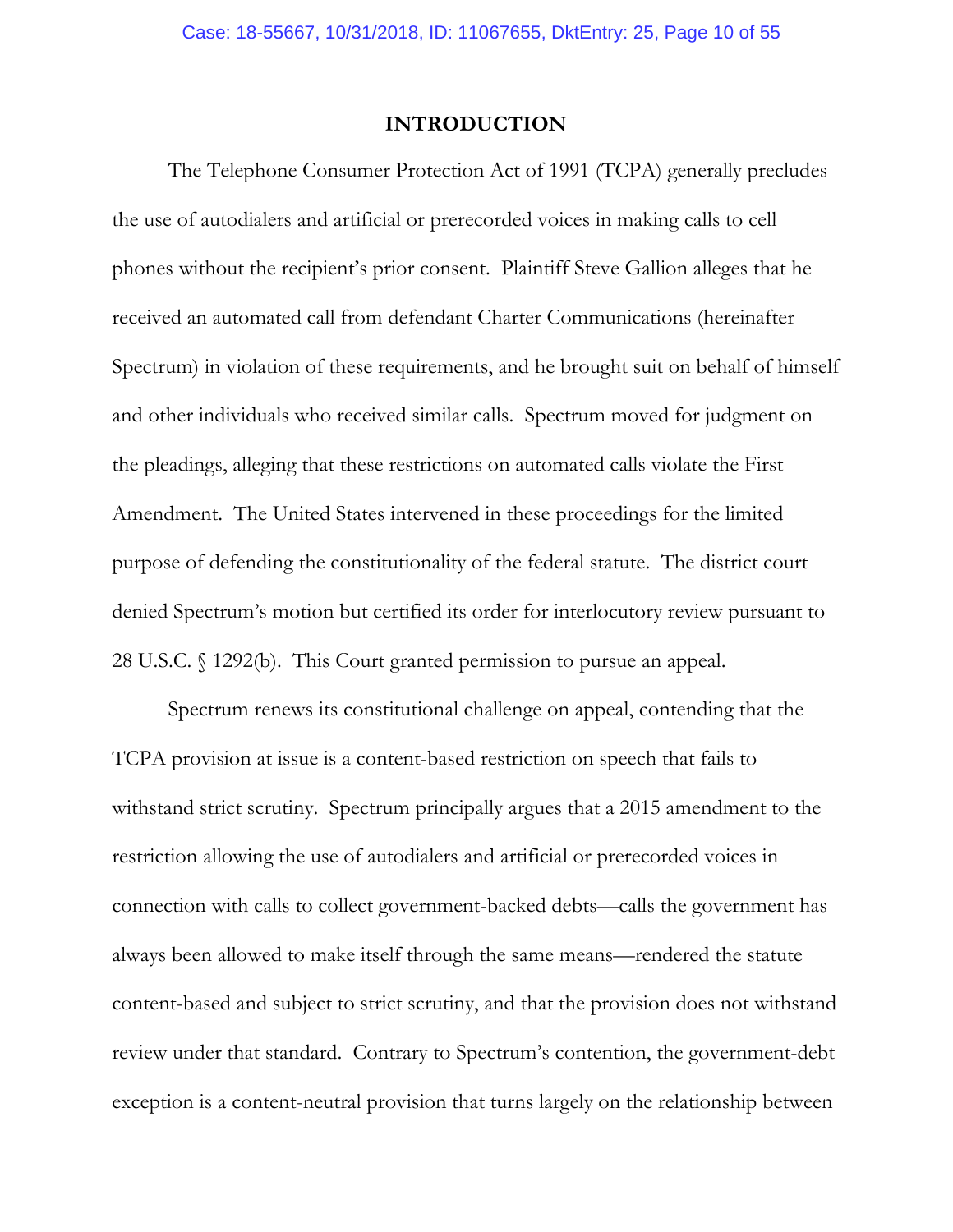#### Case: 18-55667, 10/31/2018, ID: 11067655, DktEntry: 25, Page 11 of 55

the government and the person being called. Spectrum's other arguments that the restriction is content- or speaker-based likewise lack merit.

As a content-neutral provision, the restriction on the use of autodialers and artificial or prerecorded voices is subject to intermediate scrutiny, and it readily withstands review under that standard. The restriction would also withstand strict scrutiny were that the appropriate standard of review. If the Court were to conclude otherwise, it should hold that the government-debt exception is severable from the remainder of the statute, which was in effect for roughly twenty-three years before the exception was enacted. For all of these reasons, the district court's decision should be affirmed.

### **STATEMENT OF JURISDICTION**

Plaintiff invoked the district court's jurisdiction pursuant to 28 U.S.C. § 1332(d)(2). ER 222. On February 26, 2018, the district court denied Spectrum's motion for judgment on the pleadings and certified that order for interlocutory review pursuant to 28 U.S.C. § 1292(b). ER 12-13. Spectrum timely filed a petition for interlocutory review in this Court on March 8, 2018, ER 18; *see* 28 U.S.C. § 1292(b), and this Court granted the petition on May 22, 2018, ER 17. This Court has jurisdiction pursuant to 28 U.S.C. § 1292(b).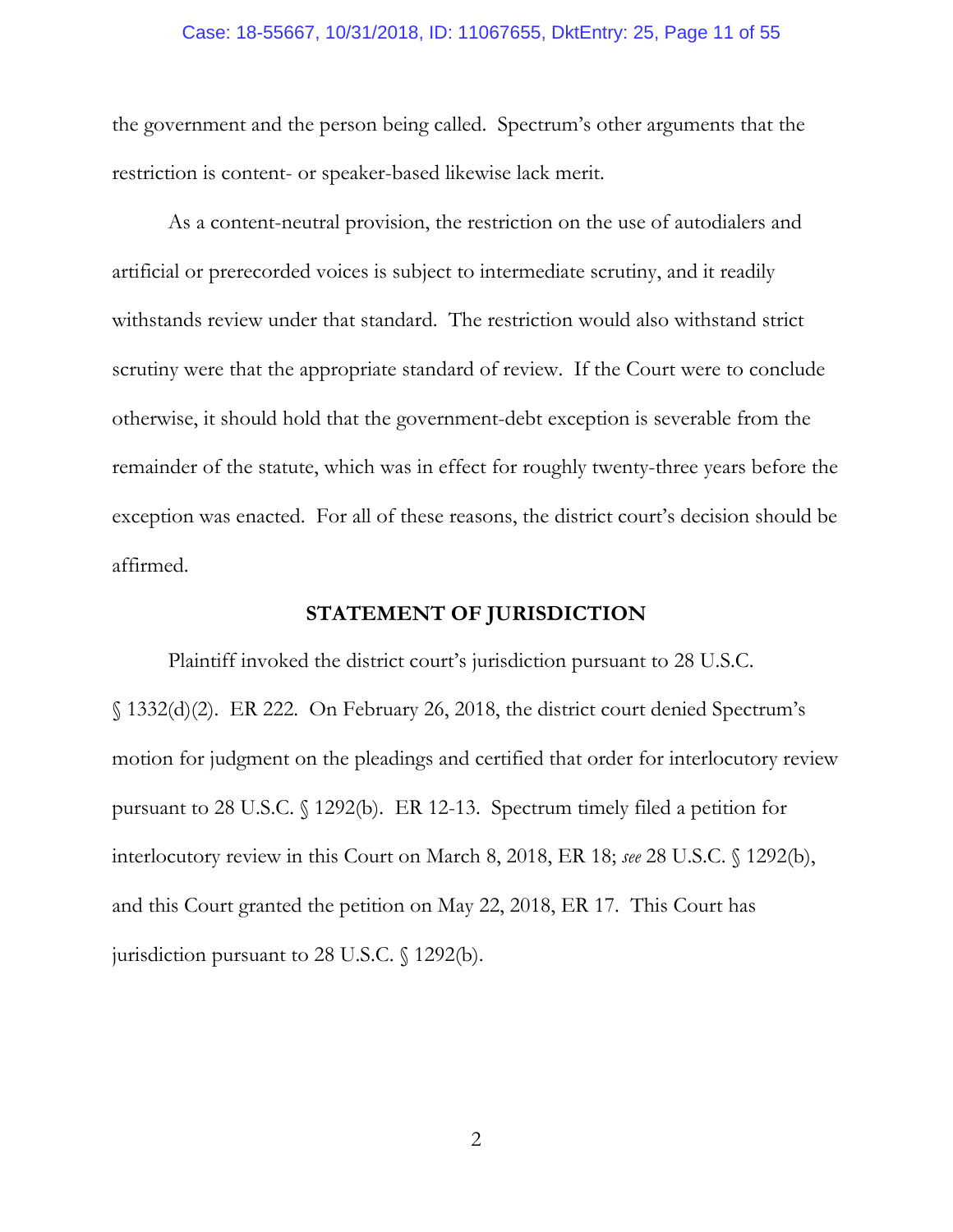### **STATEMENT OF THE ISSUE**

Whether the TCPA's restriction on the use of autodialers and artificial or prerecorded voices in making calls to cell phones absent a consumer's prior consent, 47 U.S.C.  $\frac{227(b)(1)(A)(iii)}{3}$ , is consistent with the First Amendment.

### **PERTINENT STATUTE**

Pertinent portions of the TCPA are reproduced in the addendum to this brief.

### **STATEMENT OF THE CASE**

### **A. Statutory Background**

Congress enacted the TCPA in 1991 in response to overwhelming consumer complaints about the substantial intrusion on personal and residential privacy caused by the growing number of unwanted phone calls, and by automated calls in particular. Pub. L. No. 102-243, § 2(5)-(6), 105 Stat. 2394, 2394 (1991). To protect the privacy interests implicated by these calls, and as relevant to this appeal, Congress made it unlawful "to make any call (other than a call made for emergency purposes or made with the prior express consent of the called party) using any automatic telephone dialing system or an artificial or prerecorded voice" to a cell phone or similar service. 47 U.S.C. § 227(b)(1)(A)(iii). An "automatic telephone dialing system" or "autodialer" refers to equipment that has the capacity "(A) to store or produce telephone numbers to be called, using a random or sequential number generator; and (B) to dial such numbers." *Id.*  $\sqrt{227(a)(1)}$ ; 47 C.F.R.  $\sqrt{64.1200(f)(2)}$ . Throughout this brief, the term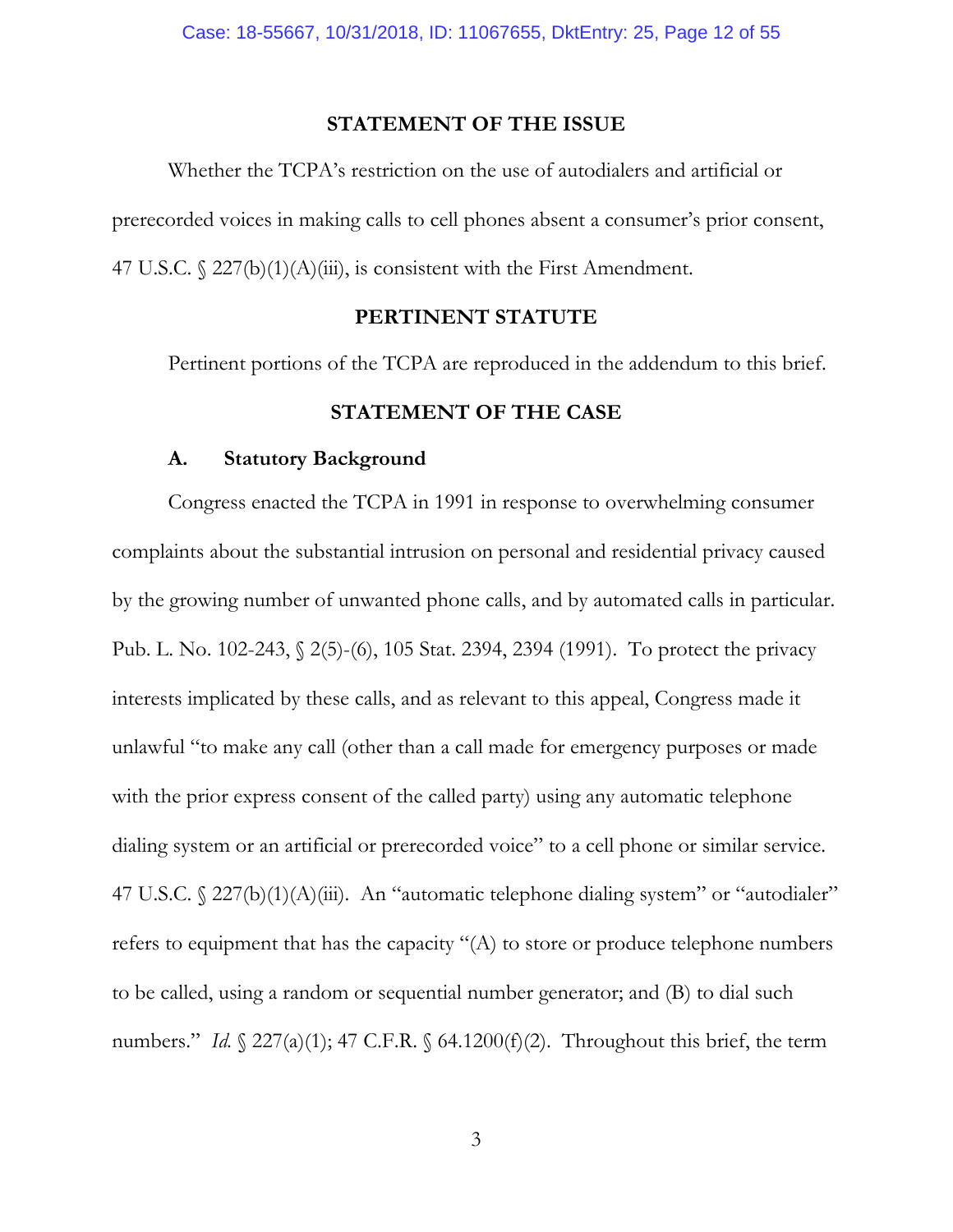### Case: 18-55667, 10/31/2018, ID: 11067655, DktEntry: 25, Page 13 of 55

"autodialer restriction" is used as a shorthand to refer to the TCPA's limitations on the use of both autodialers and artificial or prerecorded voices.

Congress amended the statute in 2015 to provide that the autodialer restriction does not apply to calls "made solely to collect a debt owed to or guaranteed by the United States." Bipartisan Budget Act of 2015, Pub. L. No. 114-74, § 301(a)(1)(A), 129 Stat. 584, 588. The statute also authorizes the Federal Communications Commission (FCC) to exempt additional categories of calls from the autodialer restriction in certain circumstances, to the extent consistent with the privacy interests the TCPA is meant to protect. 47 U.S.C. § 227(b)(2).Any party wishing to challenge the substance of an FCC order issued pursuant to that authority must file a petition for review in the court of appeals, which has exclusive jurisdiction over challenges to FCC rules and orders. 28 U.S.C. § 2342(1); 47 U.S.C. § 402(a).

### **B. Factual and Procedural Background**

Plaintiff Steve Gallion alleges that Spectrum used an autodialer and an artificial or prerecorded voice in calling his cell phone without his consent. ER 223. The call allegedly sought to inform plaintiff of "custom pricing promotions" for Spectrum services. *Id.* Plaintiff alleges that he is not a Spectrum customer and has never provided Spectrum with his cell phone number or any other information that could be construed as consent to receive such calls. ER 224.

Plaintiff filed suit in July 2017 on behalf of himself and a putative class of all persons who received such calls from Spectrum without having provided consent.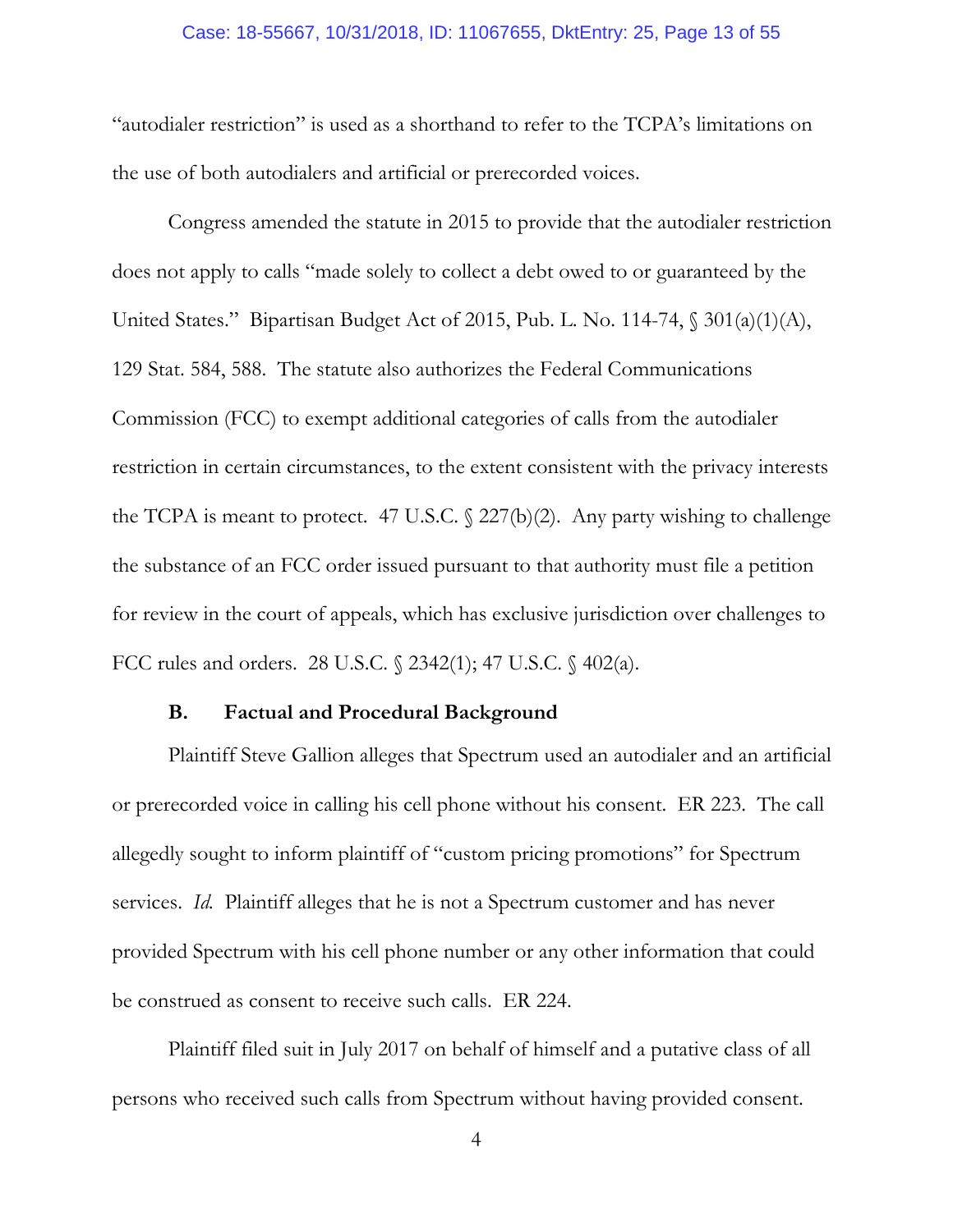#### Case: 18-55667, 10/31/2018, ID: 11067655, DktEntry: 25, Page 14 of 55

ER 224. Spectrum moved for judgment on the pleadings, arguing that the autodialer rule is unconstitutional on its face because it is a content-based restriction on speech and does not withstand strict scrutiny. The United States intervened to defend the constitutionality of the federal statute.

The district court denied Spectrum's motion and certified the issue for interlocutory review. ER 12-13. At the outset, the district court noted that, "[p]rior to the 2015 amendment and [*Reed v. Town of Gilbert*, 135 S. Ct. 2218 (2015)], the Ninth Circuit twice considered and upheld the constitutionality of the TCPA as a valid, content-neutral speech regulation under intermediate scrutiny." ER 4 (citing *Gomez v. Campbell-Ewald Co.*, 768 F.3d 871, 876 (9th Cir. 2014), *aff'd on other grounds*, 136 S. Ct. 663 (2016); *Moser v. FCC*, 46 F.3d 970 (9th Cir. 1995)). Although no appellate court has considered the constitutionality of the TCPA since its amendment, every district court to address the question has held that the provision remains consistent with the First Amendment. *Id.* The court found these decisions persuasive. *Id.* 

The district court first held that the autodialer restriction is content-based and thus subject to strict scrutiny because, in the court's view, the exception for calls to collect government-backed debts depends on the communicative content of the call. The court acknowledged that the exception is in one sense "relationship based—it arises from a creditor-debtor relationship between the government and the recipient of the communication." ER 8. But "the debt collector initiating a telephone call often may be a third party that has no preexisting relationship with the debtor." *Id.* 

<sup>5</sup>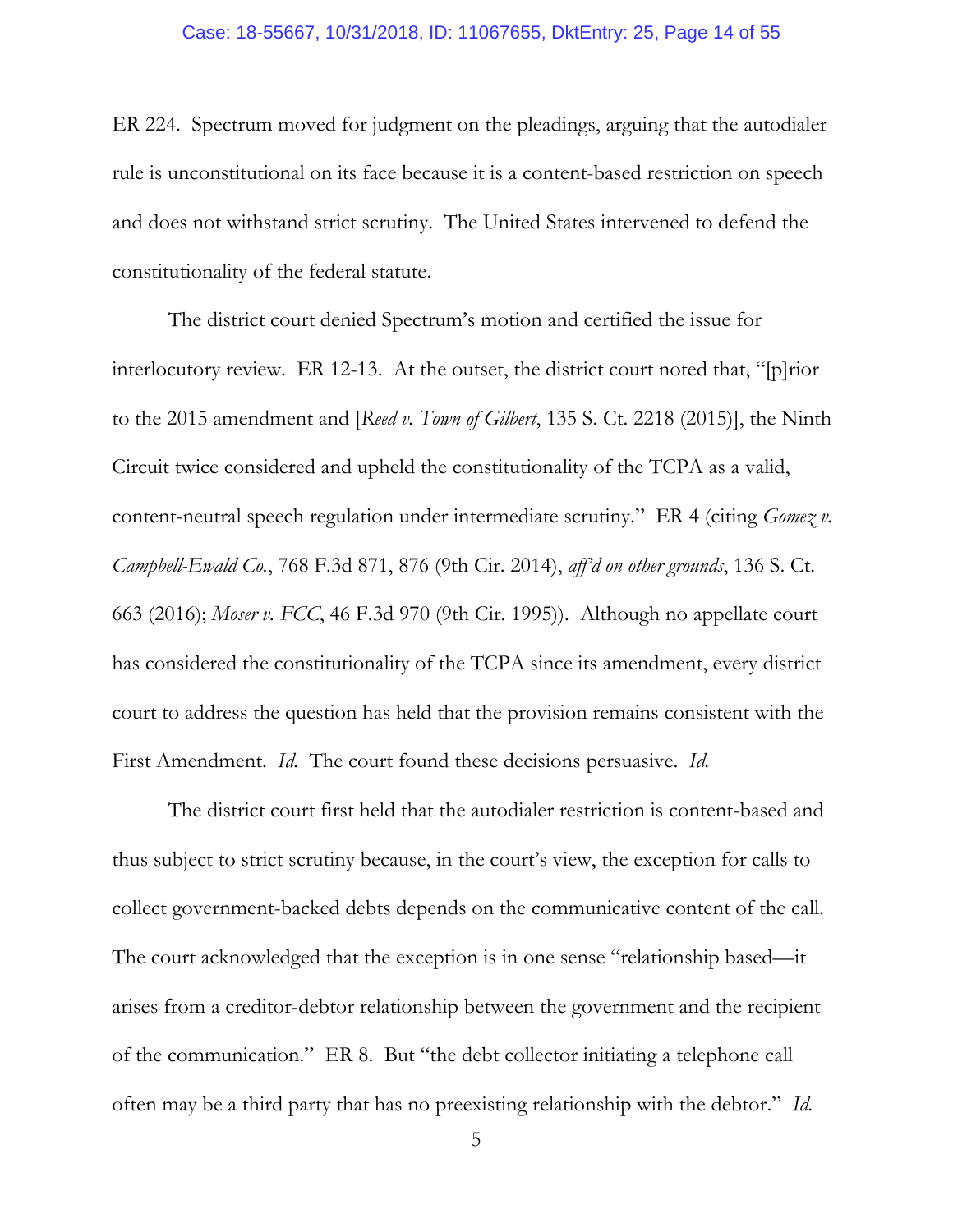#### Case: 18-55667, 10/31/2018, ID: 11067655, DktEntry: 25, Page 15 of 55

Because "a private debt collection agency may call a debtor to collect a private, government-guaranteed loan but not a similar private loan," the court found a content-based component to the inquiry. *Id.* (emphasis omitted).

Applying strict scrutiny, the district court held that the autodialer restriction is narrowly tailored to further "a compelling government interest in protecting residential privacy from the nuisance of unsolicited, automated telephone calls." ER 9. The court rejected Spectrum's argument that the restriction is underinclusive, noting that the government-debt provision "is a narrow exception from liability" and "is inherently limited by the fact that such calls would only be made to those who owe a debt to the federal government." ER 11 (quotation marks omitted). Accordingly, the "government-debt exception does not do appreciable damage to the privacy interests underlying the TCPA." *Id.* (quotation marks omitted). The court also rejected Spectrum's suggestion that less restrictive alternatives, including time-of-day limitations, mandatory disclosures of a caller's identity, and do-not-call lists, would be equally effective in achieving the government's interests. ER 12.

For these reasons, the district court denied Spectrum's motion for judgment on the pleadings, but it granted Spectrum's motion to certify the order for interlocutory review pursuant to 28 U.S.C. § 1292(b). ER 13.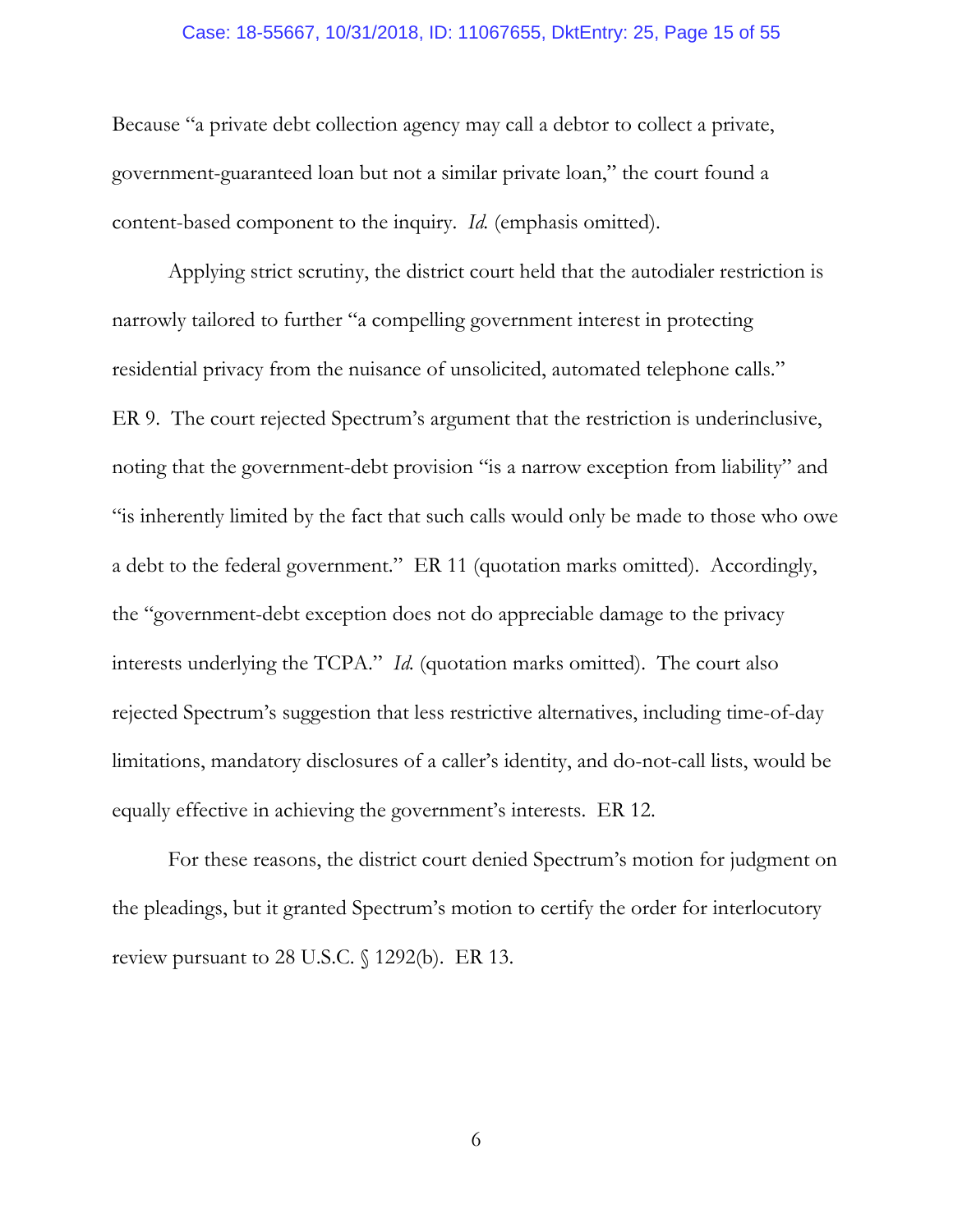### **SUMMARY OF ARGUMENT**

**A.1.** This Court has twice upheld the autodialer restriction, as originally enacted, against First Amendment challenge. *Gomez v. Campbell-Ewald Co.*, 768 F.3d 871, 876 (9th Cir. 2014), *aff'd*, 136 S. Ct. 663 (2016); *Moser v. FCC*, 46 F.3d 970, 972 (9th Cir. 1995). There is no merit to Spectrum's contention that a 2015 amendment allowing the use of autodialers and artificial or prerecorded voices in making calls to collect government-backed debts transformed that valid time, place, or manner provision into a content-based restriction subject to strict scrutiny. The autodialer restriction has never applied to the government, and the amendment simply allows entities collecting debts on the government's behalf to use the same means that would be available to the government if it were making the calls itself. The exception is thus premised principally on the relationship between the government and the person being called, rather than the content of the call. That provision is at least as clearly content-neutral as the state autodialer statutes upheld in *Patriotic Veterans, Inc. v. Zoeller*, 845 F.3d 303, 304 (7th Cir.), *cert. denied*, 137 S. Ct. 2321 (2017), and *Van Bergen v. Minnesota*, 59 F.3d 1541, 1550 (8th Cir. 1995), in which the courts found a variety of exceptions not to be content-based because they "depend on the relation between the caller and the recipient, not on what the caller proposes to say," "and therefore do not establish content discrimination." *Patriotic Veterans*, 845 F.3d at 305.

While Spectrum purports to accept the validity of *Gomez* and *Moser*, which found the autodialer restriction content-neutral, it takes issue with aspects of the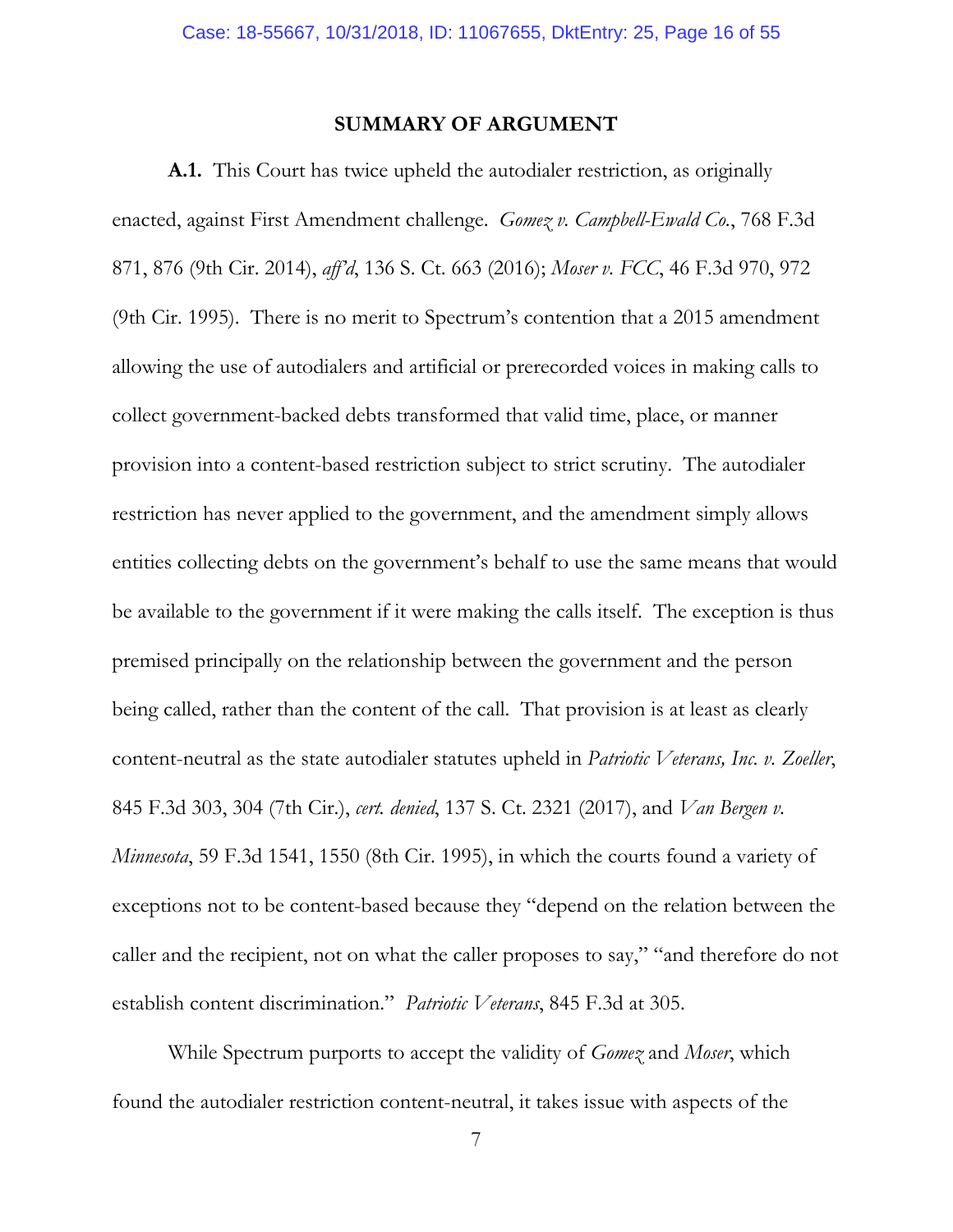### Case: 18-55667, 10/31/2018, ID: 11067655, DktEntry: 25, Page 17 of 55

statute already in effect at the time those decisions issued. Spectrum urges that the restriction is subject to strict scrutiny because it does not apply to the government. But this Court has previously evaluated the statute under intermediate scrutiny notwithstanding that limitation, and none of the authorities Spectrum cites support its contention that the statute's treatment of the government renders it speaker-based. There is likewise no merit to the contention that exemptions to the autodialer restriction enacted by the FCC—or the mere fact of the Commission's authority to enact such exemptions—somehow render the statute content-based. This Court rejected a version of that argument in *Moser*, 46 F.3d at 973.

**2.** Like other content-neutral restrictions on the time, place, or manner of speech, the autodialer restriction is subject to intermediate scrutiny, meaning that it must be narrowly tailored to serve a significant governmental interest, and must leave open ample alternative channels for communication. *Moser*, 46 F.3d at 973. The restriction readily satisfies that standard. The government has a well-established interest in protecting residential and personal privacy. *See Carey v. Brown*, 447 U.S. 455, 471 (1980). And that interest is plainly furthered by the general restriction on the use of autodialers and artificial and prerecorded voices, which have been found to increase significantly the volume and nuisance of unwanted calls. *Moser*, 46 F.3d at 974-75. The highly circumscribed exception for calls to collect government-backed debts—calls the government is in any event free to make itself—does not do appreciable harm to the privacy interests furthered by the general restriction.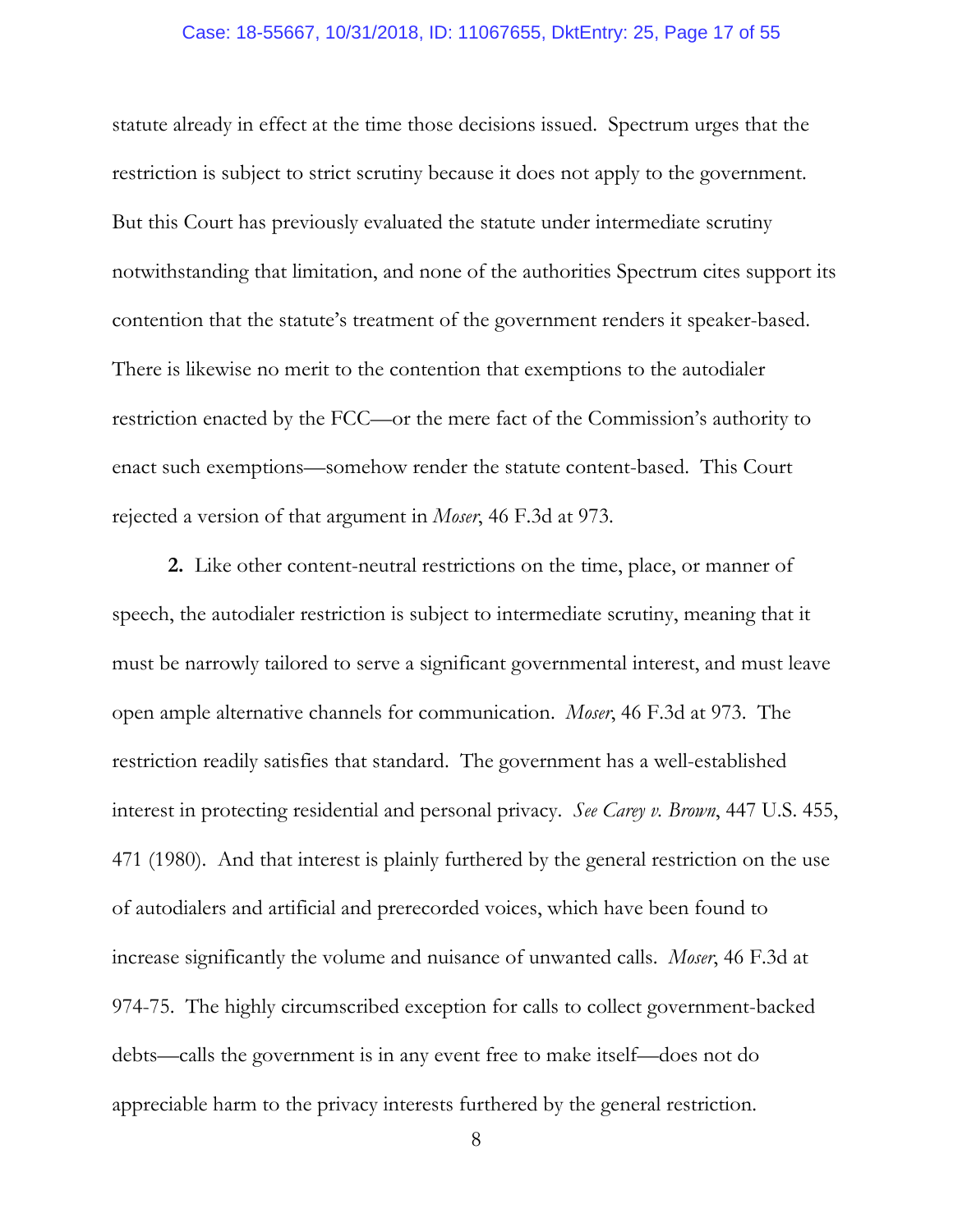#### Case: 18-55667, 10/31/2018, ID: 11067655, DktEntry: 25, Page 18 of 55

**B.** Strict scrutiny does not apply in these circumstances, but that standard would in any event be satisfied here. The residential and personal privacy interests served by the autodialer restriction are compelling. The Supreme Court has repeatedly recognized that the interest in "protecting the well-being, tranquility, and privacy of the home is certainly of the highest order." *Frisby v. Schultz*, 487 U.S. 474, 484 (1988) (quoting *Carey*, 447 U.S. at 471).

The provision is narrowly tailored because it aims squarely at the use of those technologies most likely to threaten the privacy interests Congress sought to protect. The only aspect of the statute that has changed since it was upheld by this Court in *Gomez* and *Moser* is the addition of the government-debt exception. That single, narrow exception—which additionally promotes the government's interest in safeguarding the public fisc—does not do appreciable harm to the privacy interests served by the restriction, much less allow the "unlimited proliferation" of automated calls. *Reed v. Town of Gilbert*, 135 S. Ct. 2218, 2231 (2015). Any further exemptions enacted by the FCC do not bear on this analysis, which concerns the constitutionality of the statute itself and not the validity of agency action. There is likewise no merit to Spectrum's contention that other measures would be equally effective in addressing the problem presented by automated calls. As Congress concluded, the suggested alternatives would still allow the overwhelming volume of unwanted calls and attendant invasion of privacy that the autodialer restriction is meant to prevent.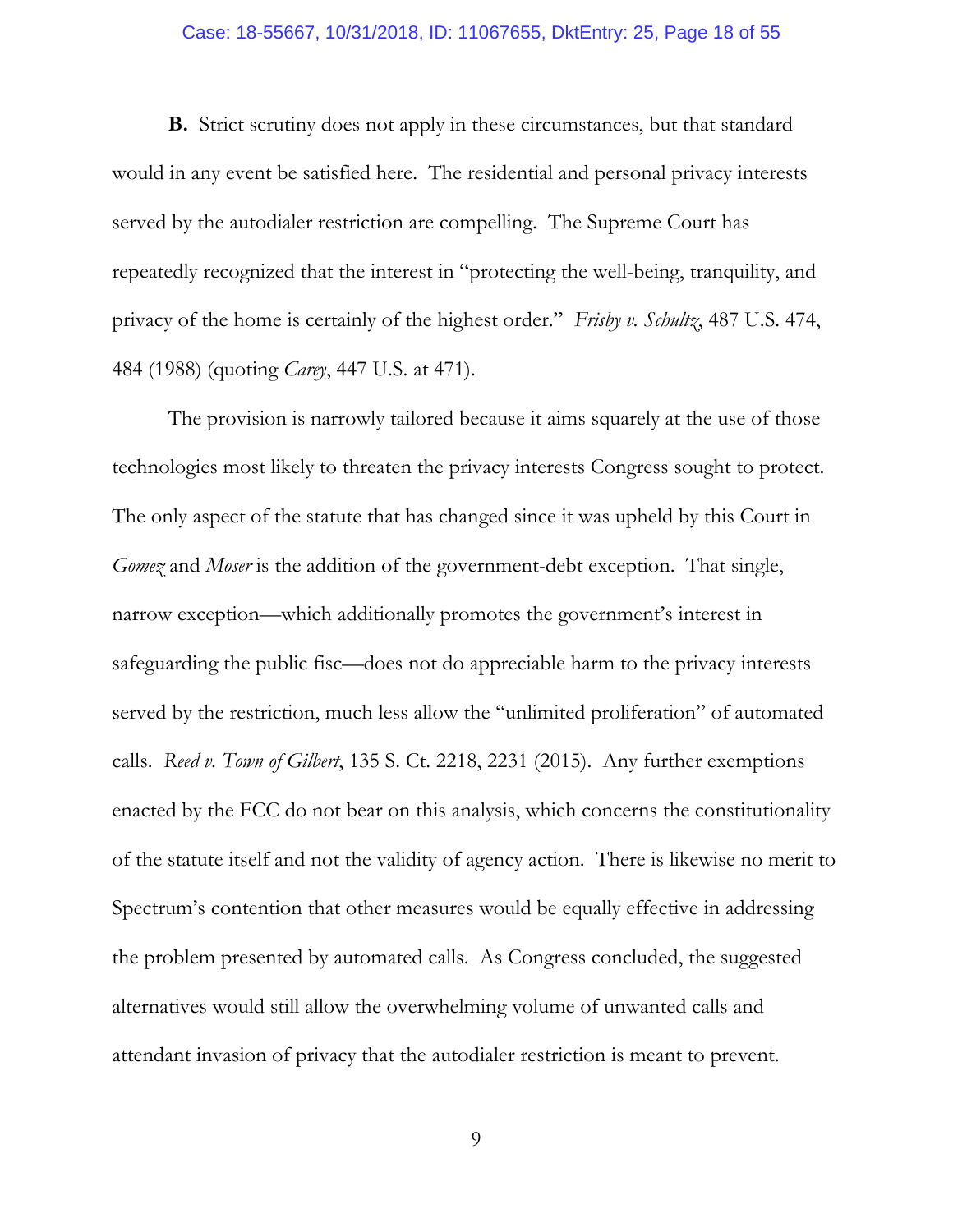**C.** If the Court were to hold that the government-debt exception is inconsistent with the First Amendment, it should invalidate only that exception and uphold the remainder of the statute. The autodialer restriction was in effect for roughly twenty-three years before Congress enacted the exception, leaving no doubt about Congress's view as to whether the restriction could operate in the exception's absence. Because the exception is plainly severable from the remainder of the statute, there is no basis for invalidating the autodialer restriction as a whole.

### **STANDARD OF REVIEW**

On interlocutory appeal, this Court reviews de novo the district court's denial of a motion for judgment on the pleadings. *Metrophones Telecomms., Inc. v. Global Crossing Telecomms., Inc.*, 423 F.3d 1056, 1063 (9th Cir. 2005), *aff'd*, 550 U.S. 45 (2007).

### **ARGUMENT**

**The TCPA's Restriction on the Use of Autodialers and Artificial or Prerecorded Voices Is Fully Consistent with the First Amendment.** 

**A. The statute is a content-neutral restriction on the manner in which calls are placed, and it readily withstands intermediate scrutiny.** 

**1. The government-debt exception is content-neutral.** 

When Congress enacted the TCPA in 1991, it found that the volume of unwanted calls had increased substantially with the advent of low-cost, automated devices that were able to dial as many as one thousand phone numbers per hour and deliver a prerecorded message to the person being called. S. Rep. No. 102-178, at 2 (1991), *reprinted in* 1991 U.S.C.C.A.N. 1968, 1970. Even with the technologies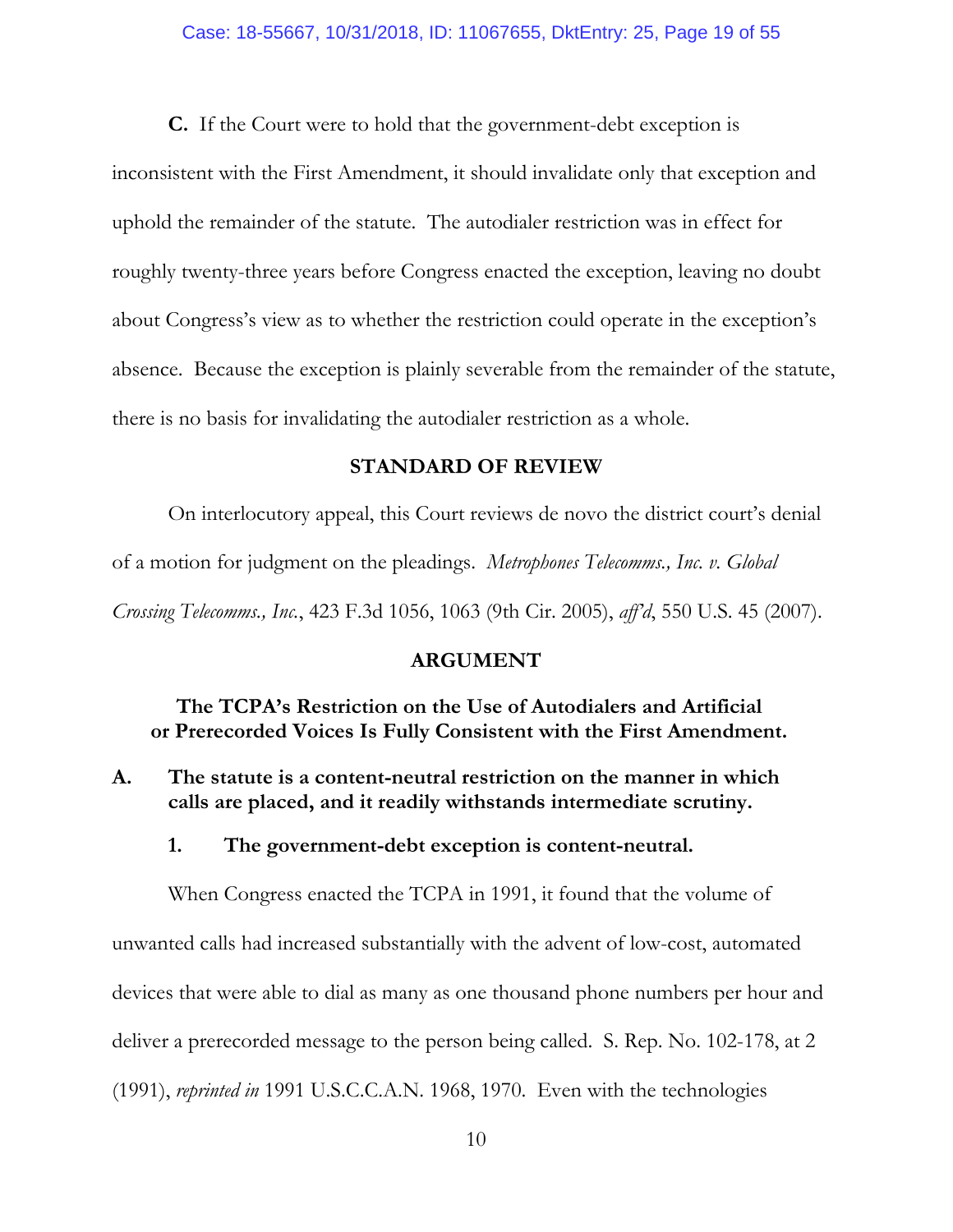### Case: 18-55667, 10/31/2018, ID: 11067655, DktEntry: 25, Page 20 of 55

available at that time, tens of thousands of solicitors were collectively calling millions of people each day. *Id.* In addition to its concern about the volume of automated calls, "Congress determined that such calls were more of a nuisance and a greater invasion of privacy than calls placed by live persons." *Moser v. FCC*, 46 F.3d 970, 972 (9th Cir. 1995) (quotation marks omitted).

As relevant here, Congress addressed these privacy concerns in 1991 by making it unlawful "to make any call (other than a call made for emergency purposes or made with the prior express consent of the called party) using any automatic telephone dialing system or an artificial or prerecorded voice" to any cell phone. *See* 47 U.S.C. § 227(b)(1)(A)(iii). This Court has twice held that this provision, as originally enacted, is properly analyzed as a content-neutral time, place, or manner restriction subject to intermediate scrutiny, and it has upheld the restriction under that standard. *Gomez v. Campbell-Ewald Co.*, 768 F.3d 871, 876 (9th Cir. 2014); *Moser*, 46 F.3d at 973.

Spectrum argues that Congress rendered the autodialer restriction unconstitutional in 2015 when it amended the statute to permit the use of autodialers and artificial or prerecorded voices in connection with calls made to collect a debt owed to or guaranteed by the United States. 47 U.S.C. § 227(b)(1)(A)(iii). Spectrum argues that the government-debt exception is content-based, and that the statute is therefore subject to strict scrutiny.

Congress's enactment of the government-debt exception did not transform the autodialer restriction into a content-based provision. The narrow exception is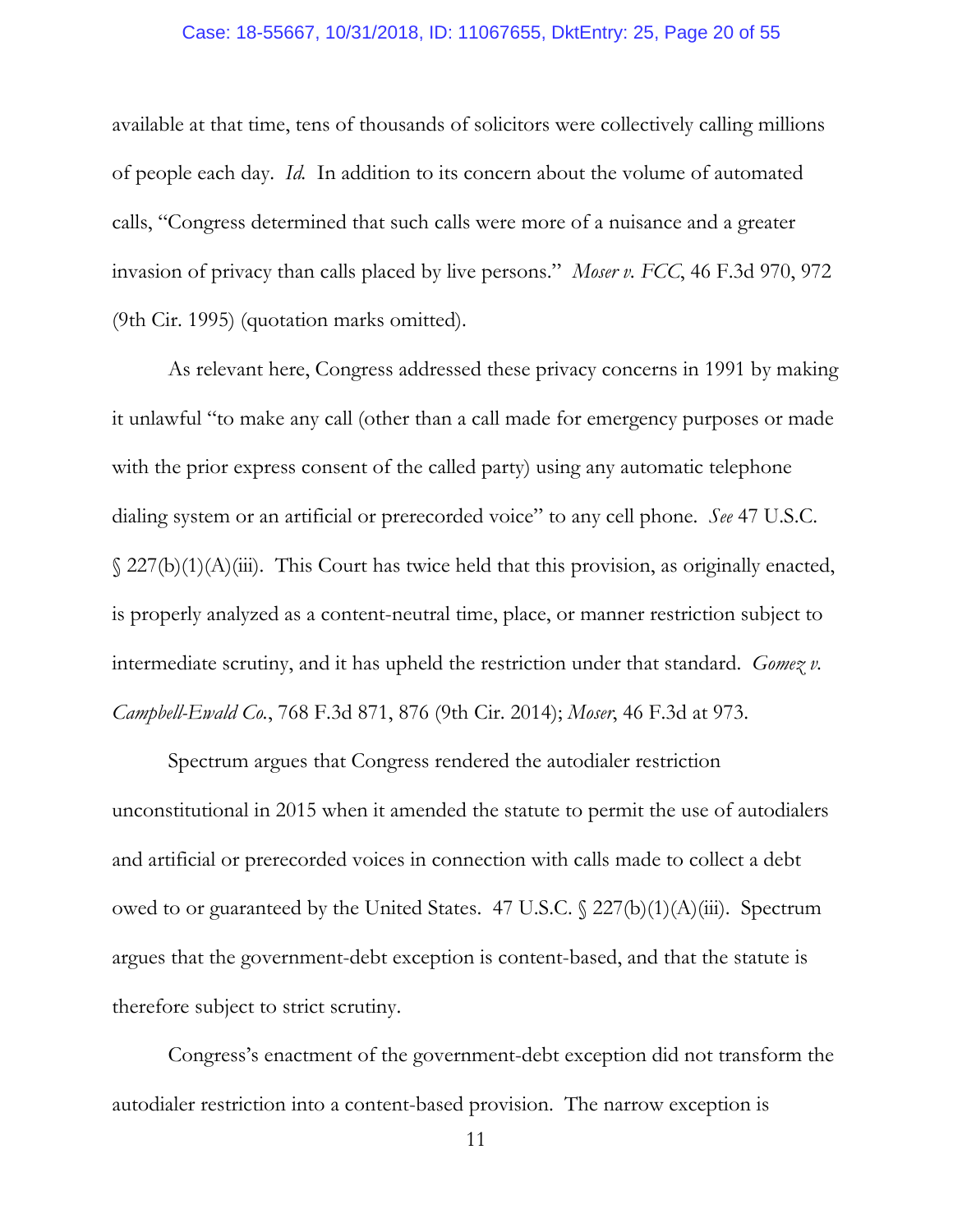#### Case: 18-55667, 10/31/2018, ID: 11067655, DktEntry: 25, Page 21 of 55

premised principally on the relationship between the government and the person being called. Federal telemarketing laws have long contained relationship-based exceptions, and they have never been thought to render the laws content-based. For example, the do-not-call provision of the Telemarketing Sales Rule, which generally prohibits telemarketing calls to individuals who have placed their number on the national do-not-call registry, makes an exception for callers who have an established business relationship with the person being called. 16 C.F.R. § 310.4(b)(1)(iii)(B); *see also* 47 U.S.C. § 227(a)(4), (c)(3)(F) (providing a related exception under the TCPA). The TCPA includes a similar exception to the rule prohibiting the transmission of junk faxes. 47 U.S.C.  $\frac{227(b)(1)(C)}{2}$ . And the autodialer restriction itself has always contained an exception for calls made with the consent of the party being called. *Id.*   $$227(b)(1)(A).$ 

The government-debt amendment similarly provides an exception to the autodialer restriction based on the called party's preexisting relationship with the federal government. The government has never been subject to the TCPA's restrictions. *See Campbell-Ewald Co. v. Gomez*, 136 S. Ct. 663, 672 (2016) (recognizing that the "United States and its agencies . . . are not subject to the TCPA's prohibitions"). The amendment simply provides that persons making debt-collection calls on the government's behalf may use the same means that would be available to the government if it were making the calls itself. The exception is limited to calls that are germane to that government relationship.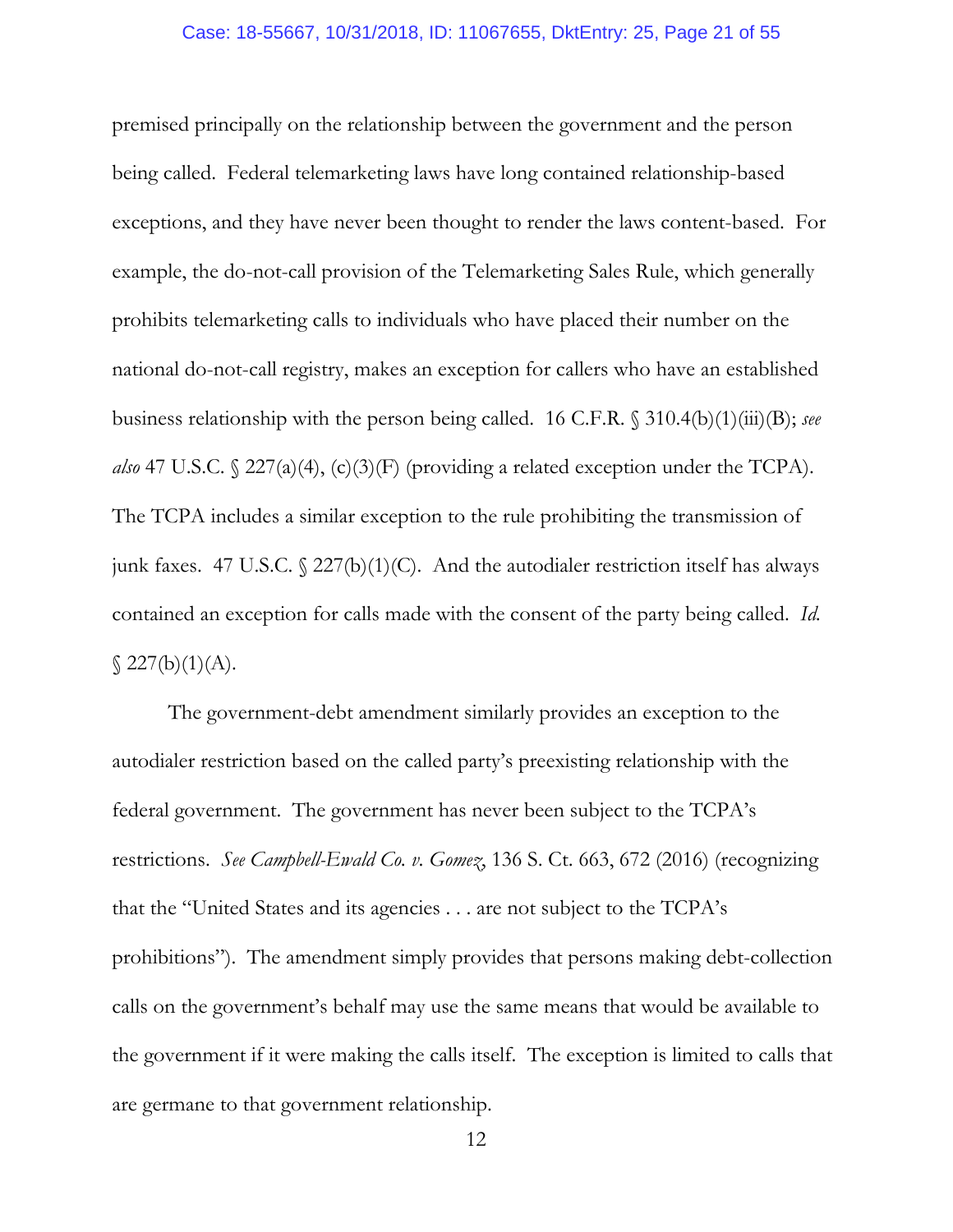### Case: 18-55667, 10/31/2018, ID: 11067655, DktEntry: 25, Page 22 of 55

Spectrum urges that the restriction is content-based because it distinguishes between calls to collect government-backed debts and those to collect debts not backed by the federal government. As Spectrum notes, a private bank may make two identical calls to the same consumer, one to collect a government-backed debt, and one to collect a debt not backed by the government, and the TCPA will treat the two calls differently. Br. 15-16. Spectrum's observation only underscores that the exception principally turns not on what the caller says but on the fact that the call is being made to a person who has a specified relationship with the federal government.

The district court acknowledged that the exception is in this sense "relationship based—it arises from a creditor-debtor relationship between the government and the recipient of the communication." ER 8. The court found it significant, however, that the relevant "relationship is between the debtor and the government, whereas the debt collector initiating a telephone call often may be a third party that has no preexisting relationship with the debtor." *Id.* Whether or not the government itself is making the call, the applicability of the statutory exception turns on the same preexisting relationship with the government.

Spectrum further urges that the exception is not only content-based but is also viewpoint-discriminatory because it applies only to calls to collect a governmentbacked debt and does not extend to other types of calls concerning such debts. Br. 16 n.5. This argument again misperceives the nature of the exception, which is premised on the preexisting relationship between the government, as creditor, and a debtor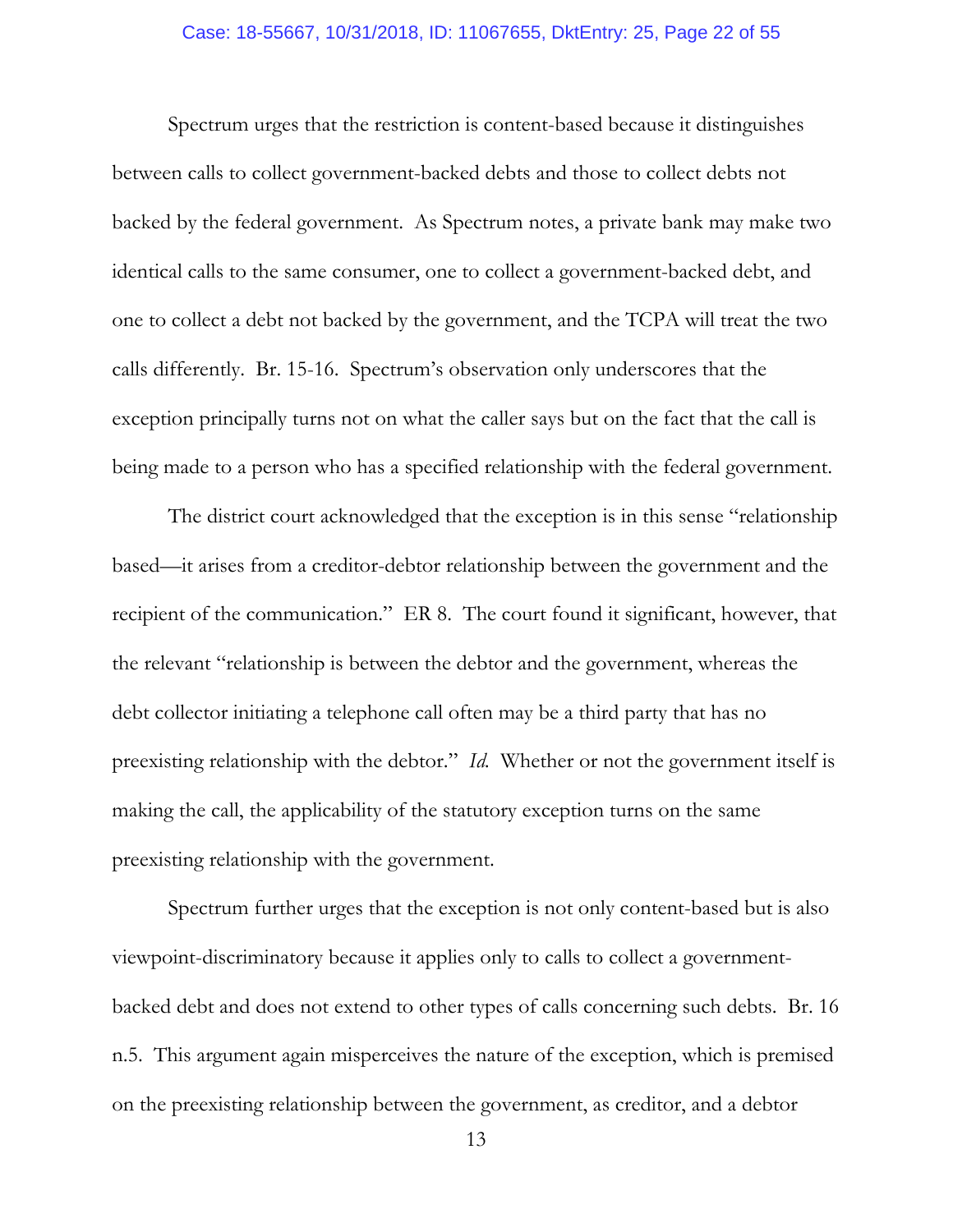### Case: 18-55667, 10/31/2018, ID: 11067655, DktEntry: 25, Page 23 of 55

with a loan that is past due. Congress reasonably authorized the use of autodialers and artificial or prerecorded voices only with respect to calls that directly concern that preexisting relationship and the collection of the past-due loan. That the exception is narrowly tailored highlights the absence of any First Amendment concern.

 The exception at issue here is no more based on content or viewpoint than the exceptions to the state autodialer statutes that were held not to be content-based in *Patriotic Veterans, Inc. v. Zoeller*, 845 F.3d 303, 304 (7th Cir. 2017), and *Van Bergen v. Minnesota*, 59 F.3d 1541, 1550 (8th Cir. 1995). In those cases, the state laws at issue excepted from a general autodialer restriction messages (1) from school districts to students, parents, or employees; (2) to subscribers with whom the caller has a current business or personal relationship; or (3) to employees in order to advise of work schedules. The courts explained that these exceptions "depend on the relation between the caller and the recipient, not on what the caller proposes to say," "and therefore do not establish content discrimination." *Patriotic Veterans*, 845 F.3d at 305; *Van Bergen*, 59 F.3d at 1550 (same). The same is true here, where the exception is premised on the government's relationship with a debtor and allows calls germane to that relationship.

These decisions are consistent with *Reed v. Town of Gilbert*, 135 S. Ct. 2218 (2015), in which the Supreme Court found content-based a very different type of provision. The sign ordinance in *Reed* exempted twenty-three categories of signs from a general permit requirement and subjected them to different rules based "*entirely* on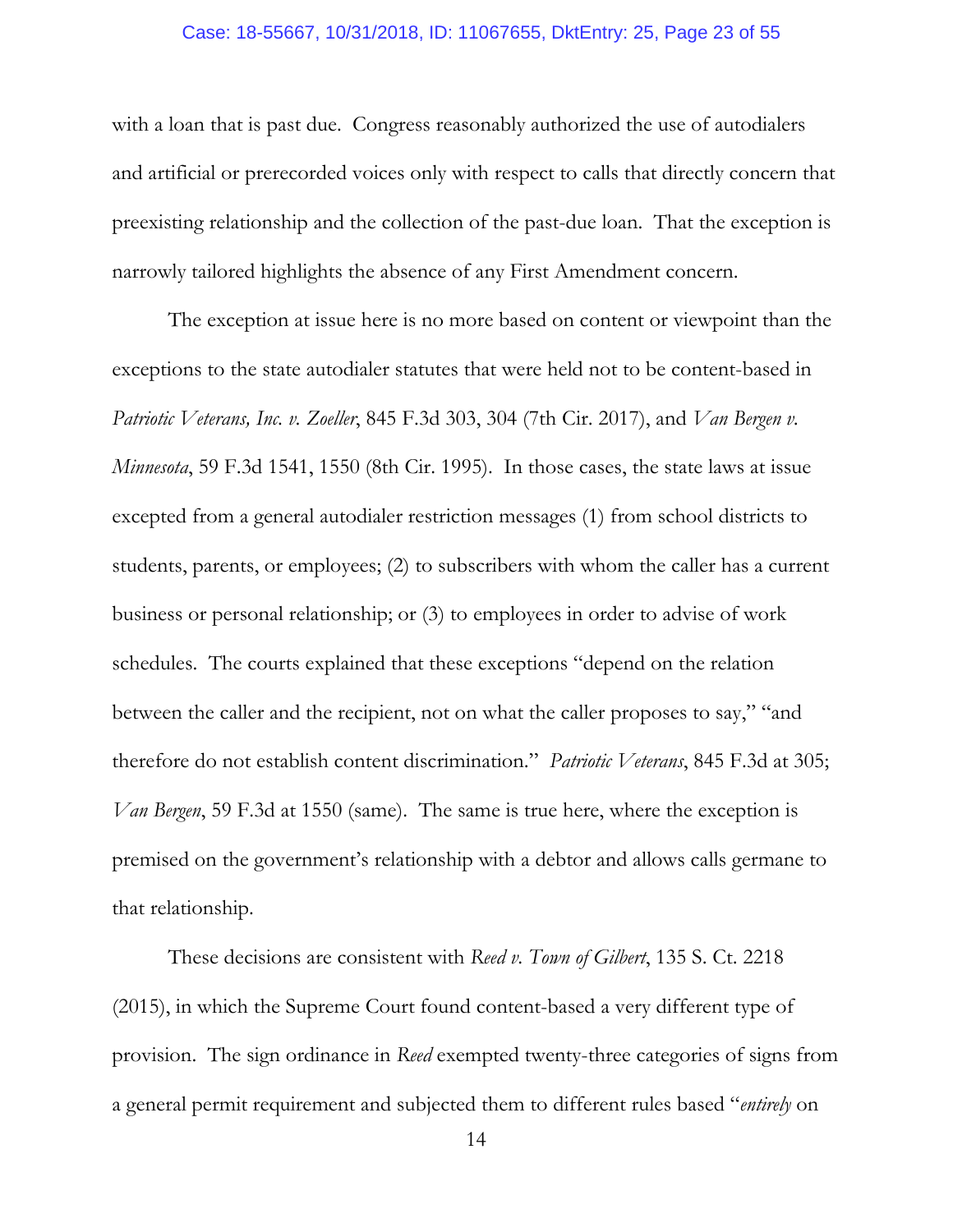### Case: 18-55667, 10/31/2018, ID: 11067655, DktEntry: 25, Page 24 of 55

the communicative content of the sign." *Id.* at 2227 (emphasis added). The Court held the ordinance subject to strict scrutiny on that basis. *Id.* Three of the Justices in the *Reed* majority joined a separate concurrence underscoring that the Court's opinion should not be understood to make content-based every law that requires for its enforcement consideration of a speaker's message. *Id.* at 2233 (Alito, J., concurring). To illustrate the limitations of the Court's holding, the concurrence noted, among other examples, that rules that distinguish between on- and off-premises signs—a distinction based on the relationship between a sign and its location—are not contentbased even though knowledge of a sign's message may be necessary to determine how such rules apply. *Id.* There is thus no merit to Spectrum's assertion that the fact that an official might need "to examine the content of the message in order to determine if a violation has occurred" necessarily renders a provision content-based. Br. 16-17 (alteration omitted).

 Since *Reed*, the courts of appeals have continued to hold that the fact that an official may need to consider the substance of a message to determine whether or how a law applies does not resolve the inquiry. Where, as here, the operation of a law does not turn solely on what is said, courts have declined to find the provision content-based. For example, in upholding under intermediate scrutiny a sign ordinance that required that event-related signs be removed within thirty days after the event to prevent them from accumulating as visual clutter, the D.C. Circuit explained that "[t]he fact that District officials may look at what a poster says to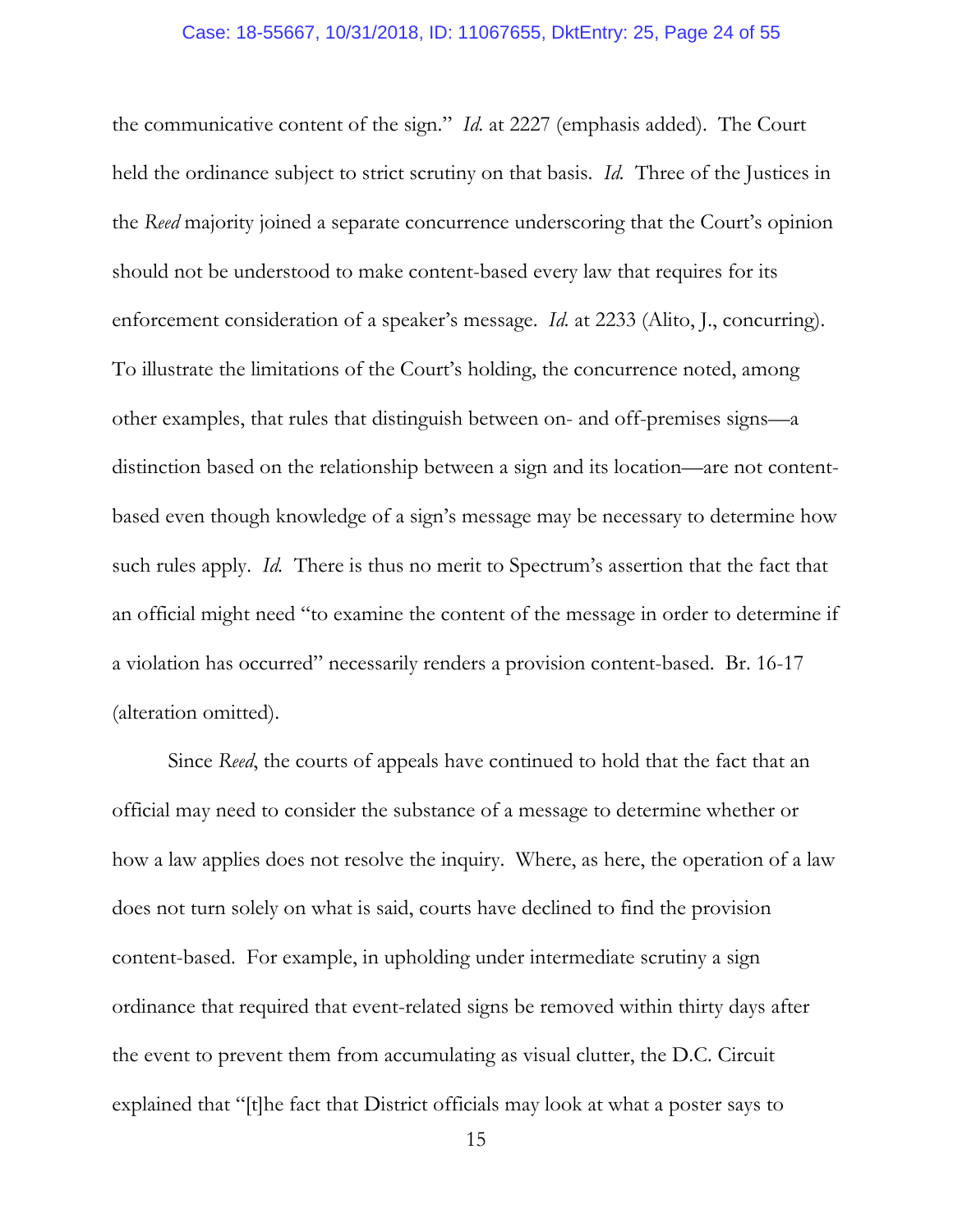### Case: 18-55667, 10/31/2018, ID: 11067655, DktEntry: 25, Page 25 of 55

determine whether it is 'event-related,'" and "might read a date and place on a sign to determine that it relates to a bygone" event, "does not render the District's lamppost rule content-based." *Act Now to Stop War & End Racism Coal. v. District of Columbia*, 846 F.3d 391, 403-04 (D.C. Cir.), *cert. denied*, 138 S. Ct. 334 (2017); *see Recycle for Change v. City of Oakland*, 856 F.3d 666, 671 (9th Cir.), *cert. denied*, 138 S. Ct. 557 (2017) (reiterating that "an officer's inspection of a speaker's message is not dispositive on the question of content neutrality"). Similarly here, the need to refer to the substance of a call to confirm that it concerns the collection of a debt does not serve to make content-based an exception that is principally premised on the government's relationship with the debtor.

### **2. Spectrum's other arguments for applying strict scrutiny similarly lack merit.**

**a.** There is likewise no merit to Spectrum's argument that the statute is speaker-based and therefore subject to strict scrutiny because it does not apply to the government. The autodialer restriction has never applied to government speech, and this Court has twice upheld it under intermediate scrutiny notwithstanding that limitation. *Gomez*, 768 F.3d at 876; *Moser*, 46 F.3d at 975. It is commonplace for laws to distinguish between the government and private actors. For example, in the context of restrictions that implicate speech, the government may display "directional and official" signs along designated federal highways notwithstanding that other speakers are generally precluded from displaying signs. 23 U.S.C. § 131(c)(1). And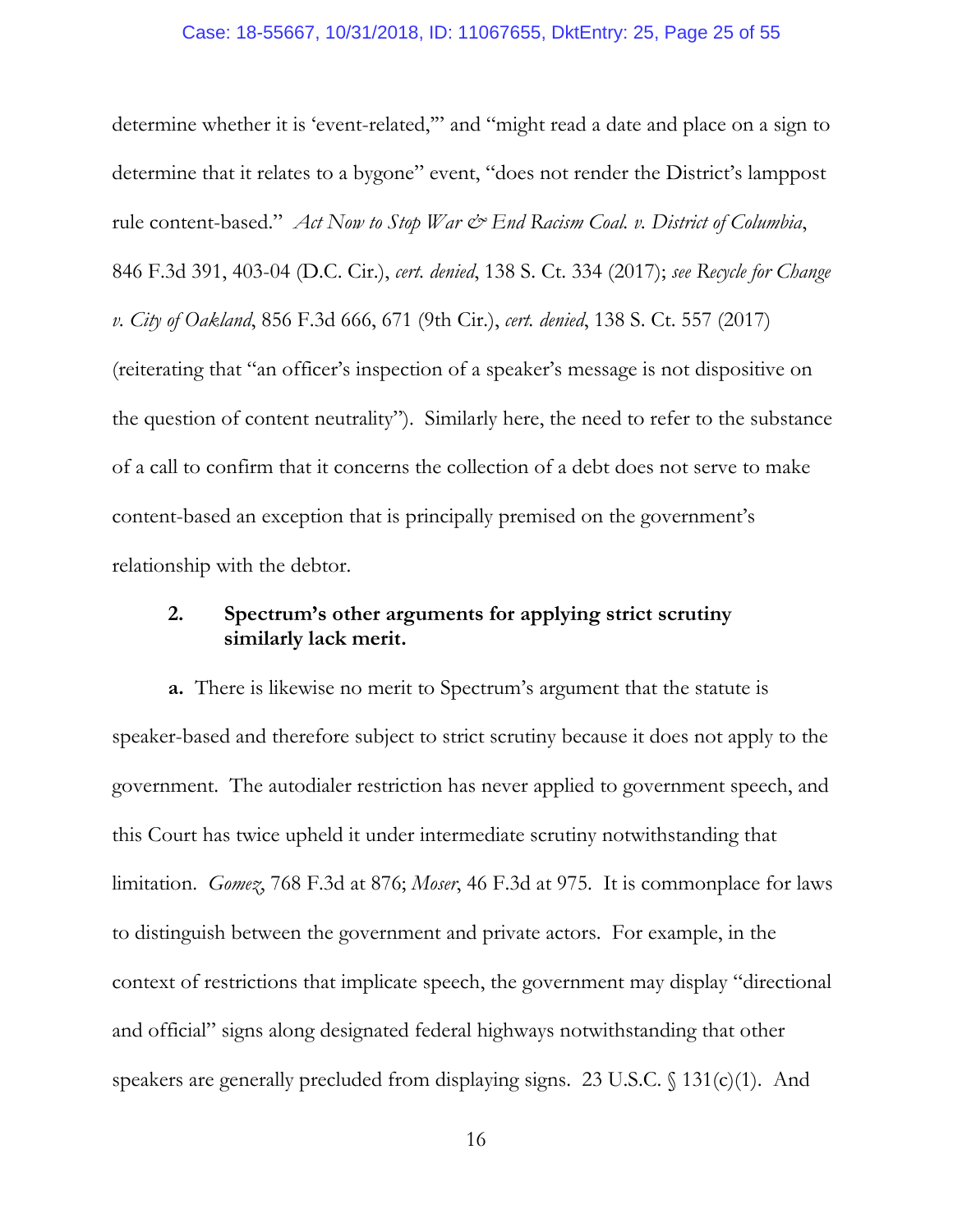### Case: 18-55667, 10/31/2018, ID: 11067655, DktEntry: 25, Page 26 of 55

the government is not subject to the requirements of the Fair Debt Collection Practices Act, which governs conduct and communications undertaken in collecting consumer debts. 15 U.S.C. §§ 1692a(6)(C), 1692b-1692g.

Such distinctions are also common in other areas of the law: The government is not subject to antitrust constraints, *U.S. Postal Serv. v. Flamingo Indus. (USA) Ltd.*, 540 U.S. 736, 744-45 (2004); it receives first priority in bankruptcy proceedings, 31 U.S.C. § 3713; and it is subject to different rules than other litigants in federal court, *see, e.g.*, Fed. R. App. P. 4(a)(1)(B).Where laws governing private conduct do apply to the federal government, moreover, they require an express waiver of sovereign immunity. *See United States v. Sherwood*, 312 U.S. 584, 586 (1941) ("The United States, as sovereign, is immune from suit save as it consents to be sued."); *see, e.g.*, 28 U.S.C. § 1346(b)(1) (Federal Tort Claims Act).And even then such laws often provide separate rules to accommodate the unique demands of government functions. *See, e.g.*, 28 U.S.C. § 2680(a) (discretionary-function exception).

This difference in treatment has never been thought to raise First Amendment concerns. To the contrary, it is well established that the First Amendment "does not regulate government speech." *Pleasant Grove City v. Summum*, 555 U.S. 460, 467-68 (2009). "A government entity has the right to speak for itself. It is entitled to say what it wishes, and to select the views that it wants to express." *Id.* (alterations, citations, and quotation marks omitted). "[T]he First Amendment does not say that Congress and other government entities must abridge their own ability to speak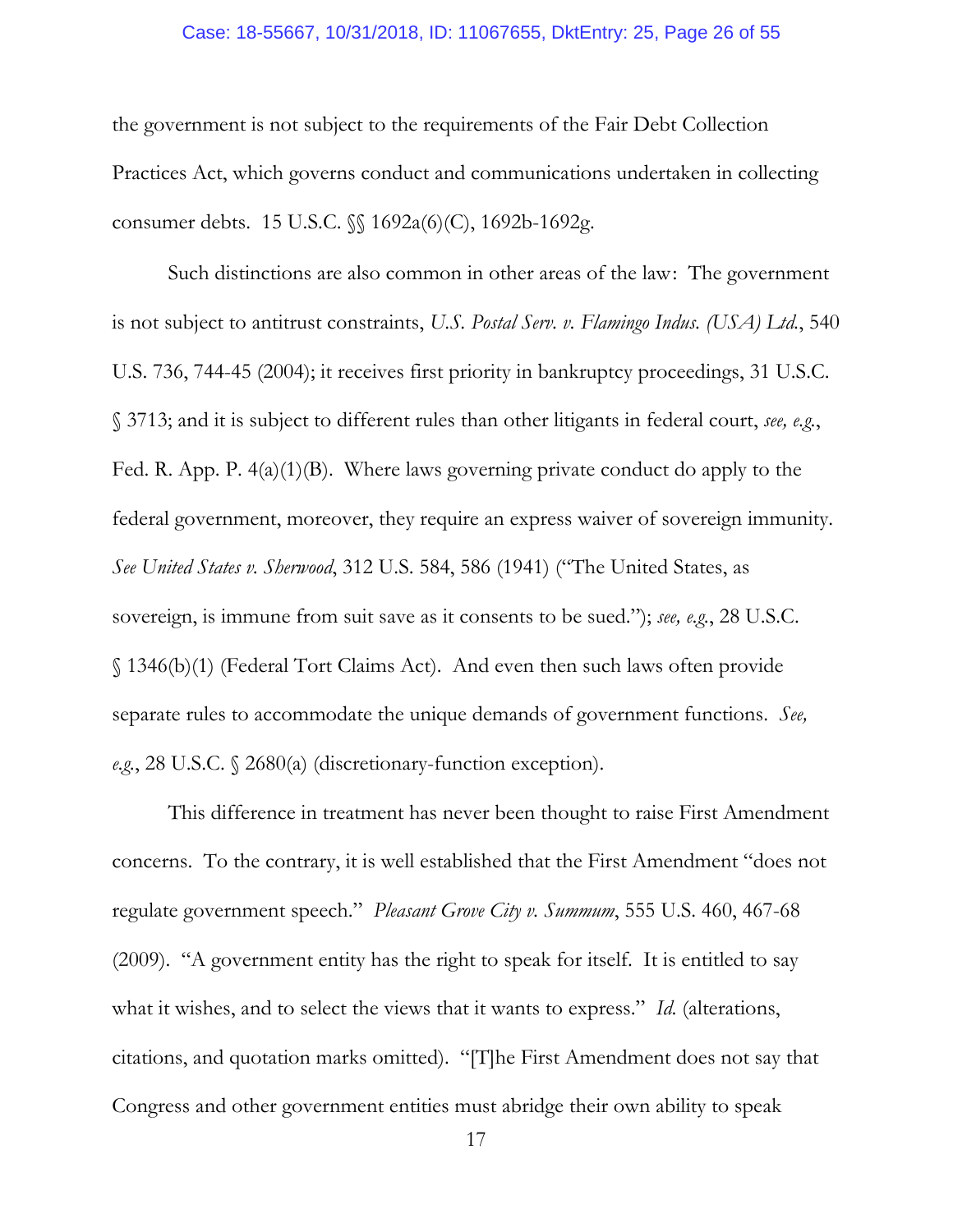#### Case: 18-55667, 10/31/2018, ID: 11067655, DktEntry: 25, Page 27 of 55

freely." *Matal v. Tam*, 137 S. Ct. 1744, 1757 (2017). "[W]hen the government speaks it is entitled to promote a program, to espouse a policy, or to take a position. In doing so, it represents its citizens and it carries out its duties on their behalf." *Walker v. Texas Div., Sons of Confederate Veterans, Inc.*, 135 S. Ct. 2239, 2246 (2015).

Accordingly, the Supreme Court has declined to hold that the government violates the First Amendment when it chooses to operate a program to advance permissible goals. *Id.* at 2245-46.

The cases on which Spectrum relies (Br. 19-20) do not support its contention that speech restrictions that treat the government or its agents differently from private actors are subject to strict scrutiny. Spectrum cites *Reed* and *Solantic, LLC v. City of Neptune Beach*, 410 F.3d 1250, 1264-65 (11th Cir. 2005), both of which involved sign ordinances that drew a large number of distinctions among types of private speech and provided for different treatment based entirely on the content of the sign. In neither case did the court's conclusion that the law was content-based turn on whether the ordinance treated the government differently from other speakers. Similarly, in *Foti v. City of Menlo Park*, 146 F.3d 629, 636 (9th Cir. 1998), this Court concluded that "the exemptions for 'open house' real estate signs and safety, traffic, and public informational signs [we]re content-based" and did not premise its holding on the law's applicability to the government. *Metromedia, Inc. v. City of San Diego*, 453 U.S. 490, 514 (1981) (plurality op.), is to the same effect, as the prohibition on outdoor advertising displays at issue in that case exempted certain commercial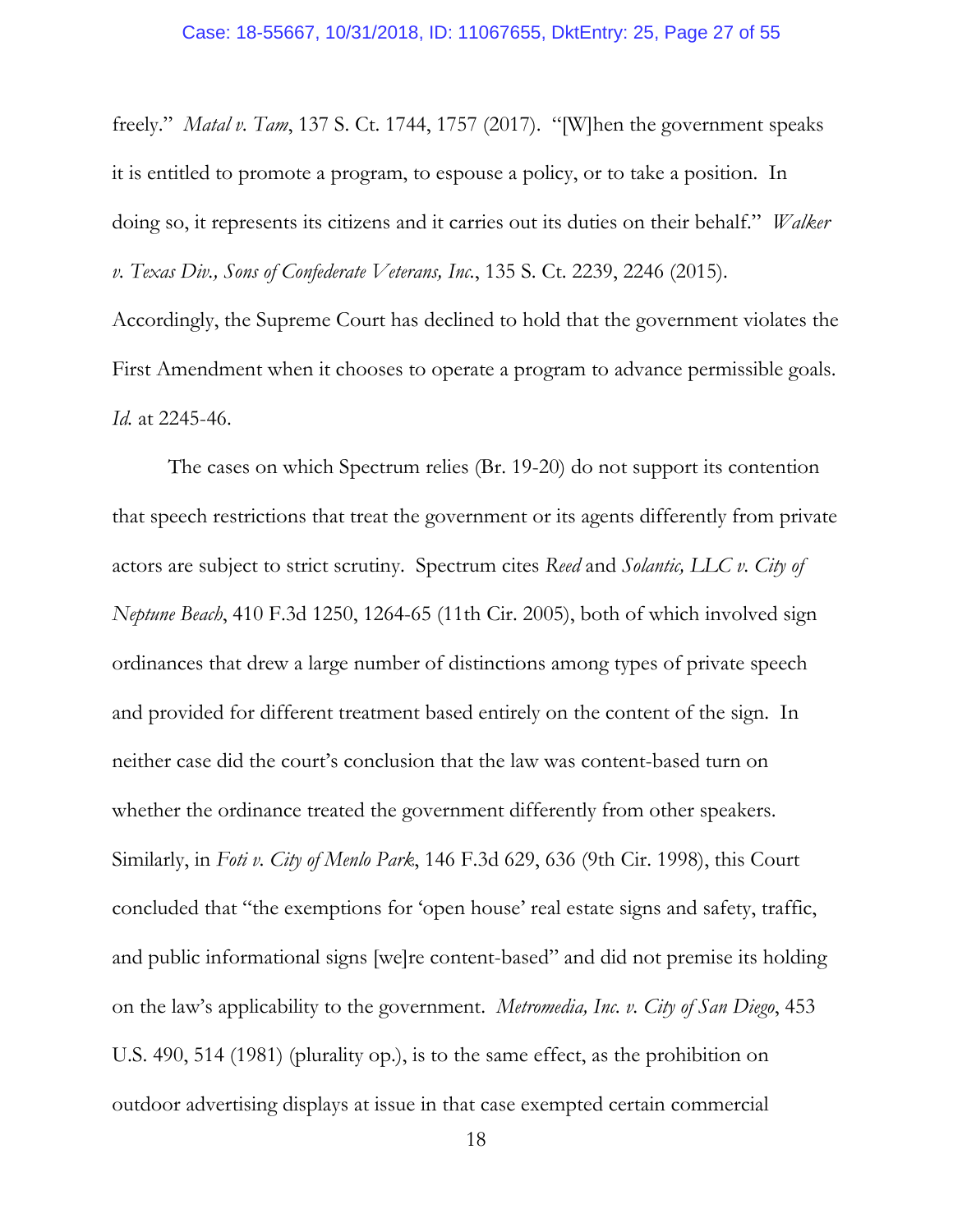### Case: 18-55667, 10/31/2018, ID: 11067655, DktEntry: 25, Page 28 of 55

advertisements and signs falling into one of twelve excepted categories—including "for sale" signs and those displaying the time, temperature, or news—and the plurality's analysis turned on those differences in treatment. The Eleventh Circuit's opinion in *Dimmitt v. City of Clearwater*, 985 F.2d 1565, 1569, 1572 (11th Cir. 1993), likewise provides no support for Spectrum's position because the ordinance at issue did not distinguish between governmental and private speakers, but rather distinguished among types of private speech.

While the treatment of government speakers was relevant to the analysis in *Italian Colors Restaurant v. Becerra*, 878 F.3d 1165, 1177-78 (9th Cir. 2018), the opinion by no means suggests that such distinctions render a law content-based or otherwise subject to strict scrutiny. That case concerned a state law that generally prohibited merchants from imposing a surcharge for purchases made using a credit card, yet allowed them to provide a discount for purchases made with cash. The rule did not apply to charges imposed by an electrical, gas, or water corporation and approved by the Public Utilities Commission, and it broadly exempted the State and its municipalities from the requirement. *Id.* Applying intermediate scrutiny, the Court held that the law was not adequately tailored to serve its stated purpose of preventing consumer deception because the State had "offer[ed] no explanation why these exempt surcharges are any less harmful or deceptive than the surcharges plaintiffs seek to impose." *Id.* at 1178. That conclusion provides no support for Spectrum's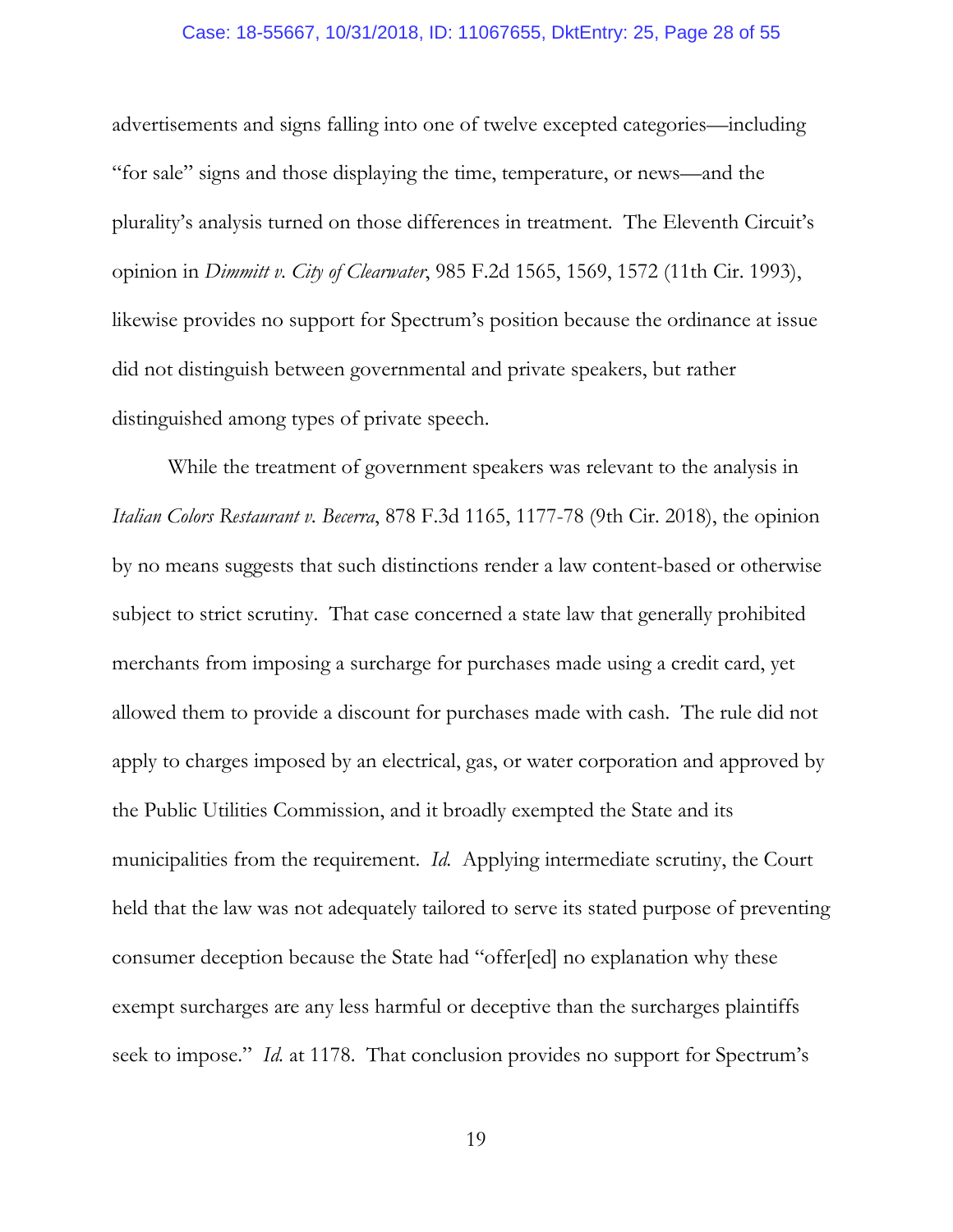#### Case: 18-55667, 10/31/2018, ID: 11067655, DktEntry: 25, Page 29 of 55

contention that a "content preference for government speakers . . . independently triggers strict scrutiny." Br. 19.

The other cases Spectrum cites are likewise unavailing. In *Beckerman v. City of Tupelo*, 664 F.2d 502, 513 (5th Cir. 1981), the Fifth Circuit held that the City's different treatment of the government and student groups compared to other marchers raised Equal Protection concerns—an issue not raised in this case. *Congregation Lubavitch v. City of Cincinnati*, 997 F.2d 1160 (6th Cir. 1993), and *Women Strike for Peace v. Morton*, 472 F.2d 1273 (D.C. Cir. 1972) (per curiam), are likewise Equal Protection cases, and both involved permitting schemes, raising different questions than those presented here. The Sixth Circuit in *Congregation Lubavitch* in any event held that the permitting scheme at issue was content-neutral on its face notwithstanding its differential treatment of government speakers. 997 F.2d at 1166. The court nevertheless held the provision invalid because the "statements and testimony of several city council members" showed that "in reality the ordinance [wa]s aimed at the message or content of particular symbolic speech." *Id.* No such issue is presented here.

**b.** Spectrum additionally contends that the autodialer restriction is contentbased because Congress authorized the FCC to promulgate exemptions consistent with the privacy interests furthered by the Act. 47 U.S.C.  $\sqrt{227(b)(2)}$ . According to Spectrum, the exemptions promulgated by the FCC are content-based, and those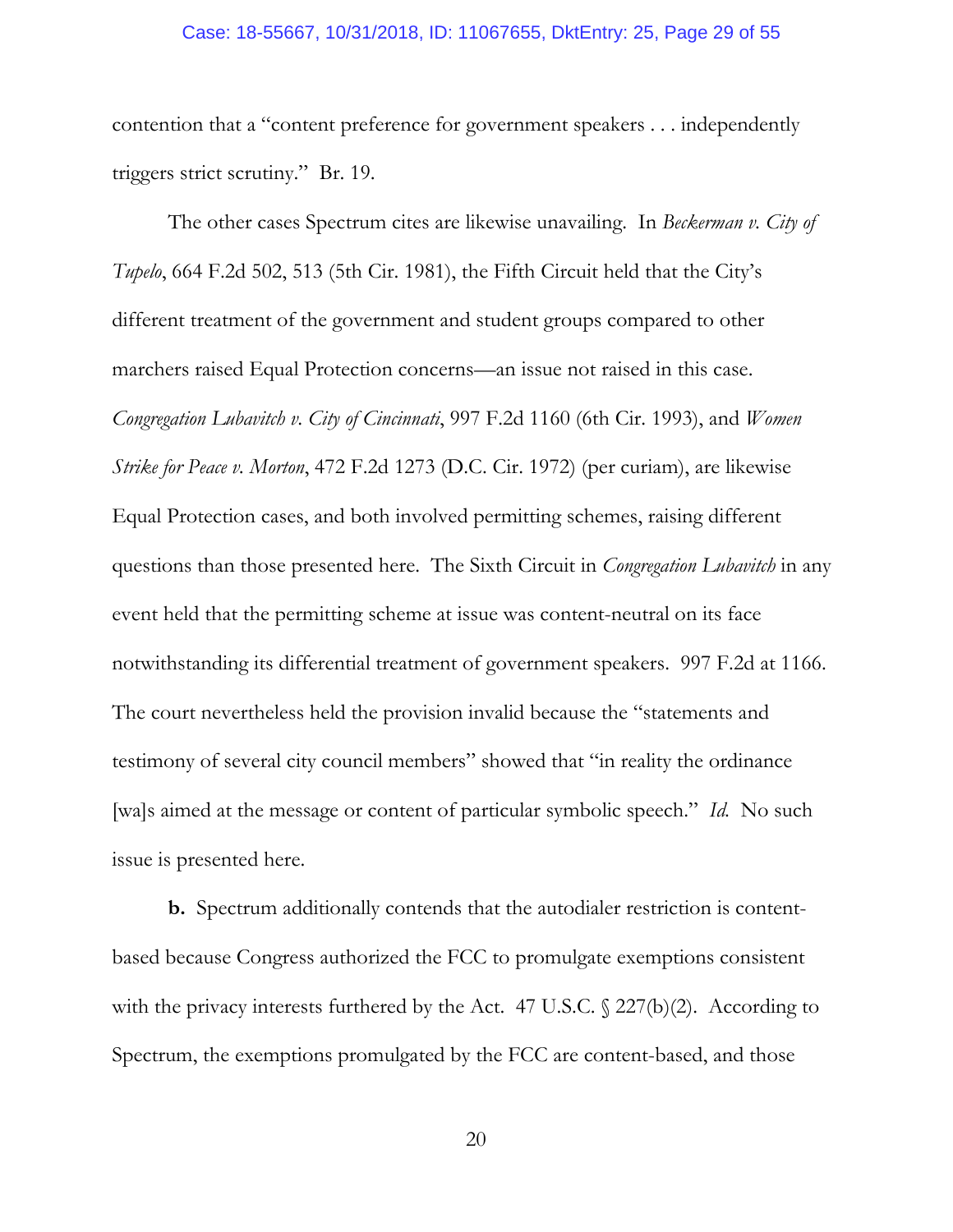### Case: 18-55667, 10/31/2018, ID: 11067655, DktEntry: 25, Page 30 of 55

regulatory exemptions somehow alter the constitutional character of the statute enacted by Congress. How that could be so is entirely unclear.

This case concerns the facial validity of a statute, and subsequently enacted regulatory provisions have no bearing on that inquiry. There is no dispute that the FCC orders themselves are not subject to challenge in district court. *See* 28 U.S.C. § 2342(1); 47 U.S.C. § 402(a); *Moser*, 46 F.3d at 973; *see also United States v. Dunifer*, 219 F.3d 1004, 1007 (9th Cir. 2000) (noting that these "jurisdictional limitations apply as much as to affirmative defenses as to offensive claims"). And subsequently promulgated regulations cannot serve to render content-based or otherwise call into doubt the constitutionality of a validly enacted statute. Accordingly, there is no merit to Spectrum's contention that the orders "independently demonstrate that the call restrictions are content-based and trigger the application of strict scrutiny." Br. 22.

There is likewise no basis for Spectrum's suggestion that Congress's delegation of authority to the FCC to enact such exemptions somehow renders the statute content-based. Indeed, this Court has previously rejected the premise of that argument. The TCPA provides that the FCC may exempt from the autodialer restriction "calls to a telephone number assigned to a cellular telephone service that are not charged to the called party, subject to such conditions as the Commission may prescribe as necessary in the interest of the privacy rights this section is intended to protect." 47 U.S.C. § 227(b)(2)(C). That provision "is permissive, not mandatory," and it "in no way requires the FCC to adopt [content-based] exemptions." *Moser*, 46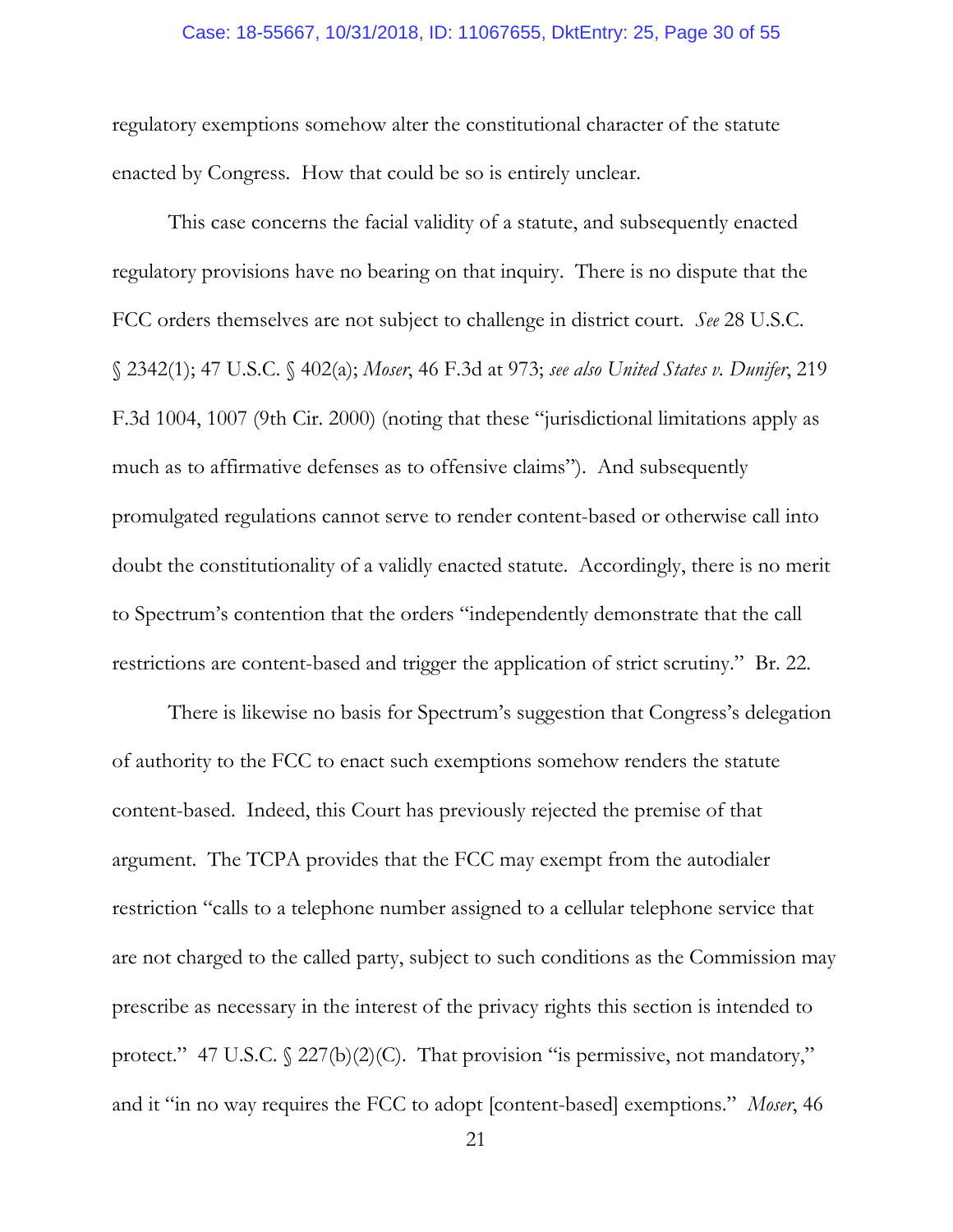#### Case: 18-55667, 10/31/2018, ID: 11067655, DktEntry: 25, Page 31 of 55

F.3d at 973. Because the delegation does not exempt any communications and does not require the FCC to do so, it does not render the statute content-based.

 Spectrum nevertheless insists that the delegation is improper because it does not impose "objective limitations to ensure that [the FCC's] discretion is exercised in a content-neutral manner." Br. 21. But there is no rule that Congress, in delegating authority to an administrative agency, must delineate the steps the agency must take to ensure that rules enacted pursuant to that authority are constitutional. The requirement of constitutional rulemaking is implicit in the delegation. And failure to satisfy that requirement can be challenged in a petition for review of agency action. *See* 5 U.S.C. § 706(2). With respect to the statute, the Constitution requires only that Congress provide an intelligible principle limiting the scope of the delegation—a requirement that is easily met and is in any event not challenged in this case. *See Whitman v. American Trucking Ass'ns*, 531 U.S. 457, 474 (2001).

The authorities Spectrum cites deal not with congressional delegation of rulemaking authority but with the need for clear and objective criteria for administering licensing schemes that impose a prior restraint on speech. Br. 21-22 (citing *City of Lakewood v. Plain Dealer Publ'g Co.*, 486 U.S. 750 (1988); *Long Beach Area Peace Network v. City of Long Beach*, 574 F.3d 1011 (9th Cir. 2009)). The autodialer restriction does not impose a prior restraint, nor does it prohibit any speech. It simply limits the use of certain technologies in making calls. The FCC's authority to enact limited exemptions—which it must do consistent with "the privacy rights the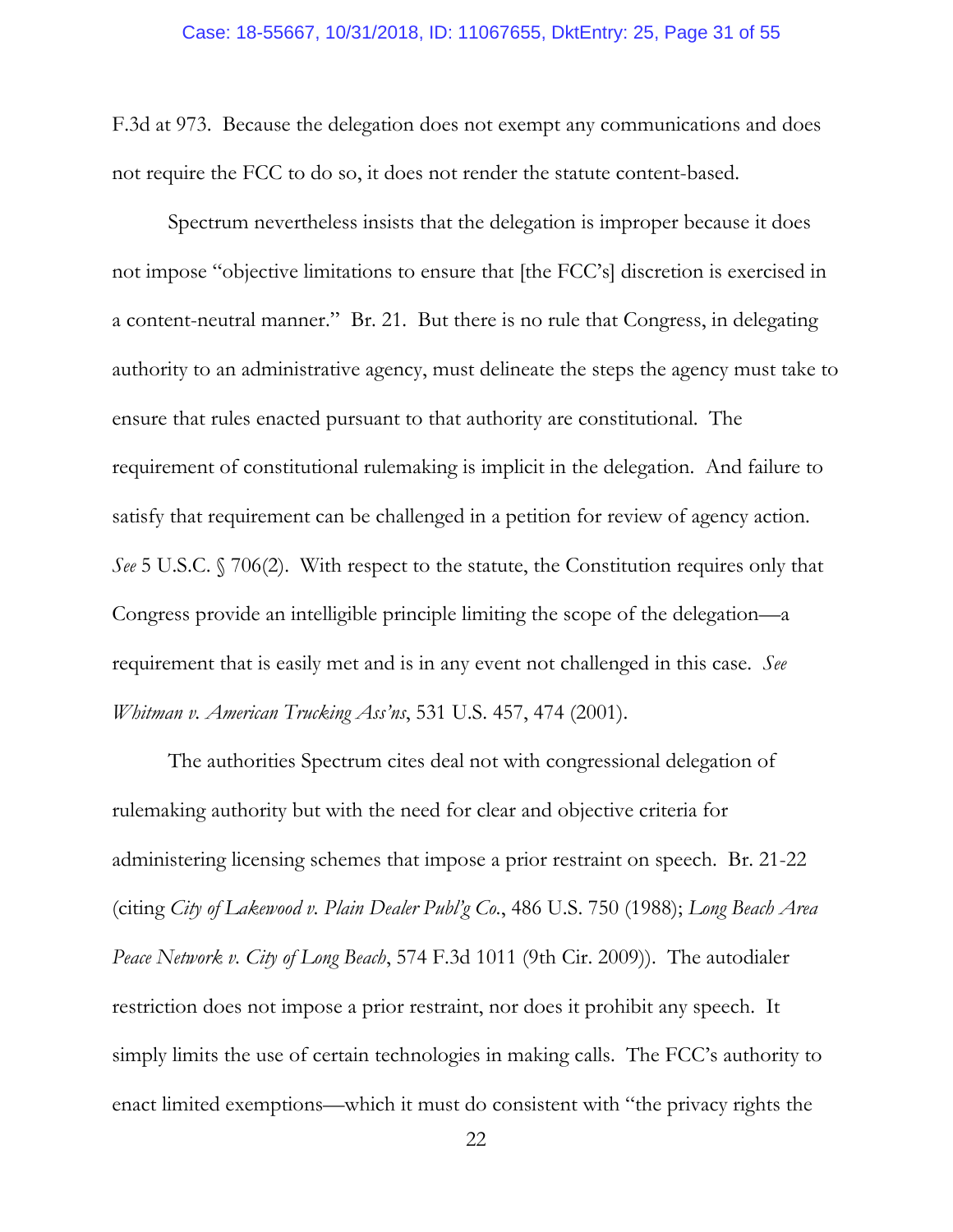[TCPA] is intended to protect," 47 U.S.C.  $\frac{227(b)(2)(C)}{2}$  is not analogous to the administration of a licensing scheme.

### **3. The statute readily withstands intermediate scrutiny.**

 As a content-neutral restriction on the manner in which calls may be made, the autodialer restriction is subject to intermediate scrutiny. *Moser*, 46 F.3d at 973. A law satisfies that standard if it is "narrowly tailored to serve a significant governmental interest" and leaves open "ample alternative channels for communication." *Id.*  (quoting *Ward v. Rock Against Racism*, 491 U.S. 781, 791 (1989)). To withstand review, the law "need not be the least restrictive or least intrusive means" of serving the government's interests. *Ward*, 491 U.S. at 798-99.

 There is no doubt that the government's interest in protecting residential and personal privacy is substantial. *See Frisby v. Schultz*, 487 U.S. 474, 484-85 (1988); *Carey v. Brown*, 447 U.S. 455, 471 (1980). And "Congress accurately identified automated" calls and messages "as a threat to privacy." *Moser*, 46 F.3d at 974. "No one can deny the legitimacy of the [government's] goal" of "[p]reventing the phone (at home or in one's pocket) from frequently ringing with unwanted calls." *Patriotic Veterans*, 845 F.3d at 305.

 This Court has held that the autodialer restriction is narrowly tailored to further that interest. *Moser*, 46 F.3d at 975. The limited exception for calls to collect government-backed debt does not cast doubt on that conclusion. By its terms, the exception allows the use of autodialers and artificial or prerecorded voices only with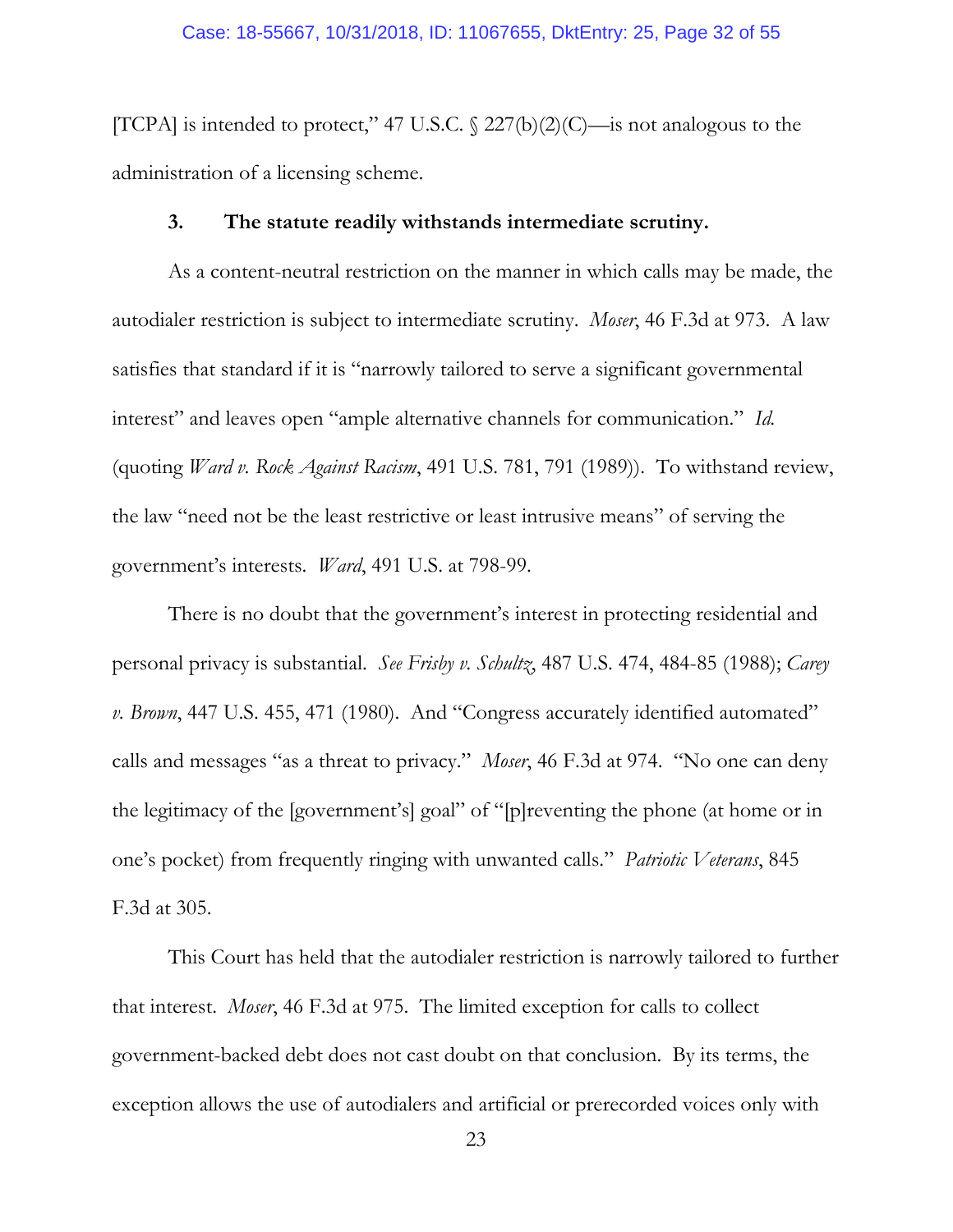respect to a narrow category of calls to collect debts that the government could itself collect through the same means. That limited exception does not undermine the effectiveness of the broader restriction or call into question the strength of the government's interest in reducing the volume and nuisance of unwanted calls.

### **B. The autodialer restriction would also satisfy strict scrutiny.**

Even if the provision at issue were subject to strict scrutiny, it would withstand review because it is "narrowly tailored to serve a compelling interest." *Williams-Yulee v. Florida Bar*, 135 S. Ct. 1656, 1665-66 (2015). This standard is exacting, but the Supreme Court has made clear that it is not "strict in theory, but fatal in fact." *Adarand Constructors, Inc. v. Pena*, 515 U.S. 200, 237 (1995); *see Williams-Yulee*, 135 S. Ct. at 1666 (upholding a judicial solicitation ban under that standard). Like the district court in this case, ER 12, every court to consider the question has correctly held that the autodialer restriction satisfies even this demanding standard of review. *See, e.g.*, *American Ass'n of Political Consultants v. Sessions*, 323 F. Supp. 3d 737 (E.D.N.C. 2018); *Greenley v. Laborers' Int'l Union of N. Am.*, 271 F. Supp. 3d 1128 (D. Minn. 2017); *Mejia v. Time Warner Cable, Inc.*, No. 15-6445, 2017 WL 3278926 (S.D.N.Y. Aug. 1, 2017); *Holt v. Facebook, Inc.*, 240 F. Supp. 3d 1021 (N.D. Cal. 2017); *Brickman v. Facebook, Inc.*, 230 F. Supp. 3d 1036 (N.D. Cal. 2017).

### **1. The privacy interests furthered by the statute are compelling.**

At the first step of the inquiry, the protection of residential privacy is undoubtedly a compelling governmental interest. The Supreme Court has "repeatedly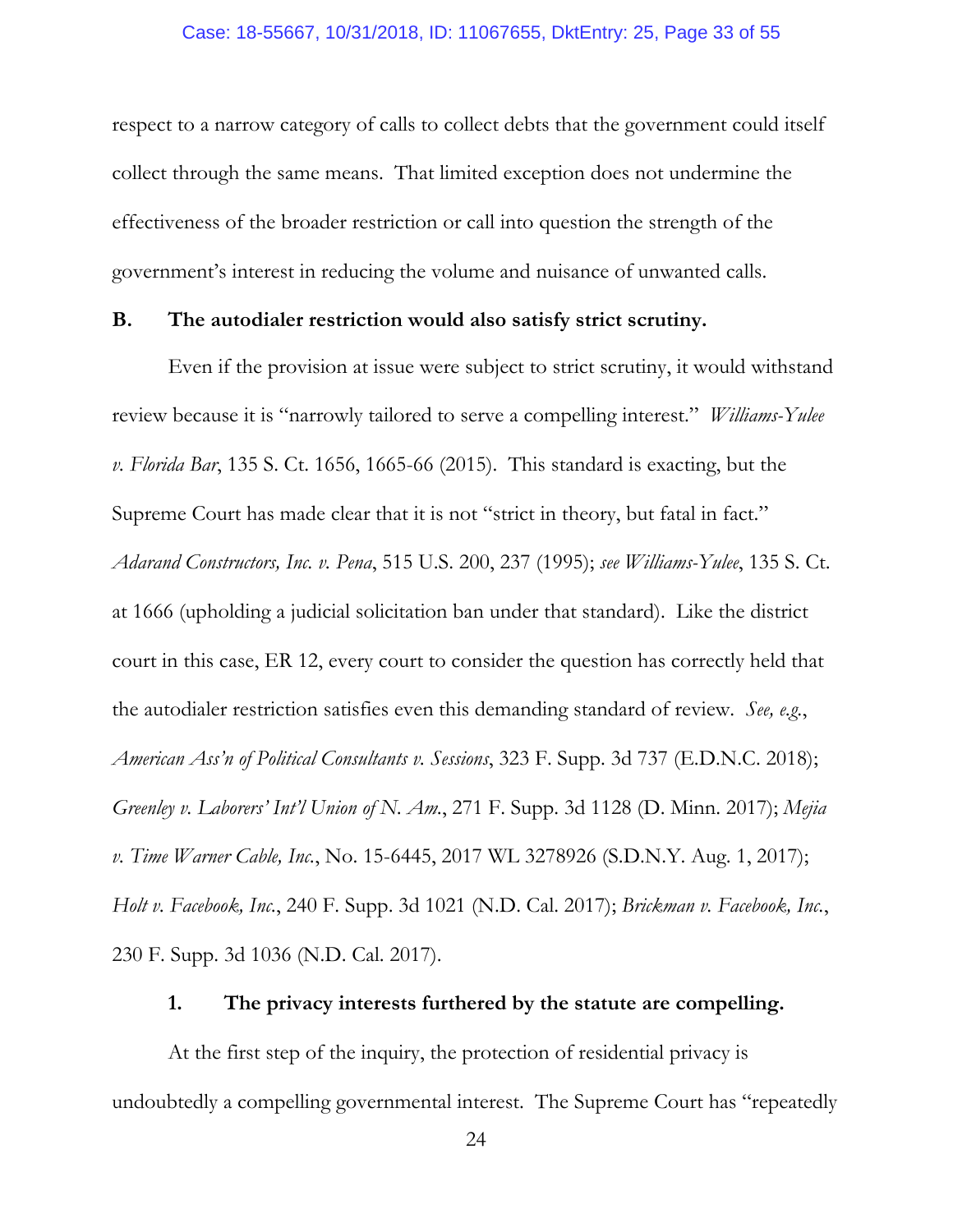### Case: 18-55667, 10/31/2018, ID: 11067655, DktEntry: 25, Page 34 of 55

held that individuals are not required to welcome unwanted speech into their own homes and that the government may protect this freedom." *Frisby*, 487 U.S. at 484- 85; *see Carey*, 447 U.S. at 471 ("[P]rotecting the well-being, tranquility, and privacy of the home is certainly of the highest order."). This privacy interest also pertains to other intimate spaces to which cell phone use extends. *See Patriotic Veterans*, 845 F.3d at 305 (recognizing the interest in "[p]reventing the phone (at home or in one's pocket) from frequently ringing with unwanted calls"); *Gomez*, 768 F.3d at 876 (rejecting the argument "that the government's interest in privacy ends at home"). "Congress accurately identified automated telemarketing calls as a threat to privacy," *Moser*, 46 F.3d at 974, and it enacted the TCPA to protect the public from that threat. TCPA § 2(5); S. Rep. No. 102-178, at 5.

Spectrum insists that these privacy interests are not "sufficiently compelling to justify a content-based speech restriction." Br. 26 (quotation marks omitted). But in support of that point it musters only a single, out-of-circuit opinion regarding the validity of a picketing ordinance in which the strength of the governmental interest was one of several bases for finding that the law did not withstand strict scrutiny. *Kirkeby v. Furness*, 92 F.3d 655, 659 (8th Cir. 1996). Spectrum also cites *Hoye v. City of Oakland*, 653 F.3d 835, 852 (9th Cir. 2011), but that case concerned speech in a public forum and did not implicate the residential and personal privacy interests presented by unwanted calls that intrude into the home and other intimate spaces.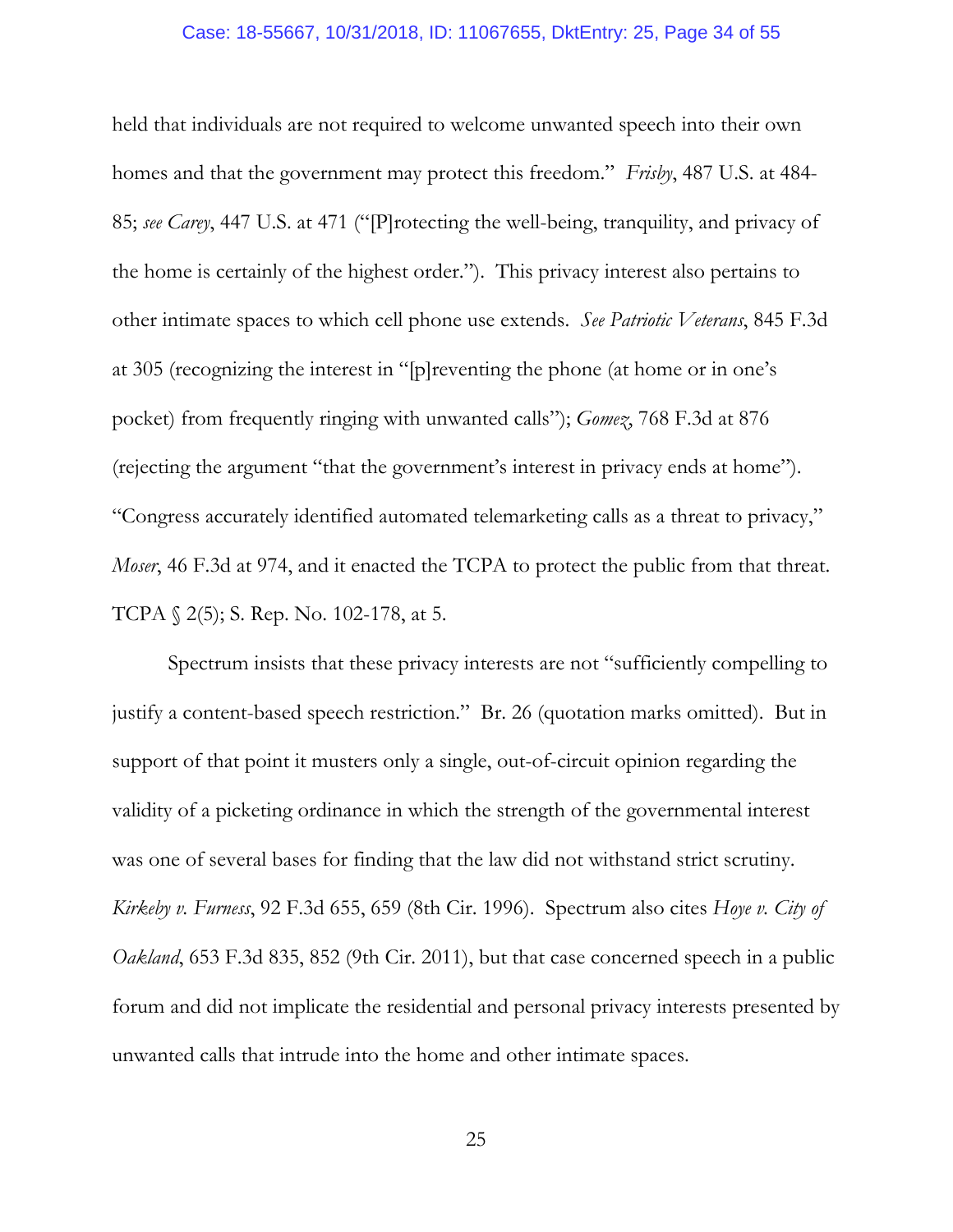Contrary to Spectrum's contention, the Supreme Court has "often remarked on the unique nature of the home, the last citadel of the tired, the weary, and the sick," and has recognized the paramount importance of "[p]reserving the sanctity" of that space. *Frisby*, 487 U.S. at 484 (alteration in original; quotation marks omitted). While Spectrum dismisses the interest in "being free of unwelcome speech," Br. 27, it is well established that an "important aspect of residential privacy is protection of the unwilling listener. Although in many locations, we expect individuals simply to avoid speech they do not want to hear, the home is different." *Frisby*, 487 U.S. at 484 (citations omitted); *see also National Fed'n of the Blind v. FTC*, 420 F.3d 331, 340 (4th Cir. 2005) ("Protecting the sanctity of the family environment is important enough to actually serve as the basis for a constitutional right in many different contexts.") (collecting cases).

The Supreme Court has further observed that "[t]here simply is no right to force speech into the home of an unwilling listener." *Frisby*, 487 U.S*.* at 485. Yet this is precisely what Spectrum seeks to do in using an autodialer to send a large volume of prerecorded calls to individuals without their consent. Spectrum also gets it wrong when it asserts that "[a] consumer can simply turn his or her phone on silent" to avoid the intrusion. Br. 29. Disabling the phone to avoid unwanted calls interferes with the ability to be notified of wanted calls and is therefore not an option for anyone who needs to be reachable by family, friends, or colleagues.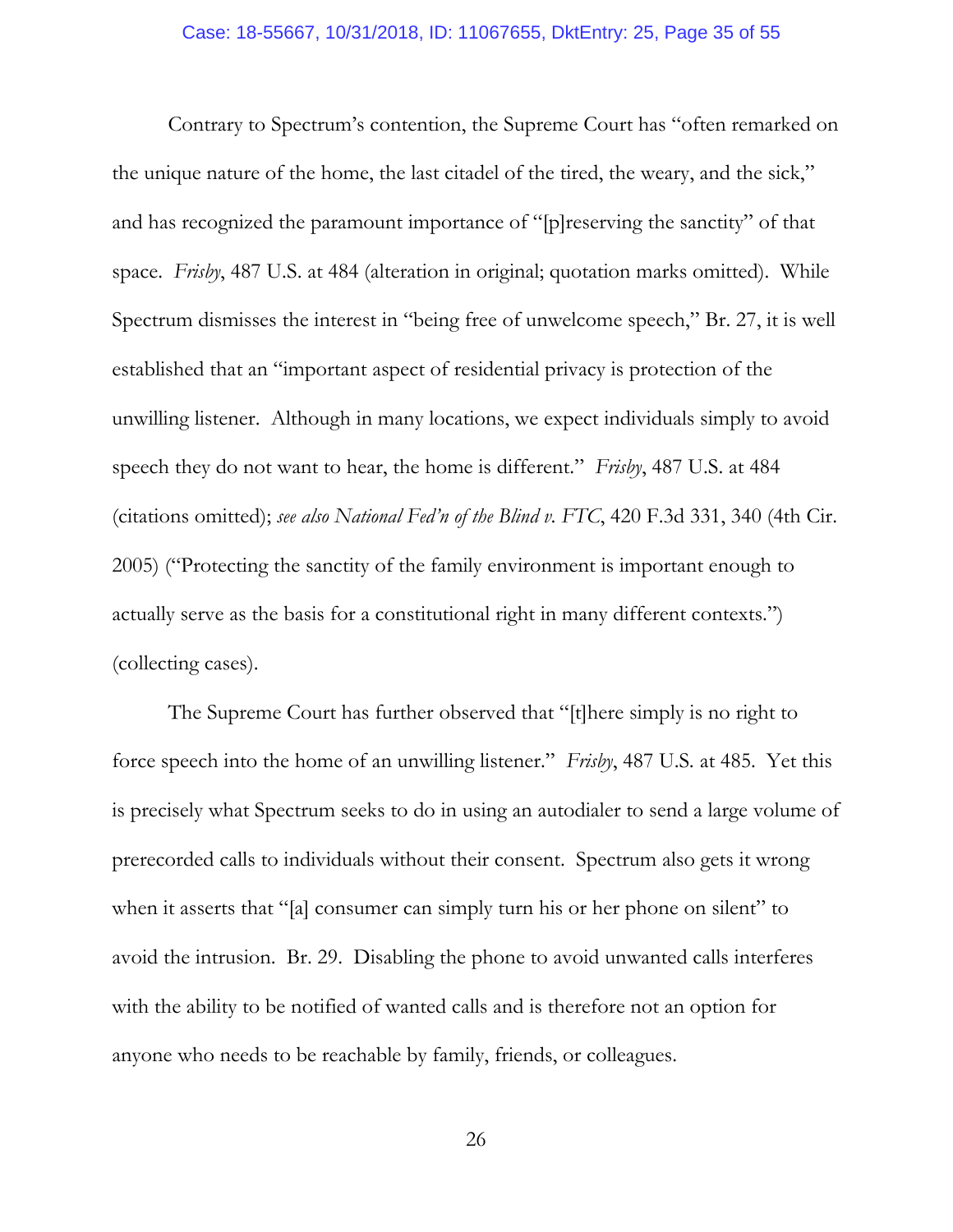Spectrum also cites *Carey* to support its claim that these privacy interests are not compelling. But *Carey* affirmed the general importance of residential privacy, it simply concluded that the State's broad exemption of peaceful labor picketing from the general prohibition at issue demonstrated that "Illinois itself ha[d] determined that residential privacy [wa]s not a transcendent objective" in those circumstances. 447 U.S. at 465. Here, by contrast, Congress has determined that these privacy interests are paramount. Congress originally enacted the autodialer restriction without the government-debt exception, and the restriction remained in effect for roughly twentythree years before the law was amended to add that narrow provision. That highly circumscribed exception in no way cast doubt on the compelling nature of the privacy interests furthered by the general restriction.

### **2. The autodialer restriction is narrowly tailored to further those interests.**

Spectrum is on no firmer ground in urging that the law is not narrowly tailored to further the government's interest in protecting residential and personal privacy. At the outset, Spectrum mistakenly focuses its analysis on the government-debt exception, rather than the autodialer restriction as a whole. Br. 31 n.15. Spectrum is challenging the validity of the autodialer restriction, and the question is whether that provision is narrowly tailored to further the government's asserted interests.

The autodialer restriction is narrowly tailored because it "aims squarely at the conduct most likely to" cause the harms Congress seeks to prevent, *Williams-Yulee*,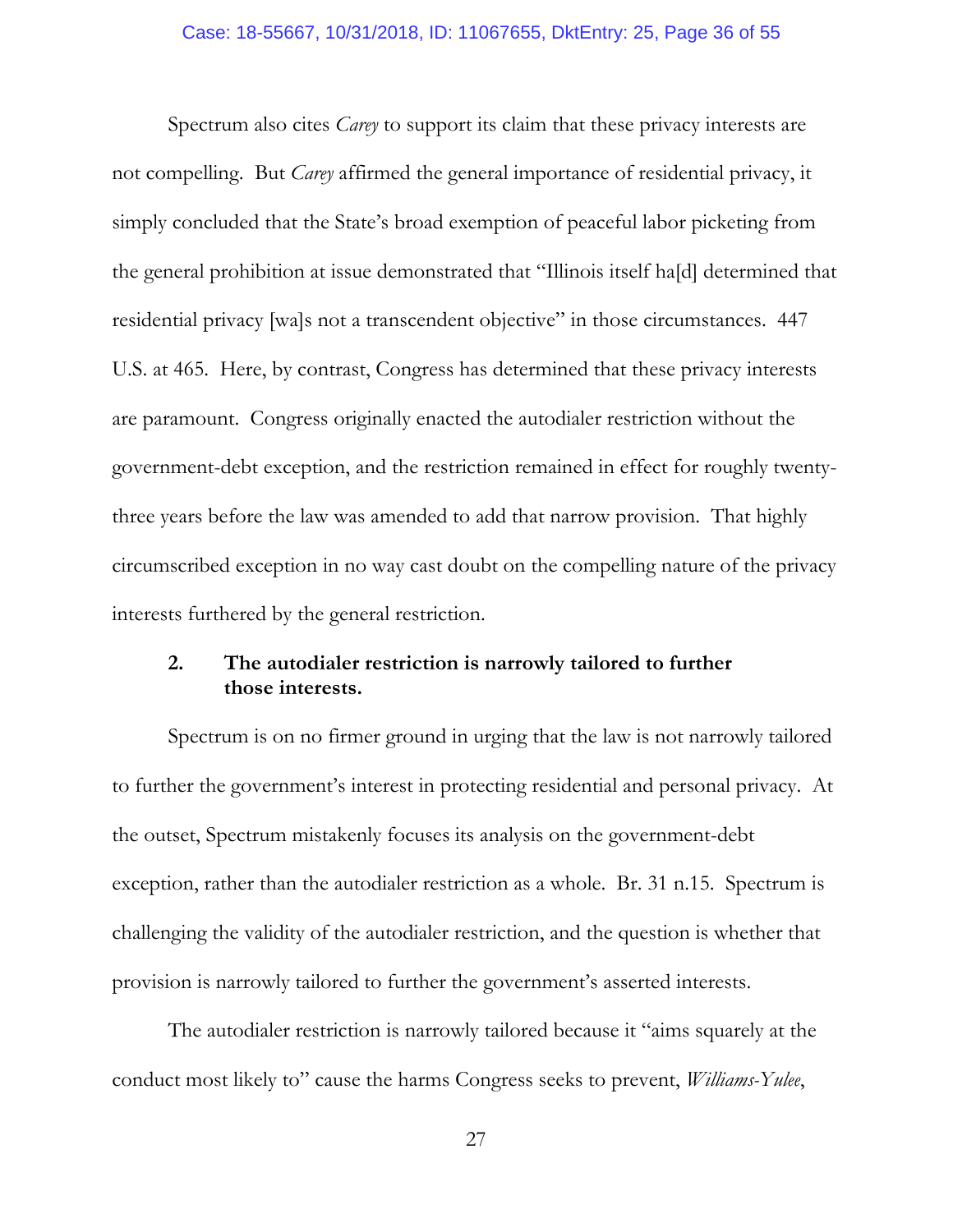### Case: 18-55667, 10/31/2018, ID: 11067655, DktEntry: 25, Page 37 of 55

135 S. Ct. at 1668, and it substantially reduces the use of those technologies that Congress found to present the greatest disruption to residential and personal privacy. "There was significant evidence before Congress of consumer concerns about telephone solicitation in general and about automated calls in particular." *Moser*, 46 F.3d at 974. And "Congress considered and rejected less restrictive forms of regulation" before enacting the restriction. *Id.* at 975.Contrary to Spectrum's suggestion, the autodialer restriction is not a sweeping proscription on an entire channel of speech, but rather a limitation on the way in which calls may be placed. The restriction does not prevent Spectrum from making any calls whatsoever. It only prevents the use of certain technologies in making calls without a recipient's prior consent, based on Congress's finding that the use of such technologies greatly increases the volume and nuisance of unwanted calls and the attendant intrusion into people's private lives. *See id.* 

"[U]nlike some laws [the Supreme Court] ha[s] found impermissibly underinclusive," the autodialer restriction "is not riddled with exceptions." *Williams-Yulee*, 135 S. Ct. at 1669. The statute admits of two narrow exceptions—one for emergency calls (with which Spectrum does not take issue), and one for calls to collect government-backed debts. These limited exceptions do not undermine the general efficacy of the restriction. It is well established that speech restrictions need not sweep as broadly as possible in order to be found valid. The government may permissibly "focus on [its] most pressing concerns," and the Supreme Court has often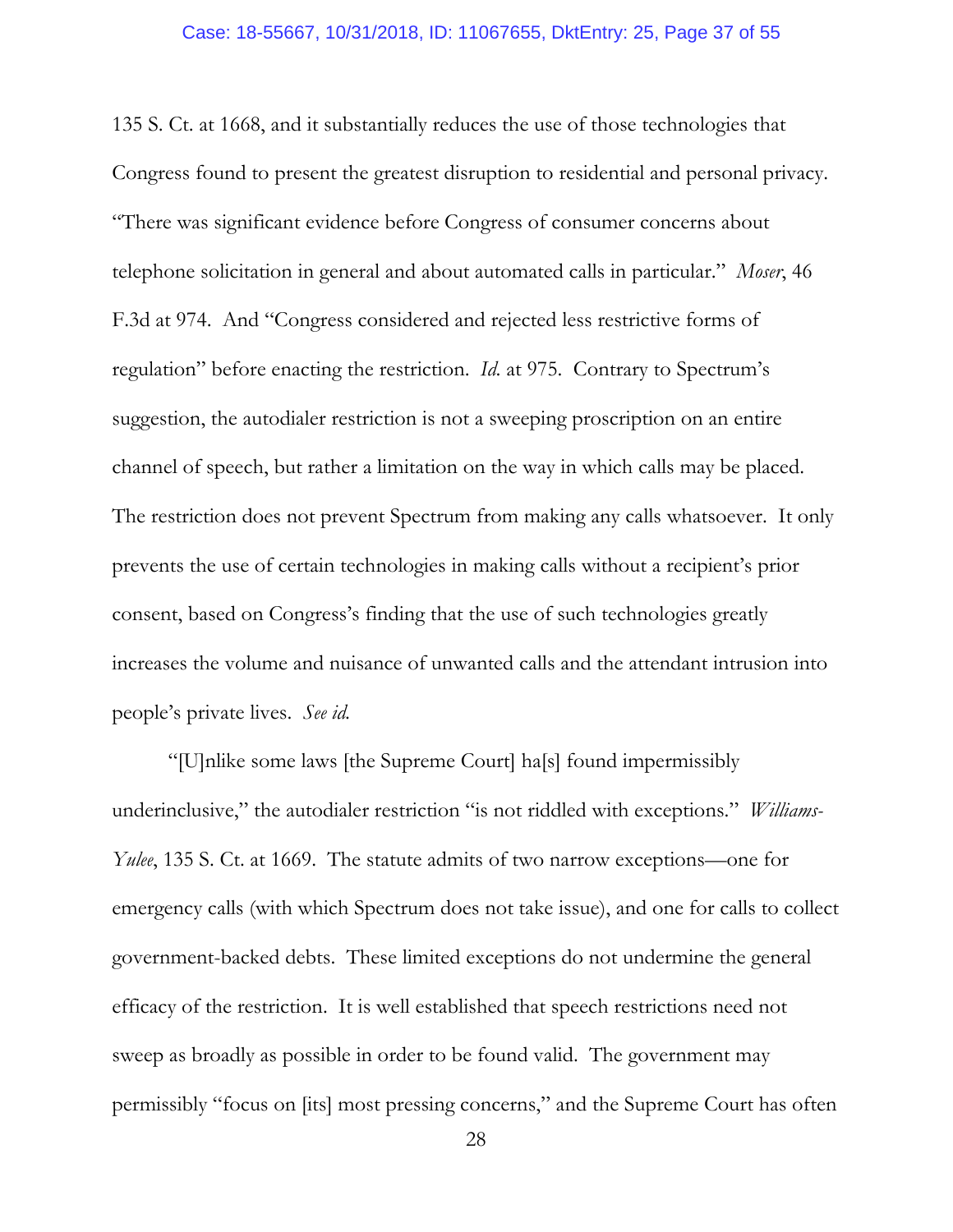### Case: 18-55667, 10/31/2018, ID: 11067655, DktEntry: 25, Page 38 of 55

"upheld laws—even under strict scrutiny—that conceivably could have restricted even greater amounts of speech in service of their stated interests." *Id.* at 1668 (collecting cases). Congress may, consistent with the First Amendment, "regulate a portion of these calls without banning all of them." *Moser*, 46 F.3d at 974.

In cases in which courts have found a fatal lack of tailoring, the law has typically allowed a substantial amount of speech that presents the type of harm that the statute purportedly seeks to prevent. For example, the twenty-three exceptions to the sign ordinance in *Reed* allowed the "unlimited proliferation" of signs that presented the same threat to safety and aesthetics as the signs for which the ordinance required a permit. *Reed*, 135 S. Ct. at 2231. Similarly, the state autodialer rule in *Cahaly v. Larosa*, 796 F.3d 399, 405 (4th Cir. 2015), applied only with respect to "calls with a consumer or political message but d[id] not reach calls made for any other purpose," thus leaving a vast swath of calls unregulated. The TCPA does not admit of such broad exceptions.

As practical matter, the significance of the government-debt exception is further limited by the fact that in many instances consumers will have consented to receive automated debt-collection calls by providing their cell phone number when applying for the debt at issue. *See In re Rules & Regulations Implementing the TCPA*, 7 FCC Rcd. 8752, 8769 (1992). The TCPA would allow the use of autodialers in making such calls regardless of the government-debt exception. While the exception allows the use of an autodialer with respect to some number of calls to which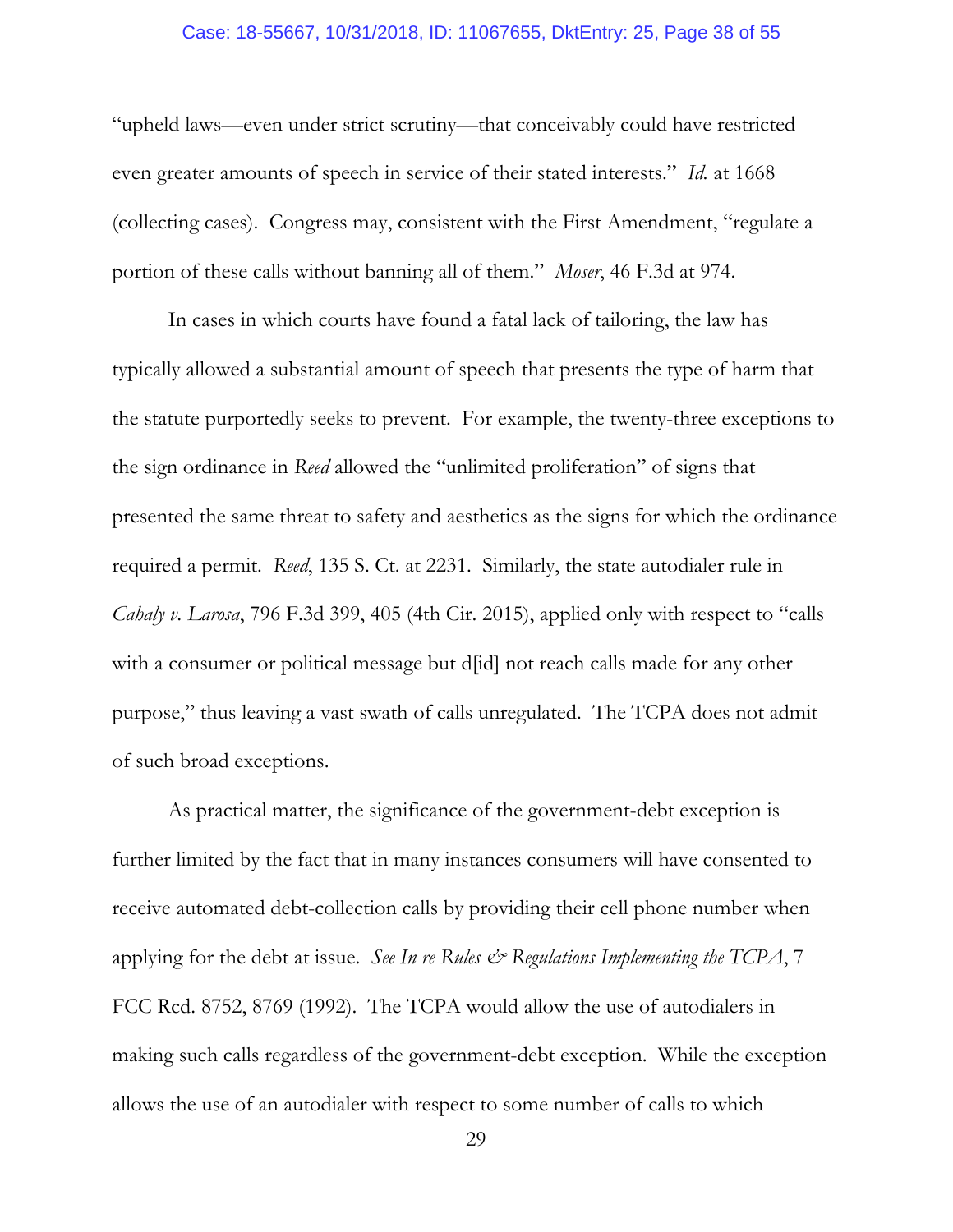#### Case: 18-55667, 10/31/2018, ID: 11067655, DktEntry: 25, Page 39 of 55

consumers may not have consented, that number is dwarfed by the millions of automated calls that the autodialer restriction prevents on a daily basis. *See* S. Rep. No. 102-178, at 2 (noting that, even with the technologies available in 1991, consumers were receiving millions of calls each day). The autodialer restriction thus performs an essential function in protecting consumers from the deluge of unwanted calls that would result in the rule's absence. And the government-debt exception provides the additional benefit of safeguarding the public fisc.<sup>1</sup>

Spectrum additionally contends that the fact that the autodialer restriction does not apply to the government renders it inadequately tailored. But the provision has never applied to the government, and this Court has twice upheld it against First Amendment challenge. *Gomez*, 768 F.3d at 876; *Moser*, 46 F.3d at 975. Spectrum fails to acknowledge these decisions in erroneously asserting that "[t]his Court has already concluded this year that such a wholesale exemption for all government speakers and messages renders a speech restriction fatally underinclusive." Br. 39 (citing *Italian Colors*, 878 F.3d at 1178). Although the differential treatment of government actors was one of the reasons the Court cited for invalidating the credit-card surcharge rule at issue in *Italian Colors*, 878 F.3d at 1177-78, the tailoring analysis demanded by the

 $\overline{a}$ 

<sup>&</sup>lt;sup>1</sup> The government-debt exception "create[s] conditions that allow debts to be more readily collected by the United States." In re Rules & Regulations Implementing the *TCPA*, 31 FCC Rcd. 9074, 9075 (2016). Estimates relied on by Congress indicate that the exception will save the federal government \$120 million over ten years. *See Fiscal Year 2016: Analytical Perspectives of the U.S. Government* 127 tbl. 11-3, 128, https://go.usa. gov/xUtw2.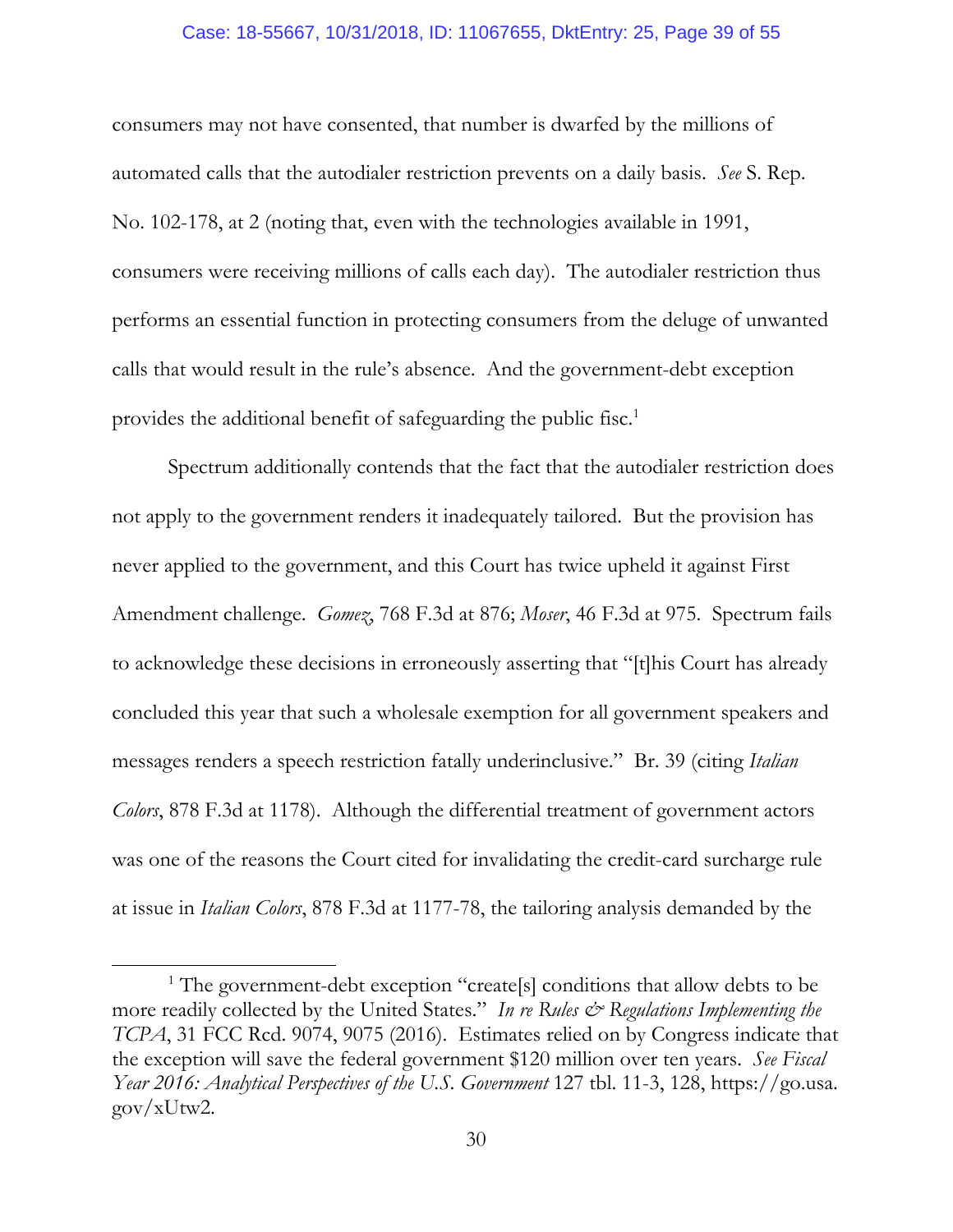### Case: 18-55667, 10/31/2018, ID: 11067655, DktEntry: 25, Page 40 of 55

First Amendment is necessarily specific to the provision at issue, and to the particular reasons the government has advanced for the restriction. The credit-card surcharge rule and its "broad swath of exceptions," *id.*, bear no resemblance to the restriction at issue here, and the tailoring analysis cannot be exported from one context to the other. Considering the autodialer restriction and the privacy interests at stake, the *Moser* Court upheld the provision, 46 F.3d at 975, even though it did not apply to the government. That holding governs the analysis here.

There is likewise no merit to Spectrum's contention that the autodialer restriction improperly prefers commercial over noncommercial speech. Br. 40-41 (citing *Metromedia*, 453 U.S. at 513 (plurality op.); *Berger v. City of Seattle*, 569 F.3d 1029, 1055 (9th Cir. 2009) (en banc). Calls made to ensure the payment of funds owed to the federal government are not commercial communications.2 Like measures to collect overdue taxes or unpaid fines, debt-collection calls are intended to restore to the public what is properly owed. The fact that the government has authorized third

 $\overline{a}$ 

<sup>2</sup> Spectrum erroneously asserts that the government has previously taken the position that calls to collect government-backed debts are commercial speech. Br. 41 n.31. But the filing Spectrum cites was discussing speech that did not relate to a government-backed debt and was not made to restore funds to the public fisc. Specifically, the government argued that calls "contacting customers to seek payment for previously purchased services to ensure that those services were not unexpectedly disconnected" are commercial speech as they "are unquestionably related to [the private company's] products, to the economic interests of [the company], and to past and future transactions between the company and its customers." U.S. Mem. of Law in Supp. of the Constitutionality of the TCPA, at 11, *Mejia v. Time Warner Cable, Inc.*, No. 15-6445 (S.D.N.Y. Mar. 3, 2017), Dkt. No. 147.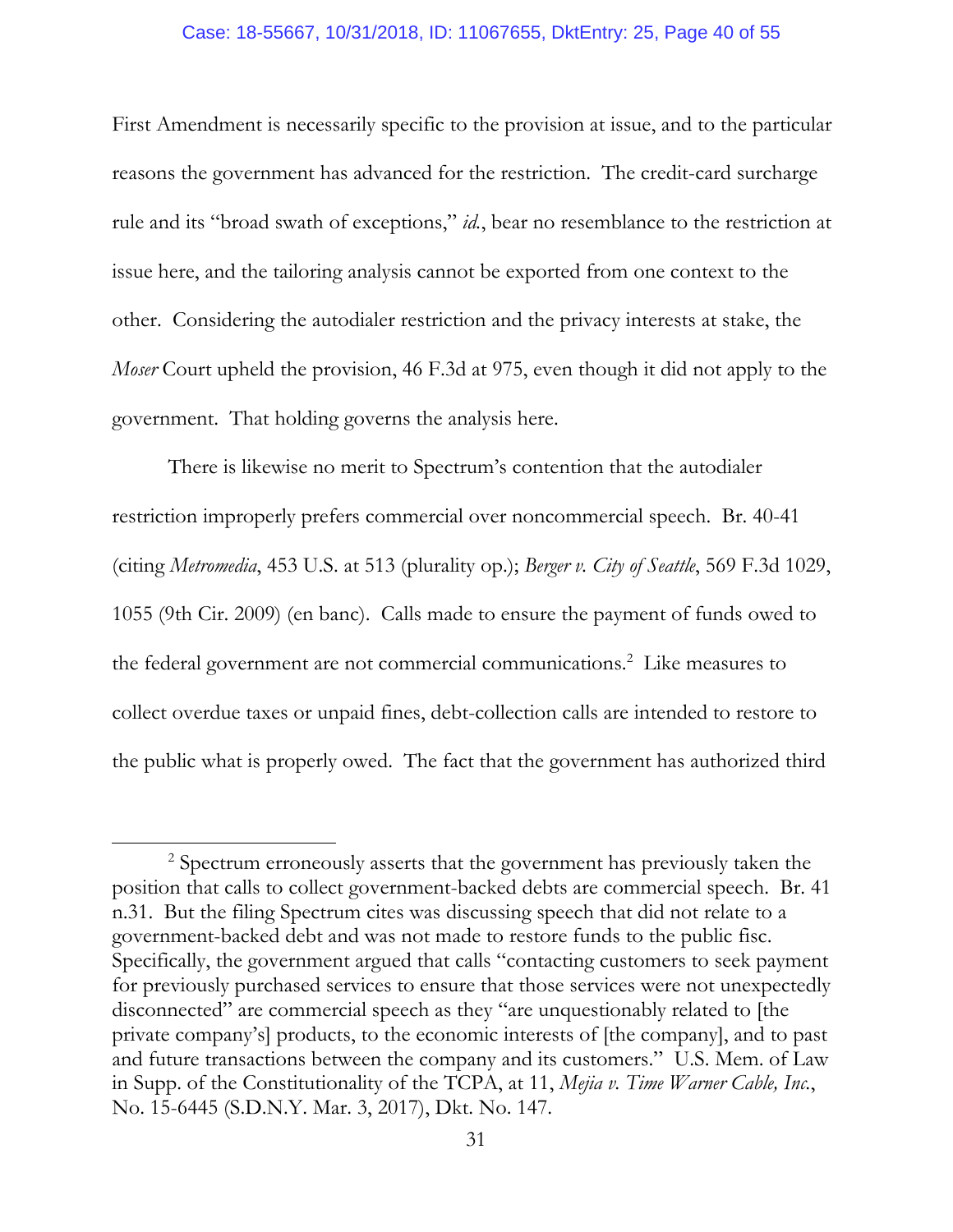### Case: 18-55667, 10/31/2018, ID: 11067655, DktEntry: 25, Page 41 of 55

parties to make such calls does not change their basic character. Spectrum also cites exemptions promulgated by the FCC as part of its argument that the statute favors commercial speech, Br. 41, but, for the reasons explained above (*supra* p.21), those subsequently enacted regulatory provisions do not bear on the facial validity of the statute enacted by Congress. Any concerns presented by the regulations should be raised in a petition for review brought in the court of appeals in the first instance. 28 U.S.C. § 2342(1); 47 U.S.C. § 402(a).

Spectrum is on no firmer ground in cursorily arguing that the autodialer restriction sweeps too broadly. Br. 42-43. Its argument again relies largely on regulatory exemptions not at issue in this case. *See* Br. 42 (contending that the statute is overinclusive because, by regulation, "package delivery notifications are exempt from liability, but not notifications for grocery or dry cleaning deliveries"). And there is no merit to its suggestion that "Congress effectively admitted that the call restrictions were overinclusive when it delegated to the FCC the role of creating additional content-based exemptions." *Id.* As this Court has observed, that delegation "is permissive, not mandatory," and does not require the FCC to enact any exemptions. *Moser*, 46 F.3d at 973. By authorizing the Commission to exempt certain calls if doing so would comport with the privacy interests the restriction is meant to protect, Congress sought to provide further assurance that the law does not sweep more broadly than necessary to protect those interests. Spectrum's remaining arguments that the law is overbroad ignore its practical effect. As already mentioned,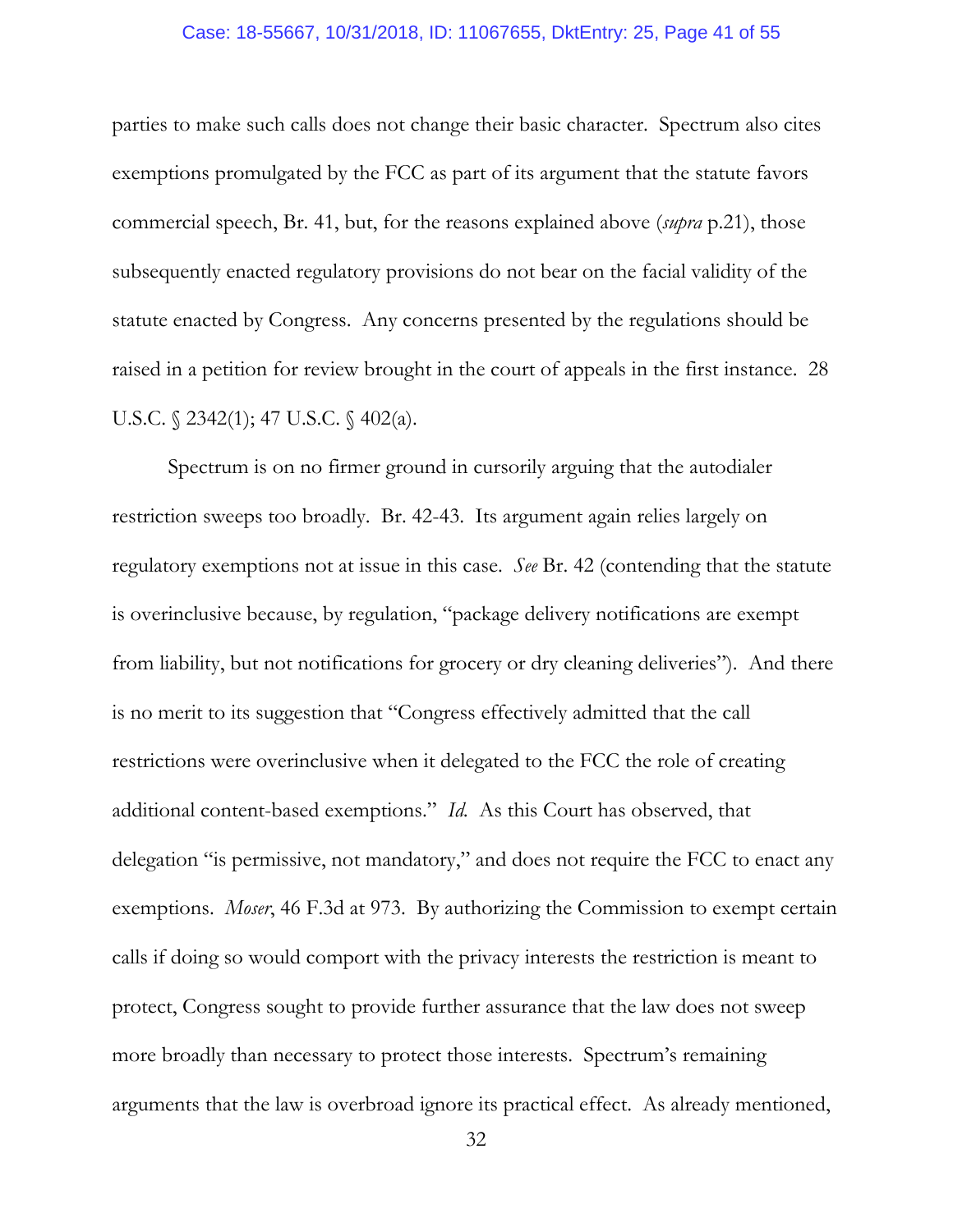### Case: 18-55667, 10/31/2018, ID: 11067655, DktEntry: 25, Page 42 of 55

the autodialer restriction does not prohibit any calls on any subject, it only restricts the means through which calls are made. Thus, private schools, grocery stores, and drycleaning businesses (Br. 42) remain free to contact families, students, and customers as needed by using non-automated means or obtaining their consent.

Finally, there is no merit to Spectrum's contention that Congress could have achieved equally effective results through less restrictive means, such as time-of-day limitations, mandatory disclosure of the caller's identity, or do-not-call lists. None of these alternatives would be equally effective at preventing the onslaught of unwanted calls, and the attendant invasion of personal privacy, that result from the use of autodialers and artificial or prerecorded voices. For example, time-of-day limitations do not comparably reduce the volume of calls that consumers experience but rather designate a particular part of the day during which consumers may be inundated. Likewise, mandatory disclosure of a caller's identity would not prevent the privacy intrusion that results from unwanted calls. And do-not-call lists are not similarly effective because they place the burden on consumers to opt-out of intrusive calls, rather than permitting interested consumers to opt-in by providing consent. The fact that users may have the ability to block calls from particular numbers is likewise no answer because it puts an untenable burden on consumers to block an unlimited and ever-changing collection of numbers from countless companies and organizations.

Congress "considered and rejected less restrictive forms of regulation," *Moser*, 46 F.3d at 975, concluding, based on extensive findings, that restricting the use of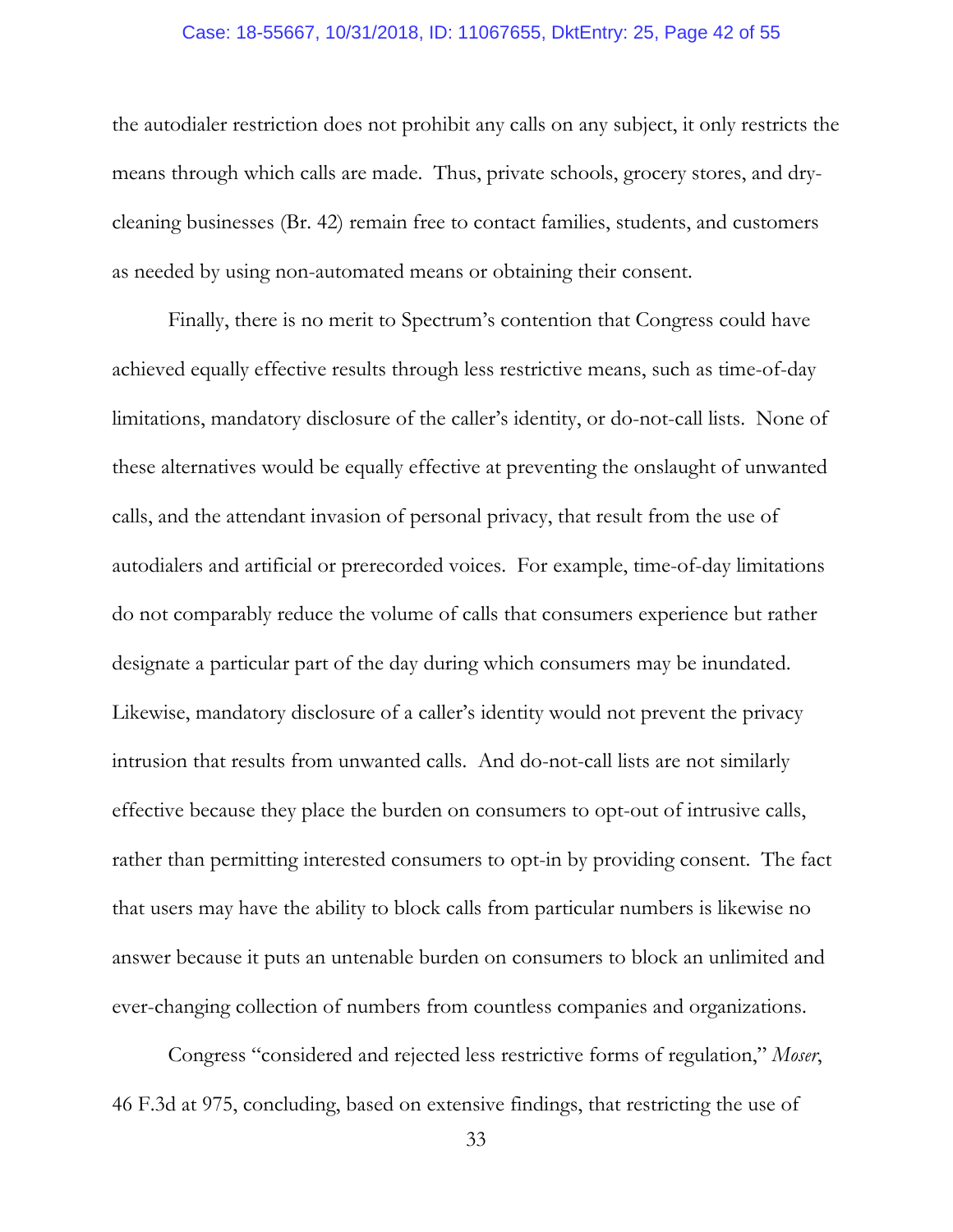#### Case: 18-55667, 10/31/2018, ID: 11067655, DktEntry: 25, Page 43 of 55

autodialers "is the only effective means of protecting telephone consumers from th[e] nuisance and privacy invasion" caused by such calls. TCPA  $\S 2(11)$ - $(12)$ . "When Congress makes findings on essentially factual issues such as these, those findings are of course entitled to a great deal of deference." *Walters v. National Ass'n of Radiation Survivors*, 473 U.S. 305, 331 n.12 (1985); *Moser*, 46 F.3d at 974. Notably, other provisions of federal law already impose many of the restrictions Spectrum suggests. *See, e.g.*, 16 C.F.R. § 310.4(b)(1)(iii) (do-not-call rules), (c) (time-of-day restrictions), (d) (required disclosures). Congress reasonably determined that a variety of protections working in tandem are necessary to safeguard consumers from the substantial intrusion into their personal privacy that would otherwise result.

## **C. If the government-debt exception rendered the autodialer restriction constitutionally infirm, the proper remedy would be to sever the exception and uphold the remainder of the statute.**

If the Court were to hold that the exception for calls to collect governmentbacked debt is inconsistent with the First Amendment, the appropriate remedy would be to sever that provision from the remainder of the autodialer restriction. The Supreme Court has made clear that "invalid portions of a statute are to be severed unless it is evident that the Legislature would not have enacted those provisions which are within its power, independently of that which is not." *INS v. Chadha*, 462 U.S. 919, 931-32 (1983) (quotation marks and alteration omitted). "Whether an unconstitutional provision is severable from the remainder of the statute in which it appears is largely a question of legislative intent, but the presumption is in favor of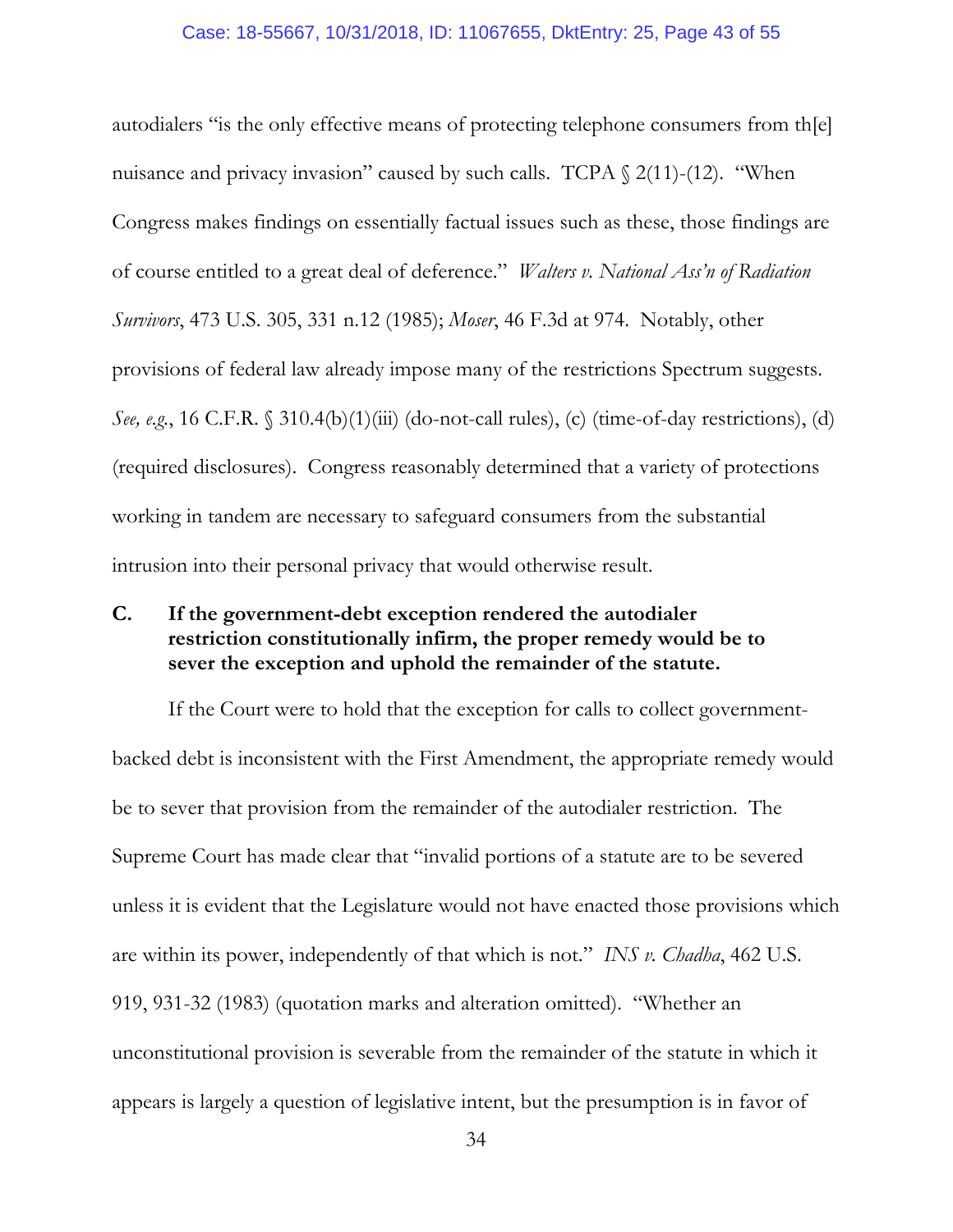### Case: 18-55667, 10/31/2018, ID: 11067655, DktEntry: 25, Page 44 of 55

severability." *Regan v. Time, Inc.*, 468 U.S. 641, 653 (1984). "[T]he invalid part may be dropped if what is left is fully operative as a law," *id.*, and would continue to "function in a manner consistent with the intent of Congress," *Alaska Airlines, Inc. v. Brock*, 480 U.S. 678, 685 (1987) (emphasis omitted).

Here, there is no question as to the constitutionality of the autodialer restriction in the absence of the newly enacted government-debt exception. *See Moser*, 46 F.3d at 975 (upholding the restriction against a First Amendment challenge). And the restriction was in effect for roughly twenty-three years before Congress amended the TCPA by adding the government-debt exception. In light of this history, there can be no doubt that if the government-debt exception were severed from the plainly valid remainder of the statute, the autodialer restriction would continue to function independently and in a manner consistent with the intent of Congress. Although the exception itself furthers important government interests, its invalidation would not undermine the privacy interests that the autodialer restriction is meant to protect, and the statute would "remain[] complete and capable of execution." *Gresham v. Swanson*, 866 F.3d 853, 855 (8th Cir. 2017), *cert. denied*, 138 S. Ct. 682 (2018). Congress plainly would have intended the autodialer restriction to continue to stand in the absence of the limited exception at issue—as it did for well over two decades. Accordingly, if the Court were to conclude that the government-debt exception is constitutionally infirm, it should sever that provision from the remainder of the statute.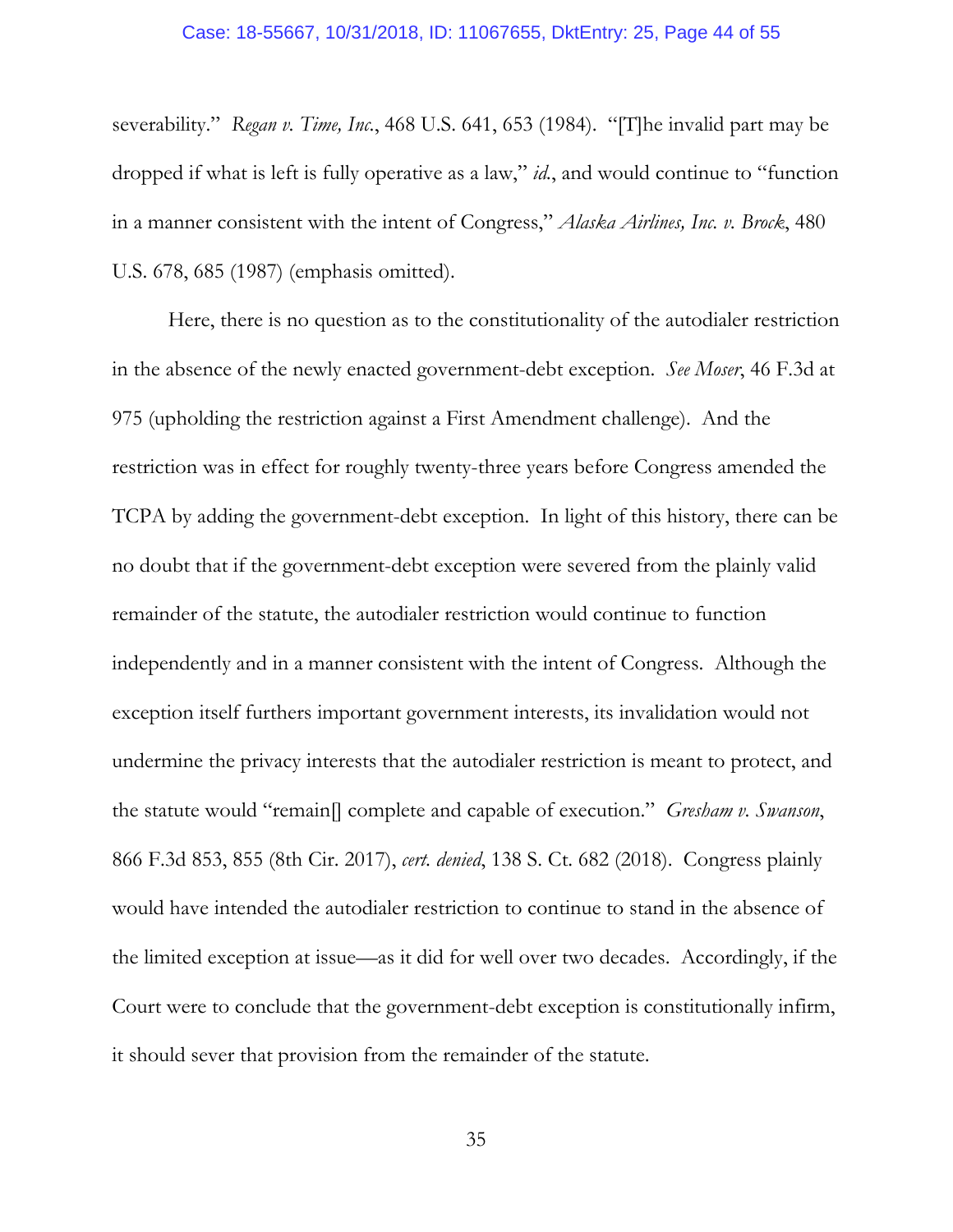Case: 18-55667, 10/31/2018, ID: 11067655, DktEntry: 25, Page 45 of 55

## **CONCLUSION**

For the foregoing reasons, the decision of the district court should be affirmed.

Respectfully submitted,

JOSEPH H. HUNT *Assistant Attorney General* 

NICOLA T. HANNA *United States Attorney* 

MARK B. STERN MICHAEL S. RAAB

s/ Lindsey Powell

LINDSEY POWELL

*Attorneys, Appellate Staff Civil Division, Room 7226 U.S. Department of Justice 950 Pennsylvania Ave., NW Washington, DC 20530 (202) 616-5372 lindsey.e.powell@usdoj.gov* 

OCTOBER 2018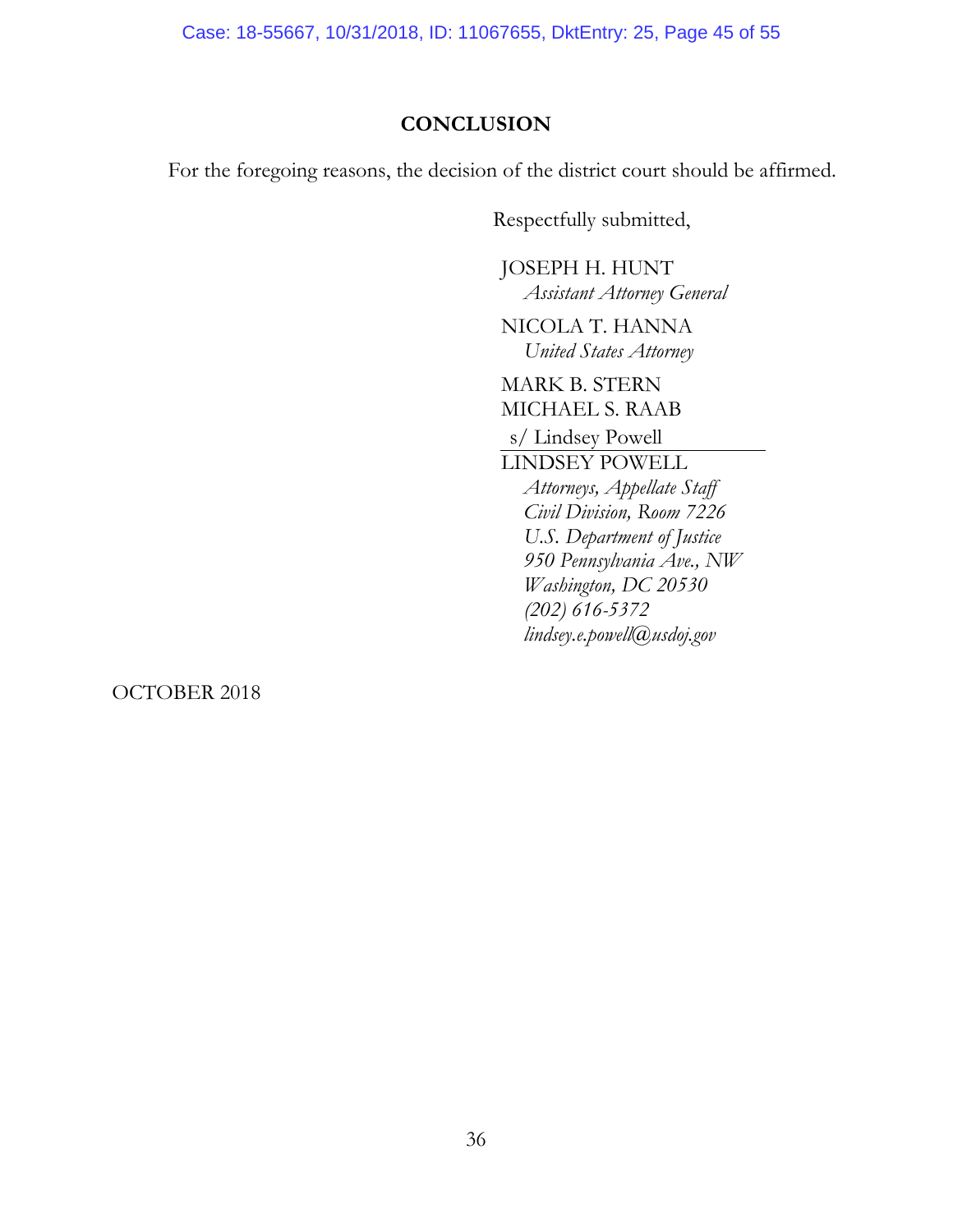## **STATEMENT OF RELATED CASES**

Pursuant to Ninth Circuit Rule 28-2.6, the undersigned counsel identifies the following related cases pending in this Court, each of which raises the same or closely related issues concerning the constitutionality of the TCPA's autodialer restriction:

*Brickman v. Facebook, Inc.*, No. 17-80080

*Duguid v. Facebook, Inc.*, No. 17-15320

*Holt v. Facebook, Inc.*, No. 17-80086

 s/ Lindsey Powell LINDSEY POWELL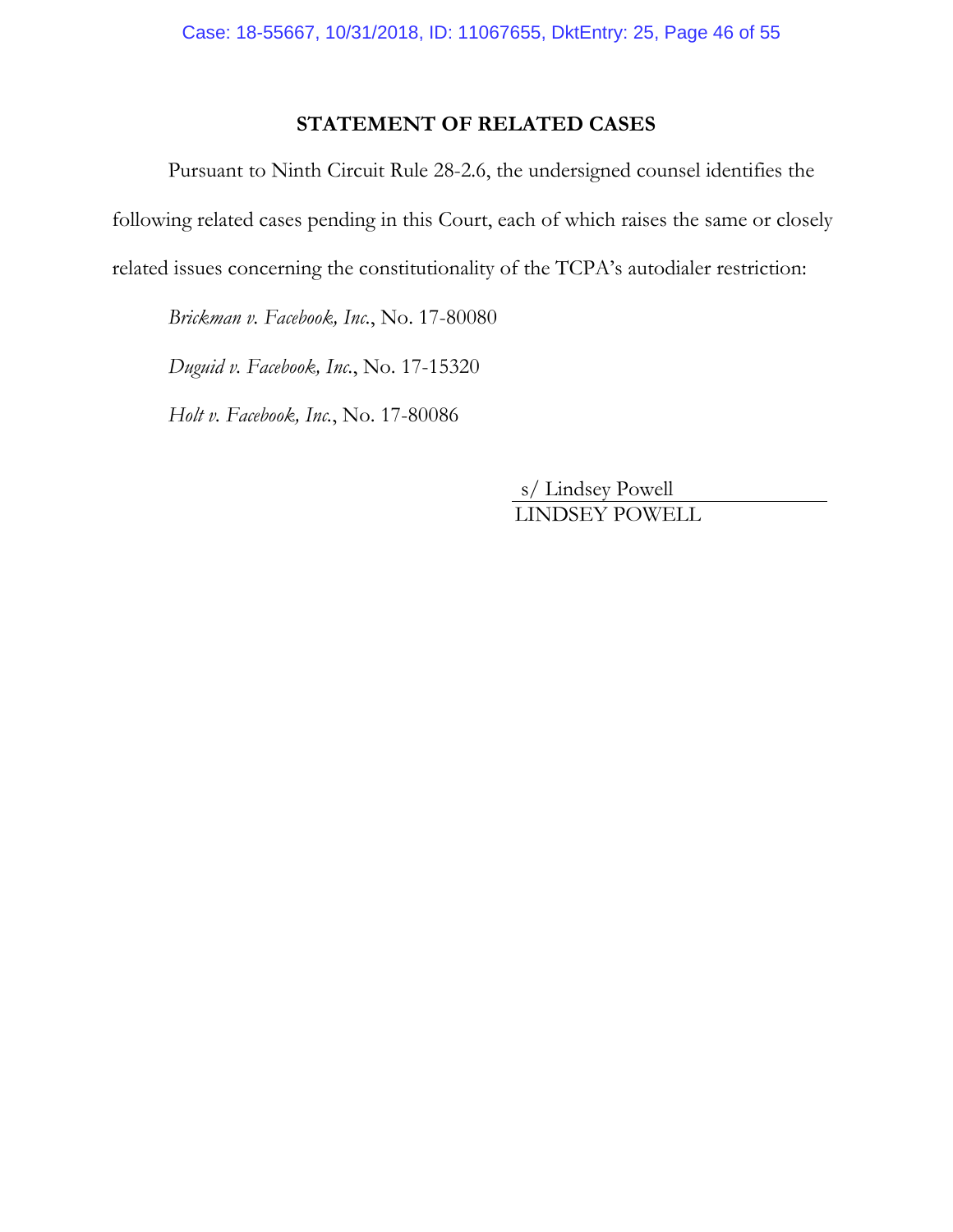## **CERTIFICATE OF COMPLIANCE**

This brief complies with the type-volume limit of Federal Rule of Appellate Procedure  $32(a)(7)(B)(i)$  because it contains 9,022 words, according to the count of Microsoft Word. This brief also complies with the typeface and type-style requirements of Rules 32(a)(5) and (6) because it was prepared in Garamond 14-point font, a proportionally spaced typeface.

 s/ Lindsey Powell LINDSEY POWELL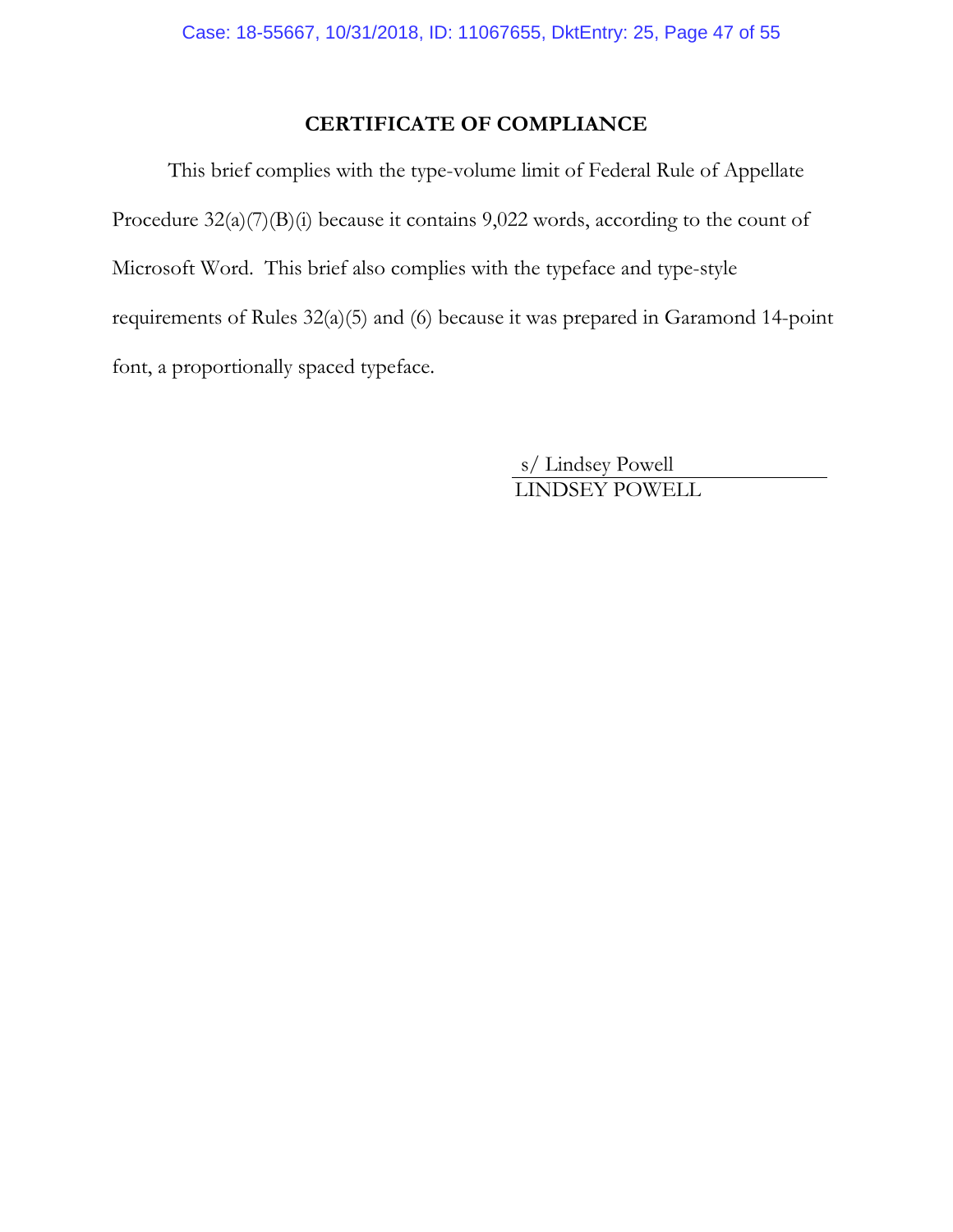## **CERTIFICATE OF SERVICE**

I hereby certify that on October 31, 2018, I electronically filed the foregoing brief with the Clerk of the Court for the United States Court of Appeals for the Ninth Circuit by using the appellate CM/ECF system. Participants in the case are registered CM/ECF users, and service will be accomplished by the appellate CM/ECF system.

 s/ Lindsey Powell LINDSEY POWELL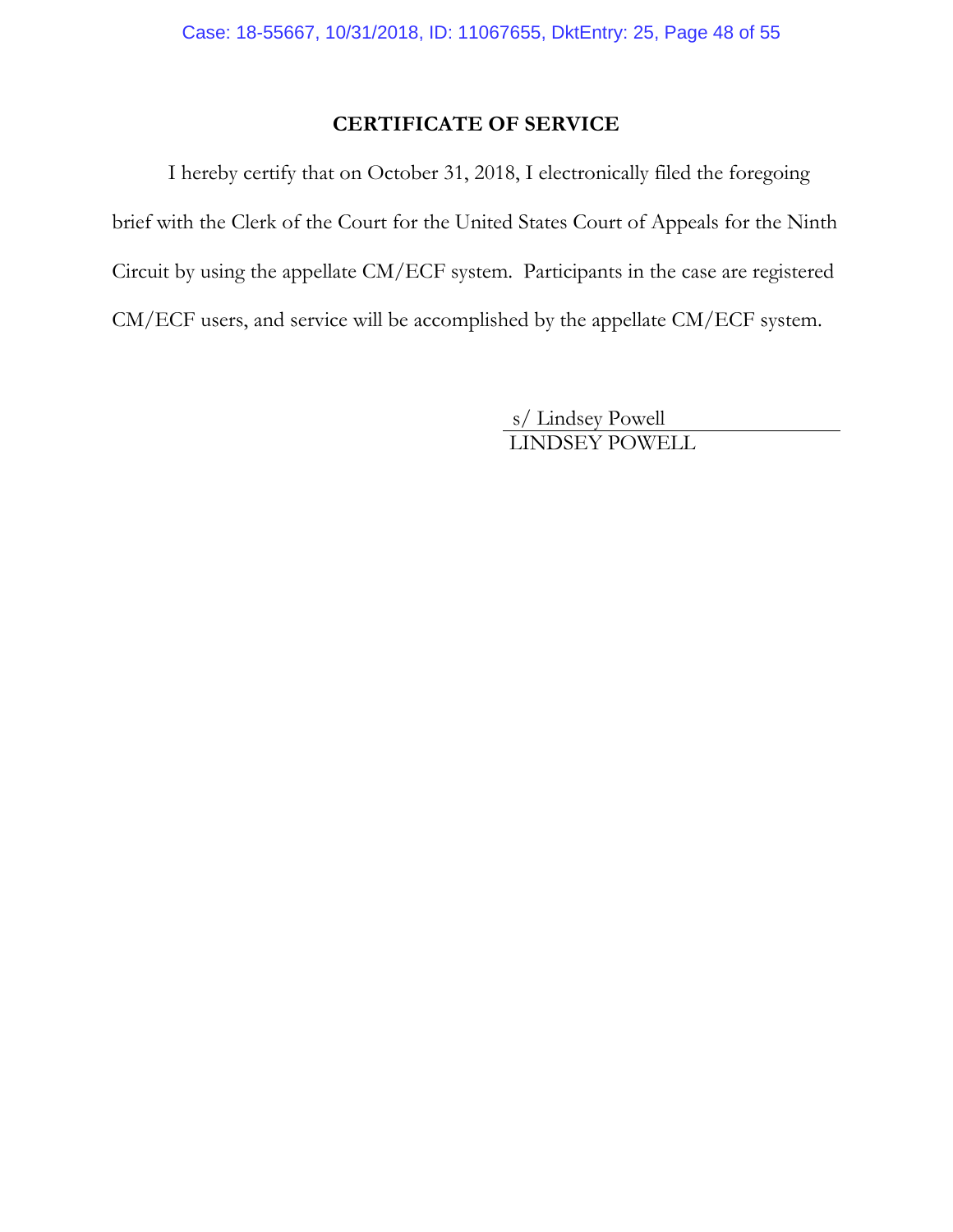Case: 18-55667, 10/31/2018, ID: 11067655, DktEntry: 25, Page 49 of 55

# **ADDENDUM**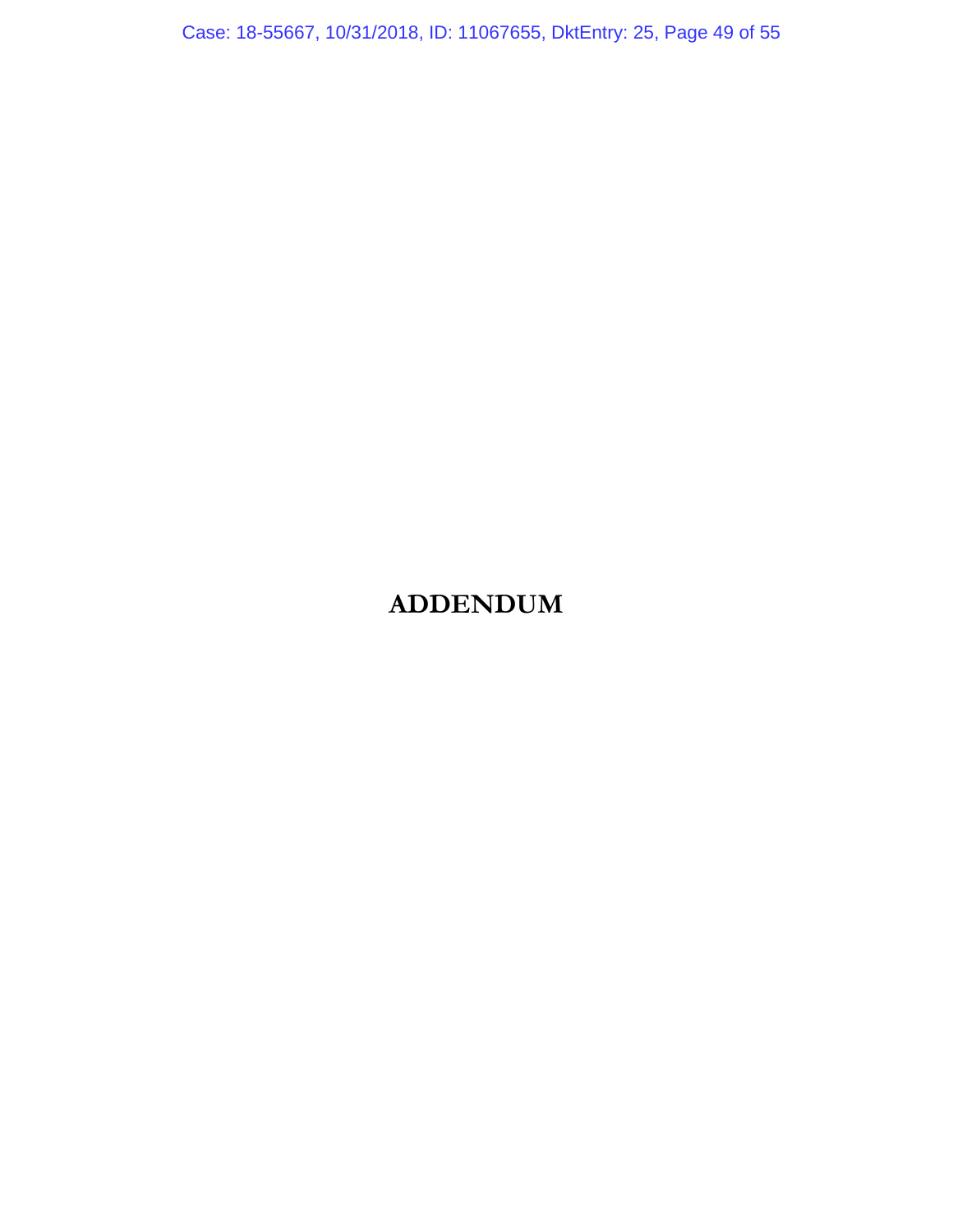Case: 18-55667, 10/31/2018, ID: 11067655, DktEntry: 25, Page 50 of 55

## **TABLE OF CONTENTS**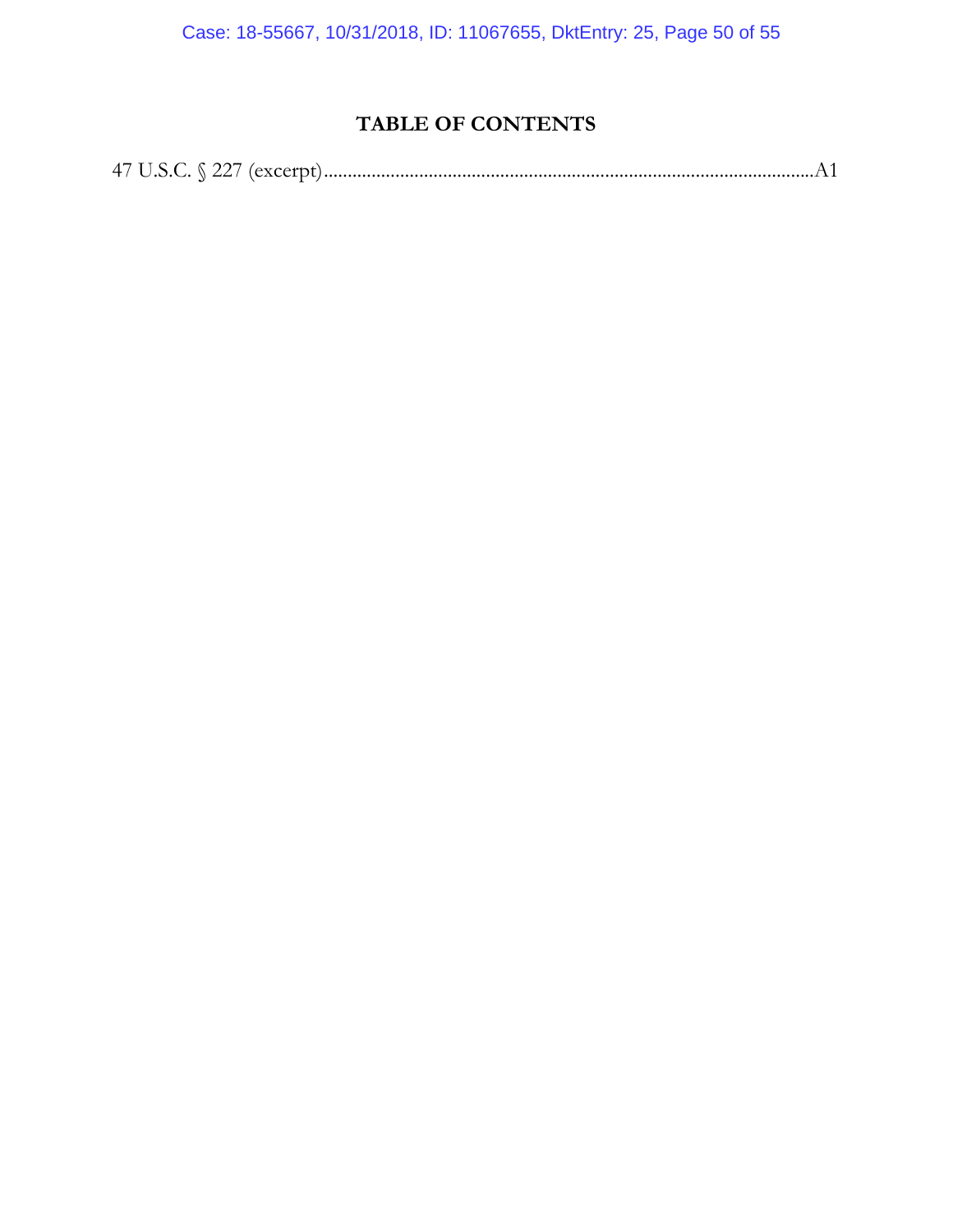## **47 U.S.C. § 227 – Restrictions on use of telephone equipment**

### (a) Definitions

As used in this section—

 (1) The term "automatic telephone dialing system" means equipment which has the capacity—

 (A) to store or produce telephone numbers to be called, using a random or sequential number generator; and

(B) to dial such numbers.

 (2) The term "established business relationship", for purposes only of subsection  $(b)(1)(C)(i)$ , shall have the meaning given the term in section 64.1200 of title 47, Code of Federal Regulations, as in effect on January 1, 2003, except that—

 (A) such term shall include a relationship between a person or entity and a business subscriber subject to the same terms applicable under such section to a relationship between a person or entity and a residential subscriber; and

 (B) an established business relationship shall be subject to any time limitation established pursuant to paragraph  $(2)(G)$ ).

 (3) The term "telephone facsimile machine" means equipment which has the capacity (A) to transcribe text or images, or both, from paper into an electronic signal and to transmit that signal over a regular telephone line, or (B) to transcribe text or images (or both) from an electronic signal received over a regular telephone line onto paper.

 (4) The term "telephone solicitation" means the initiation of a telephone call or message for the purpose of encouraging the purchase or rental of, or investment in, property, goods, or services, which is transmitted to any person, but such term does not include a call or message (A) to any person with that person's prior express invitation or permission, (B) to any person with whom the caller has an established business relationship, or (C) by a tax exempt nonprofit organization.

 (5) The term "unsolicited advertisement" means any material advertising the commercial availability or quality of any property, goods, or services which is transmitted to any person without that person's prior express invitation or permission, in writing or otherwise.

(b) Restrictions on use of automated telephone equipment

(1) Prohibitions

It shall be unlawful for any person within the United States, or any person outside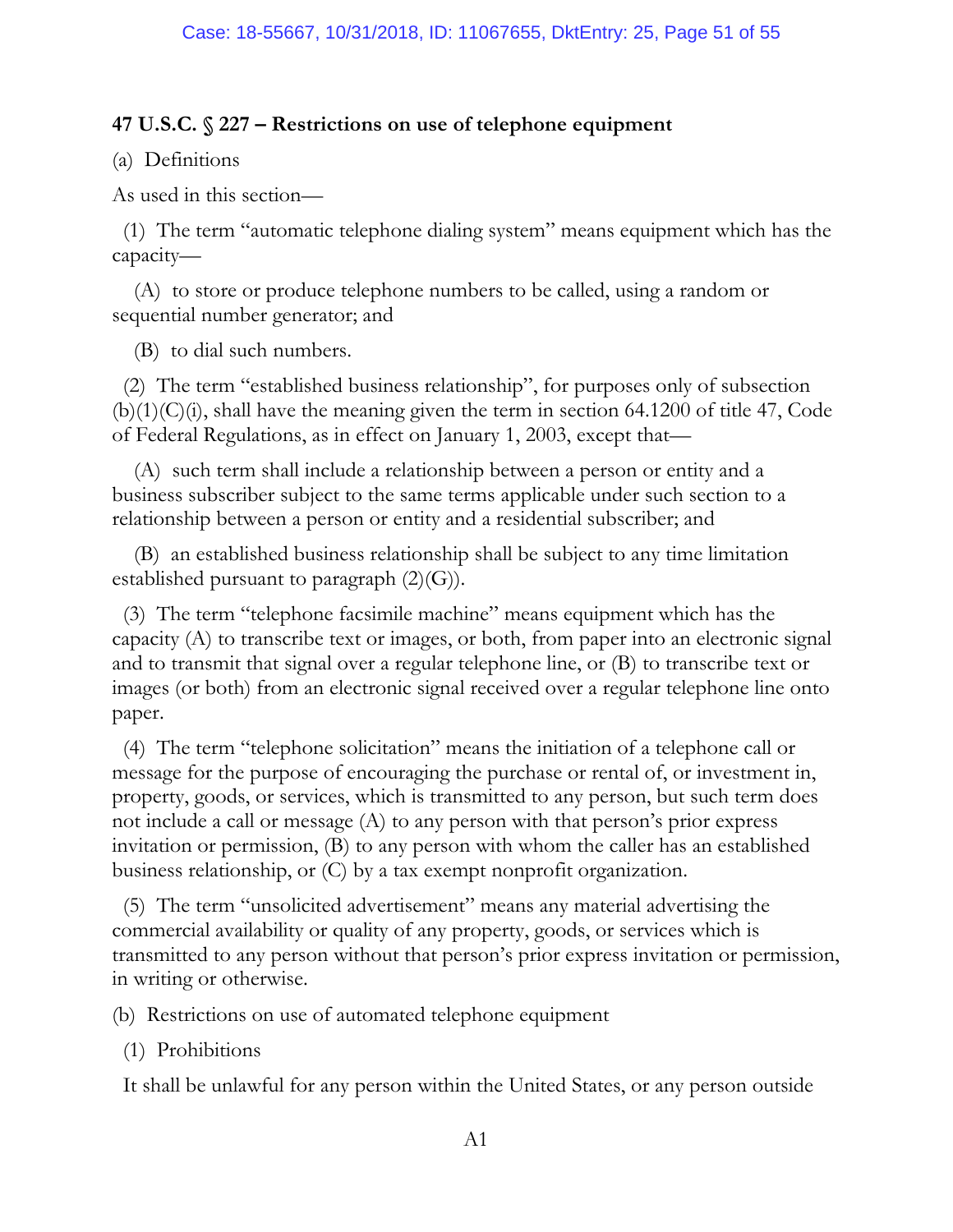### Case: 18-55667, 10/31/2018, ID: 11067655, DktEntry: 25, Page 52 of 55

the United States if the recipient is within the United States—

 (A) to make any call (other than a call made for emergency purposes or made with the prior express consent of the called party) using any automatic telephone dialing system or an artificial or prerecorded voice—

 (i) to any emergency telephone line (including any "911" line and any emergency line of a hospital, medical physician or service office, health care facility, poison control center, or fire protection or law enforcement agency);

 (ii) to the telephone line of any guest room or patient room of a hospital, health care facility, elderly home, or similar establishment; or

 (iii) to any telephone number assigned to a paging service, cellular telephone service, specialized mobile radio service, or other radio common carrier service, or any service for which the called party is charged for the call, unless such call is made solely to collect a debt owed to or guaranteed by the United States;

 (B) to initiate any telephone call to any residential telephone line using an artificial or prerecorded voice to deliver a message without the prior express consent of the called party, unless the call is initiated for emergency purposes, is made solely pursuant to the collection of a debt owed to or guaranteed by the United States, or is exempted by rule or order by the Commission under paragraph  $(2)(B)$ ;

 (C) to use any telephone facsimile machine, computer, or other device to send, to a telephone facsimile machine, an unsolicited advertisement, unless—

 (i) the unsolicited advertisement is from a sender with an established business relationship with the recipient;

 (ii) the sender obtained the number of the telephone facsimile machine through—

 (I) the voluntary communication of such number, within the context of such established business relationship, from the recipient of the unsolicited advertisement, or

 (II) a directory, advertisement, or site on the Internet to which the recipient voluntarily agreed to make available its facsimile number for public distribution,

except that this clause shall not apply in the case of an unsolicited advertisement that is sent based on an established business relationship with the recipient that was in existence before July 9, 2005, if the sender possessed the facsimile machine number of the recipient before July 9, 2005; and

 (iii) the unsolicited advertisement contains a notice meeting the requirements under paragraph (2)(D),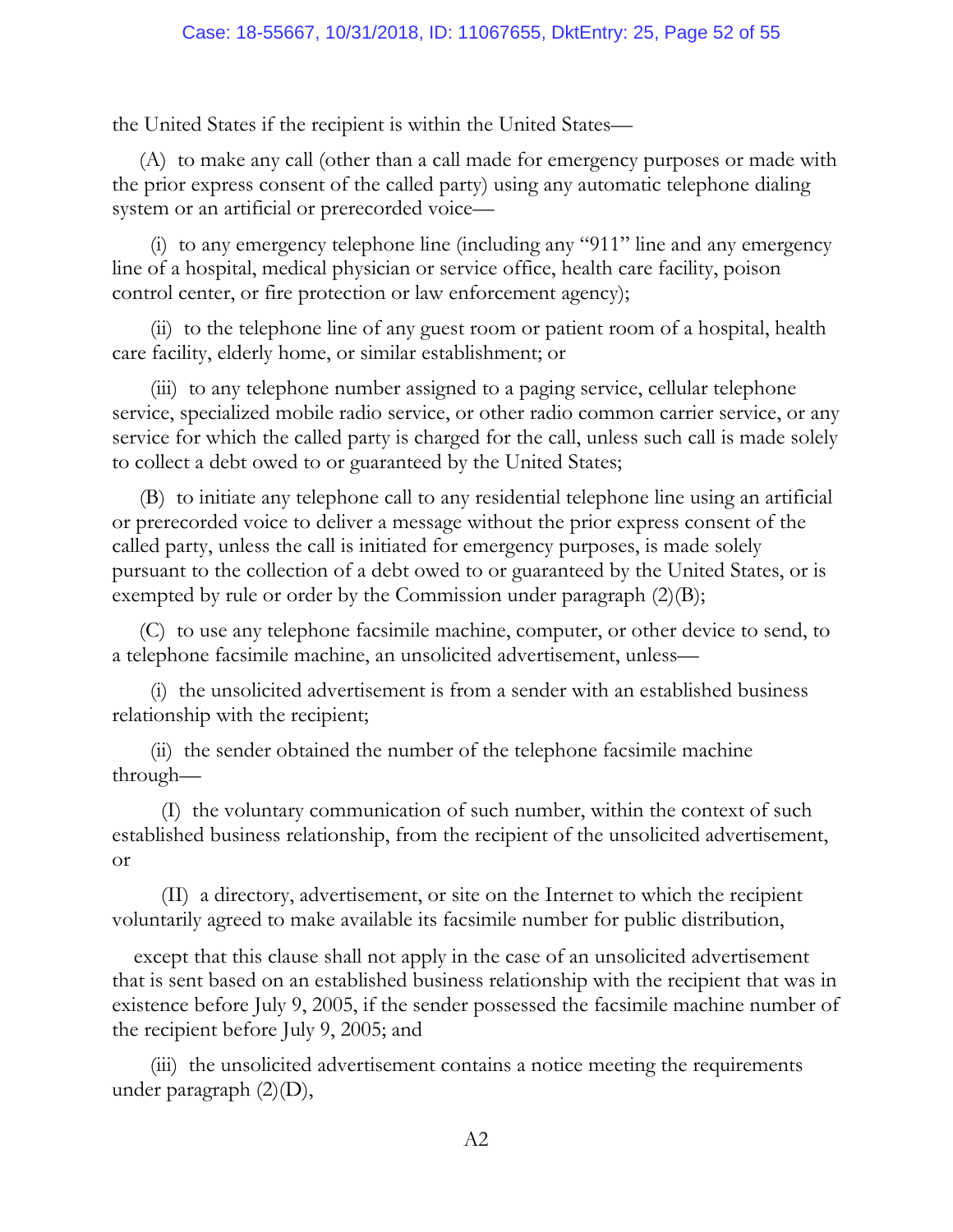except that the exception under clauses (i) and (ii) shall not apply with respect to an unsolicited advertisement sent to a telephone facsimile machine by a sender to whom a request has been made not to send future unsolicited advertisements to such telephone facsimile machine that complies with the requirements under paragraph  $(2)(E)$ ; or

 (D) to use an automatic telephone dialing system in such a way that two or more telephone lines of a multi-line business are engaged simultaneously.

(2) Regulations; exemptions and other provisions

 The Commission shall prescribe regulations to implement the requirements of this subsection. In implementing the requirements of this subsection, the Commission—

 (A) shall consider prescribing regulations to allow businesses to avoid receiving calls made using an artificial or prerecorded voice to which they have not given their prior express consent;

 (B) may, by rule or order, exempt from the requirements of paragraph (1)(B) of this subsection, subject to such conditions as the Commission may prescribe—

(i) calls that are not made for a commercial purpose; and

 (ii) such classes or categories of calls made for commercial purposes as the Commission determines—

 (I) will not adversely affect the privacy rights that this section is intended to protect; and

(II) do not include the transmission of any unsolicited advertisement;

(C) may, by rule or order, exempt from the requirements of paragraph  $(1)(A)(iii)$  of this subsection calls to a telephone number assigned to a cellular telephone service that are not charged to the called party, subject to such conditions as the Commission may prescribe as necessary in the interest of the privacy rights this section is intended to protect;

 (D) shall provide that a notice contained in an unsolicited advertisement complies with the requirements under this subparagraph only if—

 (i) the notice is clear and conspicuous and on the first page of the unsolicited advertisement;

 (ii) the notice states that the recipient may make a request to the sender of the unsolicited advertisement not to send any future unsolicited advertisements to a telephone facsimile machine or machines and that failure to comply, within the shortest reasonable time, as determined by the Commission, with such a request meeting the requirements under subparagraph (E) is unlawful;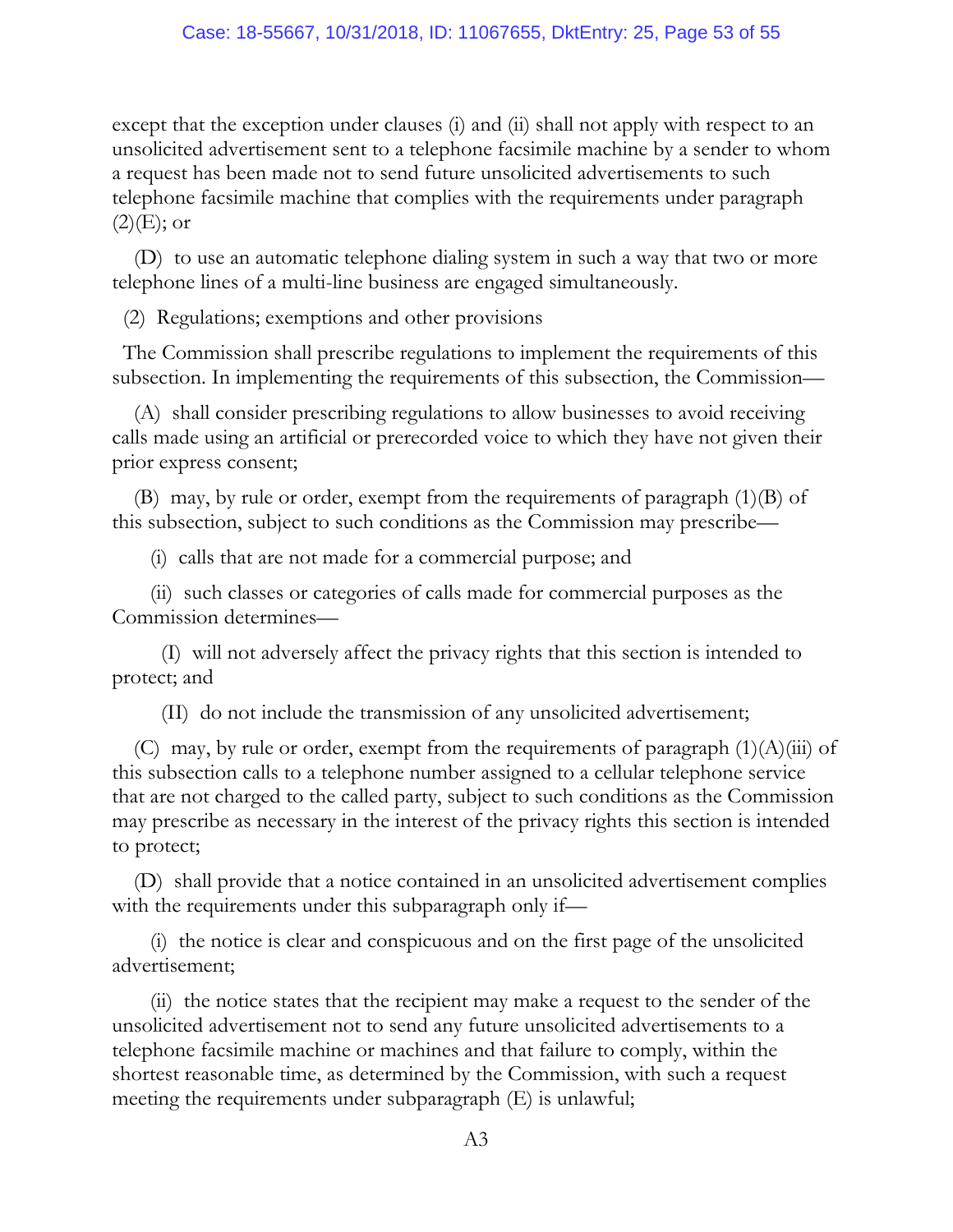(iii) the notice sets forth the requirements for a request under subparagraph (E);

(iv) the notice includes—

 (I) a domestic contact telephone and facsimile machine number for the recipient to transmit such a request to the sender; and

 (II) a cost-free mechanism for a recipient to transmit a request pursuant to such notice to the sender of the unsolicited advertisement; the Commission shall by rule require the sender to provide such a mechanism and may, in the discretion of the Commission and subject to such conditions as the Commission may prescribe, exempt certain classes of small business senders, but only if the Commission determines that the costs to such class are unduly burdensome given the revenues generated by such small businesses;

 (v) the telephone and facsimile machine numbers and the cost-free mechanism set forth pursuant to clause (iv) permit an individual or business to make such a request at any time on any day of the week; and

(vi) the notice complies with the requirements of subsection (d);

 (E) shall provide, by rule, that a request not to send future unsolicited advertisements to a telephone facsimile machine complies with the requirements under this subparagraph only if—

 (i) the request identifies the telephone number or numbers of the telephone facsimile machine or machines to which the request relates;

 (ii) the request is made to the telephone or facsimile number of the sender of such an unsolicited advertisement provided pursuant to subparagraph (D)(iv) or by any other method of communication as determined by the Commission; and

 (iii) the person making the request has not, subsequent to such request, provided express invitation or permission to the sender, in writing or otherwise, to send such advertisements to such person at such telephone facsimile machine;

 (F) may, in the discretion of the Commission and subject to such conditions as the Commission may prescribe, allow professional or trade associations that are taxexempt nonprofit organizations to send unsolicited advertisements to their members in furtherance of the association's tax-exempt purpose that do not contain the notice required by paragraph  $(1)(C)(iii)$ , except that the Commission may take action under this subparagraph only—

 (i) by regulation issued after public notice and opportunity for public comment; and

(ii) if the Commission determines that such notice required by paragraph